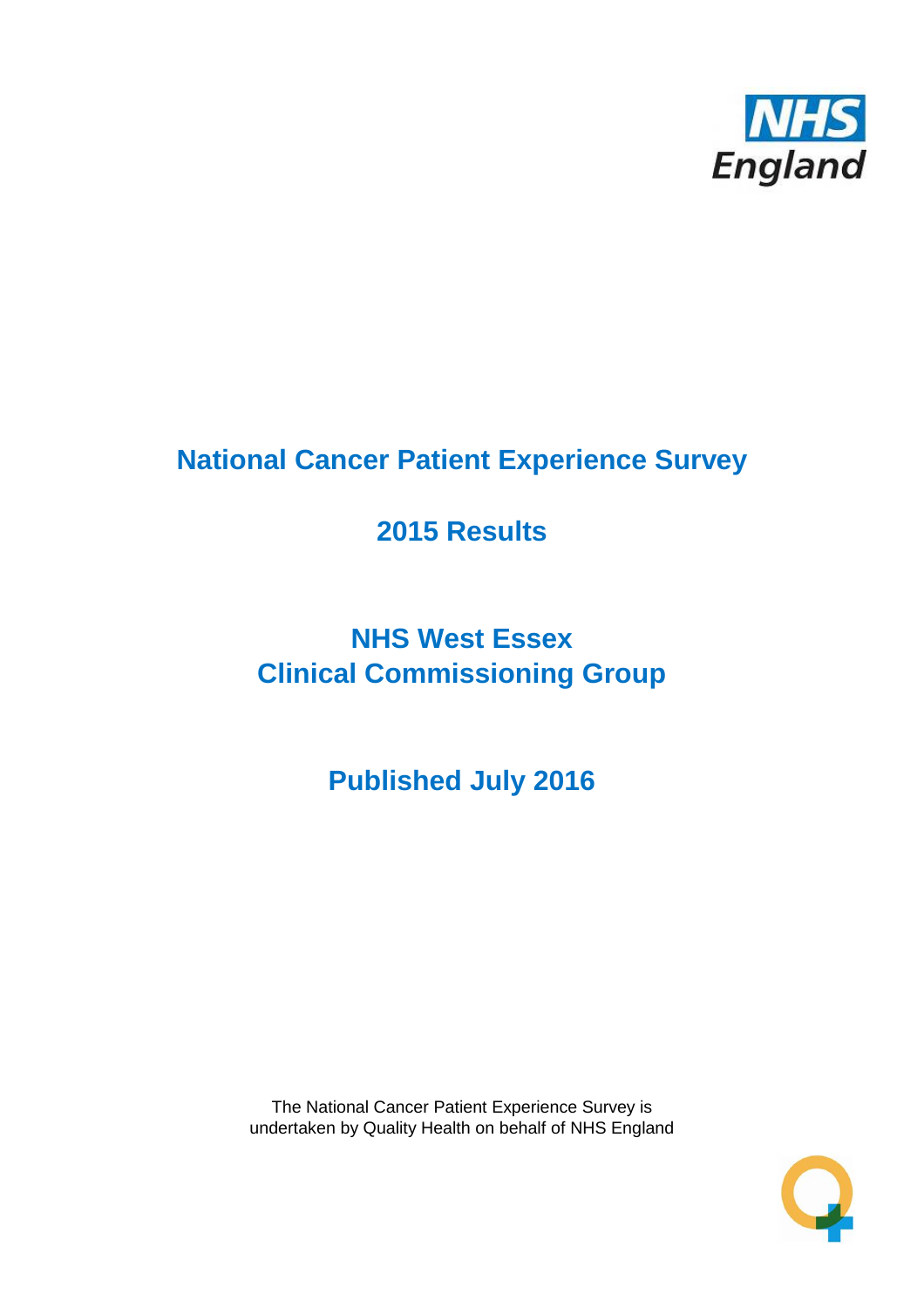# **Introduction**

The National Cancer Patient Experience Survey 2015 is the fifth iteration of the survey first undertaken in 2010. It has been designed to monitor national progress on cancer care; to provide information to drive local quality improvements; to assist commissioners and providers of cancer care; and to inform the work of the various charities and stakeholder groups supporting cancer patients.

The survey was overseen by a national Cancer Patient Experience Advisory Group. This Advisory Group set the principles and objectives of the survey programme and guided questionnaire development.

The survey was commissioned and managed by NHS England. The survey provider, Quality Health, is responsible for designing, running and analysing the survey.

Full national results and other reports are available at www.ncpes.co.uk

Further details on the survey methodology and changes to the 2015 survey can be found in the Annex. Note that a number of significant changes were made to the 2015 survey so caution should be taken in directly comparing data from the 2015 survey to the findings of the previous CPES surveys. No comparisons with previous surveys are presented in this report.

### **This report**

The report shows how this CCG scored for each question in the survey, compared with national results. It is aimed at helping individual CCGs to understand their performance and identify areas for local improvement.

Note that responses for questions with 1-20 respondents have been suppressed. This is to protect patient confidentiality and because uncertainty around the result is too great.

### **Data tables**

The data tables presented in this report show the following for each question:

- **Column 1** shows the number of respondents to this question
- **Column 2** shows the unadjusted 2015 score for this CCG
- **Column 3** shows the case-mix adjusted 2015 score for this CCG
- **Column 4** shows the lower limit of the expected range of scores for this CCG (the top of the pale blue section on the Comparability chart - see below)
- **Column 5** shows the upper limit of the expected range of scores for this CCG (the bottom of the dark blue section on the Comparability chart - see below)
- **Column 6** shows the National Average score for this question.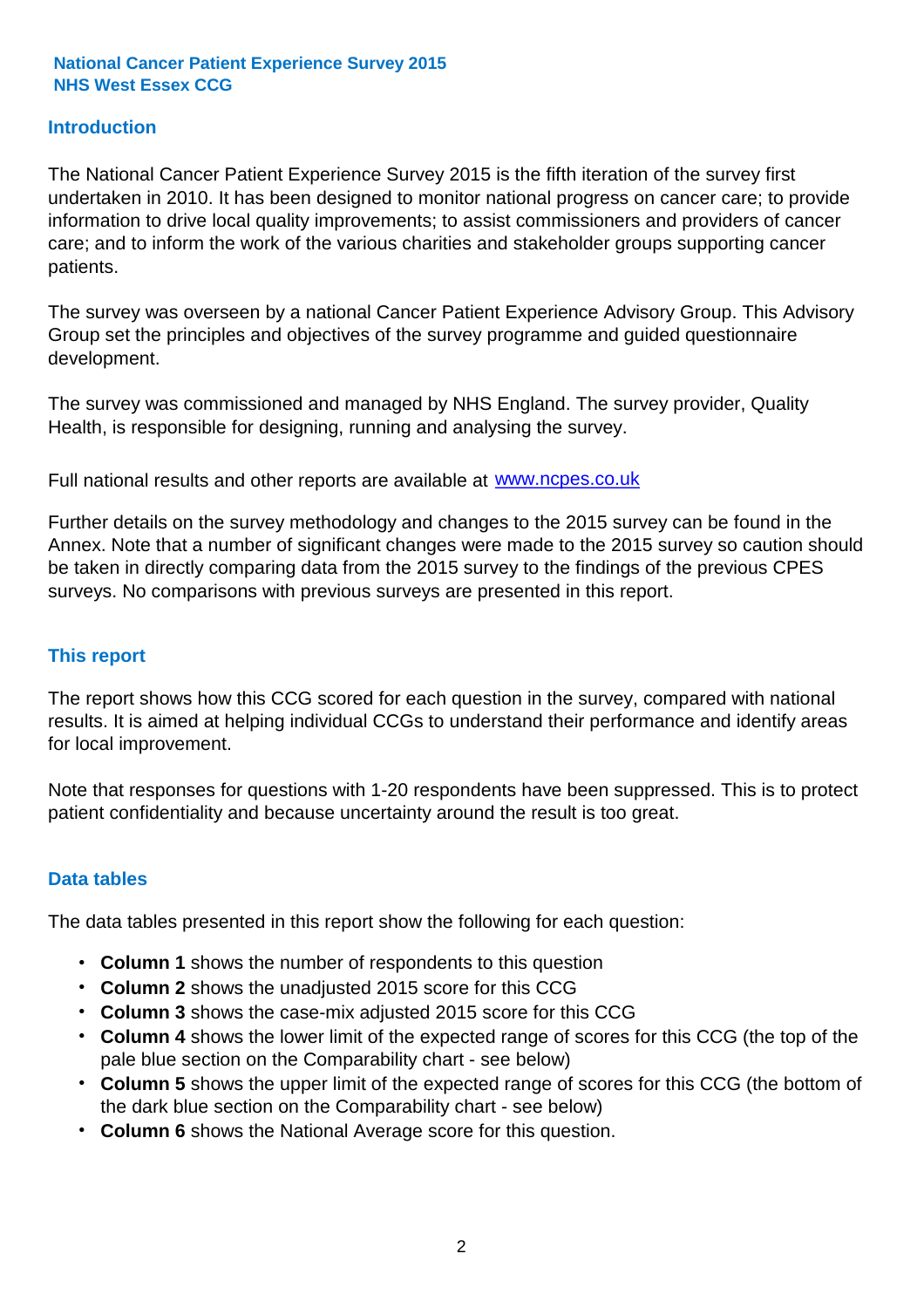Results for individual response options are presented in the detailed data tables **WWW.ncpes.co.uk** Confidence Intervals for unadjusted and case-mix adjusted data are provided in these tables.

Expected ranges and 95% Confidence Intervals highlight the uncertainty around the results. The size of the expected ranges and confidence intervals will be different for each question, and depends on the number of respondents and the range of their responses.

For further details on case-mix adjustment and the scoring methodology used, please refer to the Annex.

# **Comparability charts**

For the 2015 survey, we have adopted the CQC standard for reporting comparative performance, based on calculation of "expected ranges". This means that CCGs will be flagged as outliers only if there is statistical evidence that their scores deviate (positively or negatively) from the range of scores that would be expected for CCGs of the same size.

The Comparability charts in this report show a bar with these expected ranges (in grey), higher than expected (in dark blue), and lower than expected (in pale blue). A black dot represents the actual score of this CCG.

The same colour convention has been used in Column 3 of the Data tables.

For further details on expected ranges, please refer to the technical document at **www.ncpes.co.uk** 

### **Tumour group tables**

The final set of tables in this report show the scores for each question for each of the 13 tumour groups, with a comparative national score for that tumour group.

These breakdowns are intended as additional information for CCGs to understand the differences between the experiences of patients with different types of cancer. The numbers are generally relatively small and may not be statistically significant. They should therefore be treated with some caution.

### **Notes on specific questions**

Question 5 in the survey has not been scored. However, the unscored data is useful and has been published alongside the other results in this report. This question asked respondents to "tick all that apply". The results show all of the responses given including where respondents chose two or more options.

Questions used to direct respondents to different parts of the survey (questions 4, 17, 24, 27, 40, 43, 46) and other demographic and information questions are not reported.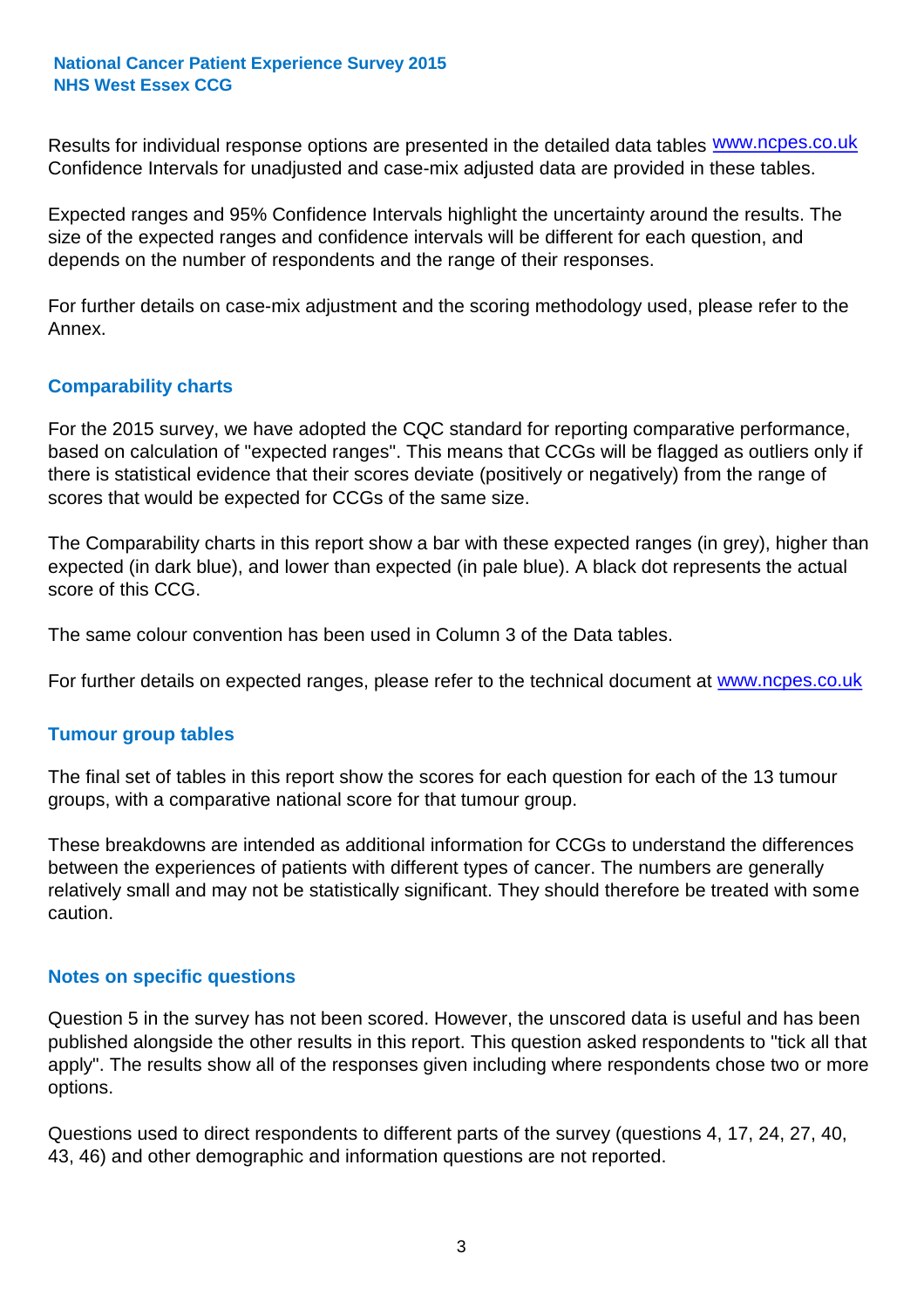#### **How to use the data**

Unadjusted data should be used to see the actual responses from patients relating to the CCG.

Case-mix adjusted data, together with expected ranges, should be used to understand whether the results are significantly higher or lower than national results.

Case-mix adjusted data, together with (case-mix adjusted) Confidence Intervals (presented in the detailed data tables **www.ncpes.co.uk**), should be used to understand whether the results are significantly higher or lower than the results for another CCG.

#### **Response rates**

Numbers of respondents by tumour group, age and gender can be found in the Annex.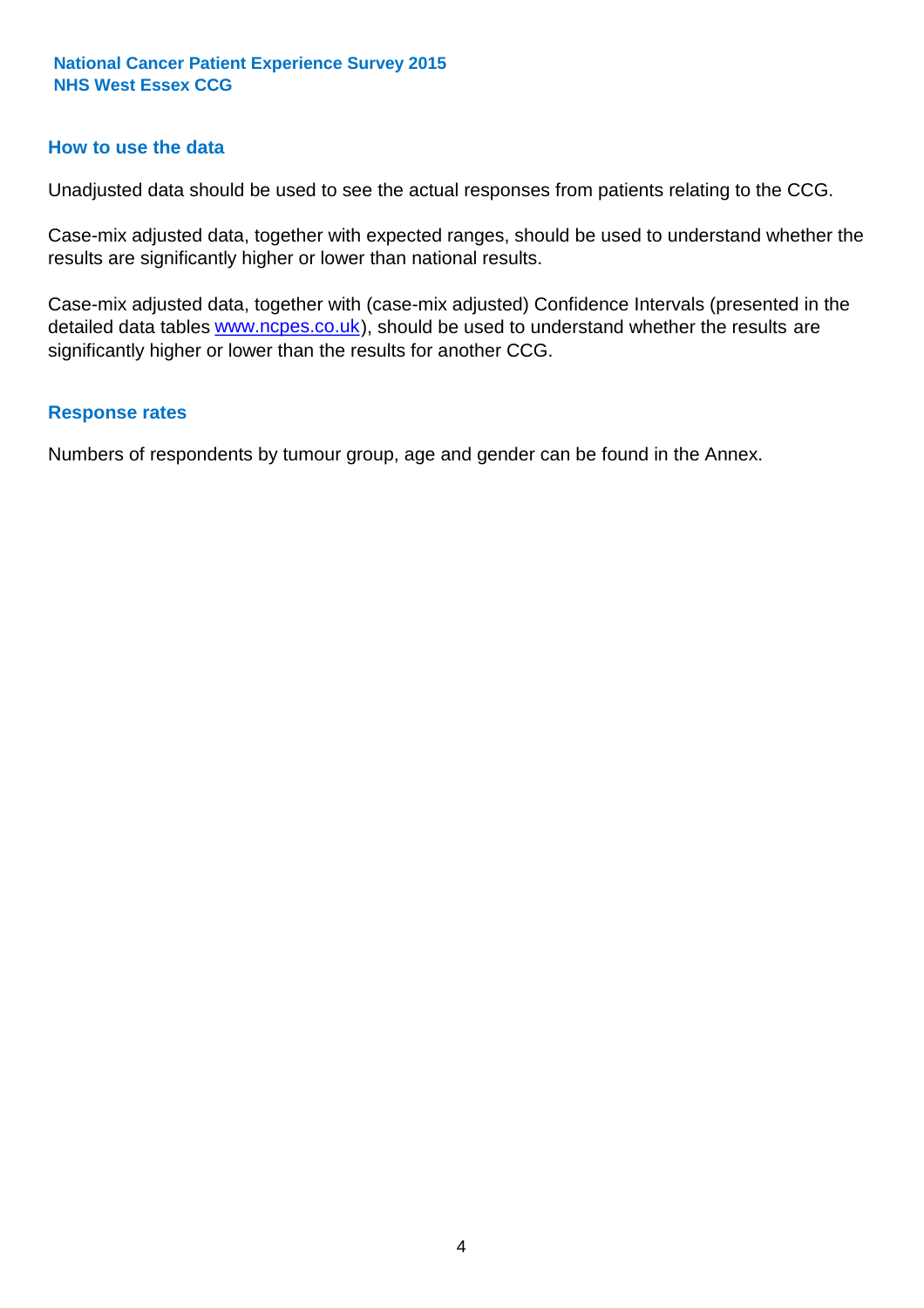# **Executive Summary**

average rating of **8.5**. Asked to rate their care on a scale of zero (very poor) to 10 (very good), respondents gave an

The following questions are included in phase 1 of the Cancer Dashboard developed by Public Health England and NHS England\*:

- **73%** of respondents said that they were definitely involved as much as they wanted to be in decisions about their care and treatment
- **93%** of respondents said that they were given the name of a Clinical Nurse Specialist who would support them through their treatment
- when asked how easy or difficult it had been to contact their Clinical Nurse Specialist 81% of respondents said that it had been 'quite easy' or 'very easy'
- **85%** of respondents said that, overall, they were always treated with dignity and respect they were in hospital
- **93%** of respondents said that hospital staff told them who to contact if they were worried about their condition or treatment after they left hospital
- **54%** of respondents said that they thought the GPs and nurses at their general practice definitely did everything they could to support them while they were having cancer treatment.

Detailed results for these and other questions are set out in the sections that follow.

#### www.cancerdata.nhs.uk/dashboard

The questions were selected in discussion with the national Cancer Patient Experience Advisory Group and reflect four key patient experience domains: provision of information; involvement in decisions; care transition; interpersonal relations, respect and dignity. The figures presented above are all case-mix adjusted.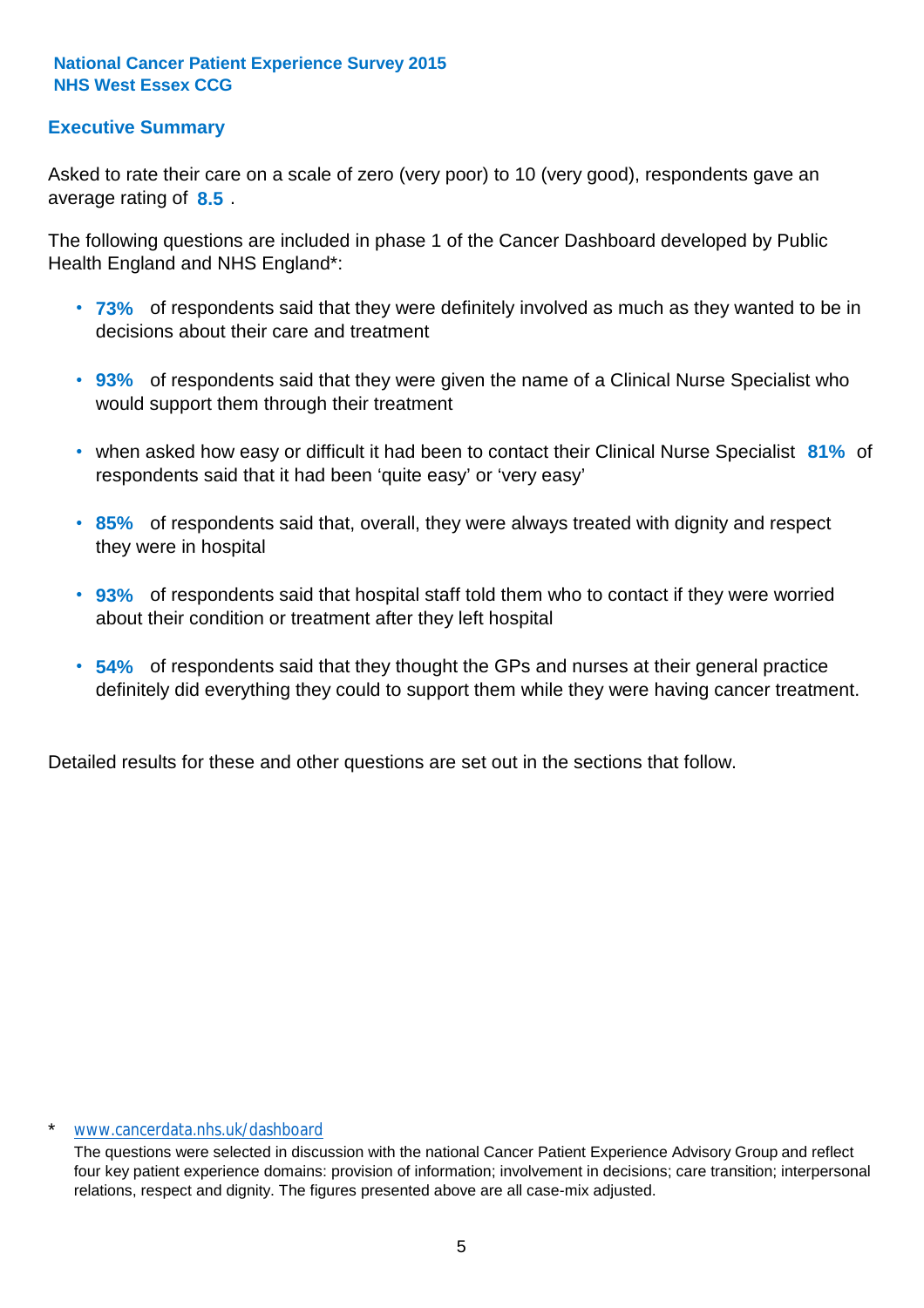# **Questions which scored outside expected range**

|                |                                                                                                     |                                          | 2015 Case-mix Adjusted             |                                     |                                     |                              |
|----------------|-----------------------------------------------------------------------------------------------------|------------------------------------------|------------------------------------|-------------------------------------|-------------------------------------|------------------------------|
| Question       |                                                                                                     | respondents<br>for this CCG<br>Number of | Percentage for<br>this CCG<br>2015 | Lower limit of<br>expected<br>range | Upper limit o'<br>expected<br>range | Average<br>Score<br>National |
|                | Seeing your GP                                                                                      |                                          |                                    |                                     |                                     |                              |
| Q <sub>1</sub> | Saw GP once / twice before being told had to go to hospital                                         | 288                                      | 83%                                | 71%                                 | 81%                                 | 76%                          |
|                | <b>Diagnostic tests</b>                                                                             |                                          |                                    |                                     |                                     |                              |
| Q7             | Given complete explanation of test results in understandable<br>way                                 | 354                                      | 73%                                | 75%                                 | 83%                                 | 79%                          |
|                | Finding out what was wrong with you                                                                 |                                          |                                    |                                     |                                     |                              |
| Q <sub>9</sub> | Patient felt they were told sensitively that they had cancer                                        | 401                                      | 80%                                | 81%                                 | 88%                                 | 84%                          |
|                | Deciding the best treatment for you                                                                 |                                          |                                    |                                     |                                     |                              |
| Q16            | Patient definitely involved in decisions about care and treatment                                   | 391                                      | 73%                                | 73%                                 | 82%                                 | 78%                          |
|                | <b>Clinical Nurse Specialist</b>                                                                    |                                          |                                    |                                     |                                     |                              |
| Q17            | Patient given the name of the CNS who would support them<br>through their treatment                 | 396                                      | 93%                                | 87%                                 | 93%                                 | 90%                          |
| Q18            | Patient found it easy to contact their CNS                                                          | 334                                      | 81%                                | 82%                                 | 91%                                 | 87%                          |
| Q19            | Get understandable answers to important questions all or most<br>of the time                        | 321                                      | 84%                                | 85%                                 | 92%                                 | 89%                          |
|                | Support for people with cancer                                                                      |                                          |                                    |                                     |                                     |                              |
| Q20            | Hospital staff gave information about support groups                                                | 316                                      | 78%                                | 78%                                 | 88%                                 | 83%                          |
|                | Hospital care as an inpatient                                                                       |                                          |                                    |                                     |                                     |                              |
| Q35            | Patient was able to discuss worries or fears with staff during<br>visit                             | 188                                      | 44%                                | 45%                                 | 59%                                 | 52%                          |
|                | Home care and support                                                                               |                                          |                                    |                                     |                                     |                              |
| Q49            | Hospital staff gave family or someone close all the information<br>needed to help with care at home | 321                                      | 49%                                | 52%                                 | 63%                                 | 58%                          |
| Q50            | Patient definitely given enough support from health or social<br>services during treatment          | 207                                      | 39%                                | 46%                                 | 62%                                 | 54%                          |
| Q51            | Patient definitely given enough support from health or social<br>services after treatment           | 124                                      | 27%                                | 36%                                 | 54%                                 | 45%                          |
|                | Care from your general practice                                                                     |                                          |                                    |                                     |                                     |                              |
| Q53            | Practice staff definitely did everything they could to support<br>patient                           | 277                                      | 54%                                | 57%                                 | 68%                                 | 63%                          |
|                | Your overall NHS care                                                                               |                                          |                                    |                                     |                                     |                              |
| Q59            | Patient's average rating of care scored from very poor to very<br>good                              | 394                                      | 8.5                                | 8.6                                 | 8.8                                 | 8.7                          |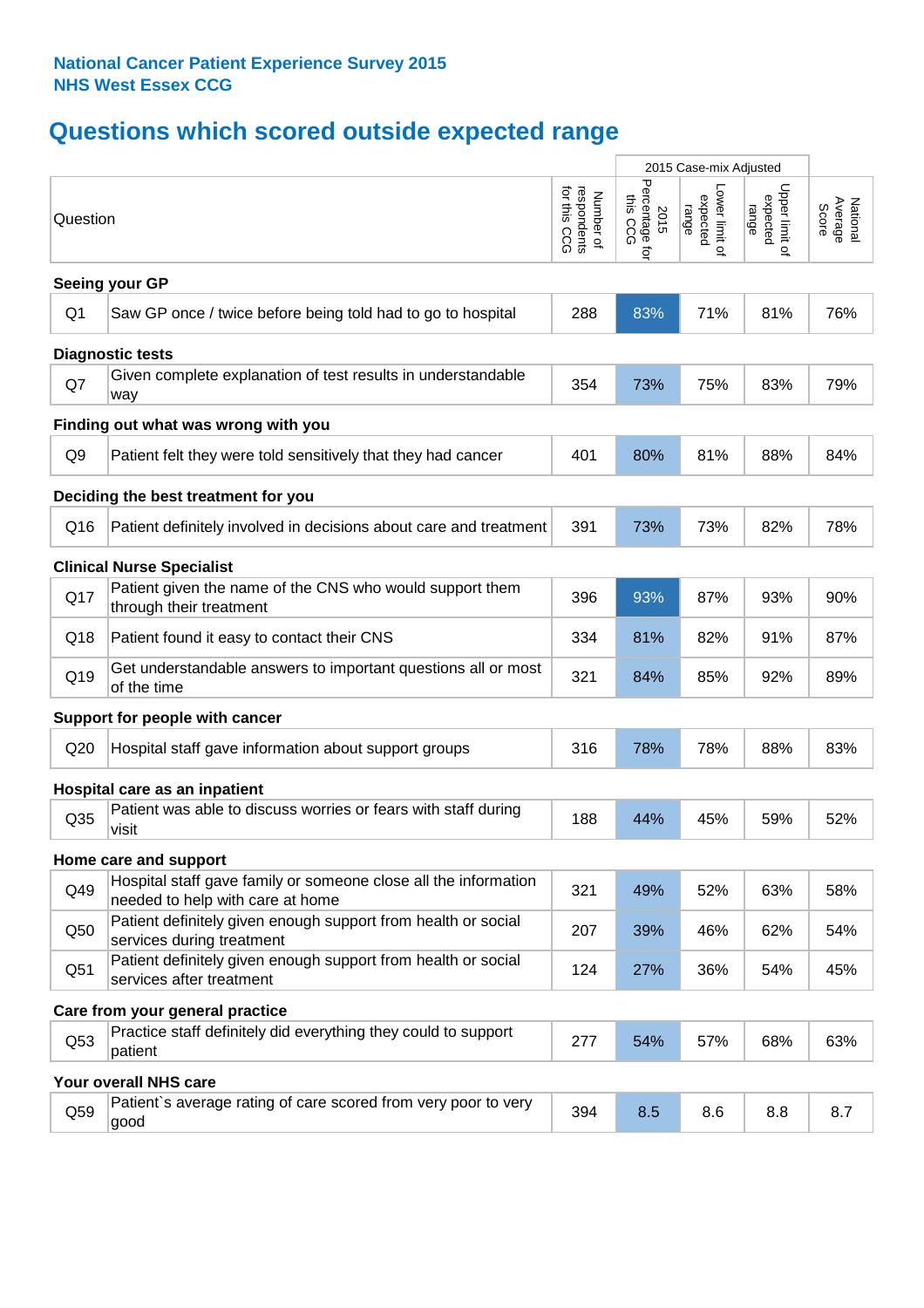# **CCG results**

# **Seeing your GP**



|    |                                                                |                                              |                             |               | 2015 Case-mix Adjusted     |                            |                           |
|----|----------------------------------------------------------------|----------------------------------------------|-----------------------------|---------------|----------------------------|----------------------------|---------------------------|
|    | Question                                                       | respondents<br>Number<br>$\overline{\sigma}$ | 2015<br>Unadjusted<br>Score | 2015<br>Score | Expected<br>range<br>lower | Expected<br>range<br>nbber | National Average<br>Score |
| Q1 | Saw GP once / twice before being told had to go to<br>hospital | 288                                          | 83%                         | 83%           | 71%                        | 81%                        | 76%                       |
| Q2 | Patient thought they were seen as soon as necessary            | 395                                          | 84%                         | 83%           | 79%                        | 86%                        | 82%                       |

|                |                                                                             |                                                       | No. |
|----------------|-----------------------------------------------------------------------------|-------------------------------------------------------|-----|
| Q <sub>5</sub> | Beforehand, did you have all the<br>information you needed about your test? | Yes                                                   | 321 |
|                |                                                                             | No, I would have liked more written information       | 20  |
|                |                                                                             | No, I would have liked more <b>verbal</b> information | 17  |
|                |                                                                             | I did not need / want any information                 |     |
|                |                                                                             | Don't know / can't remember                           |     |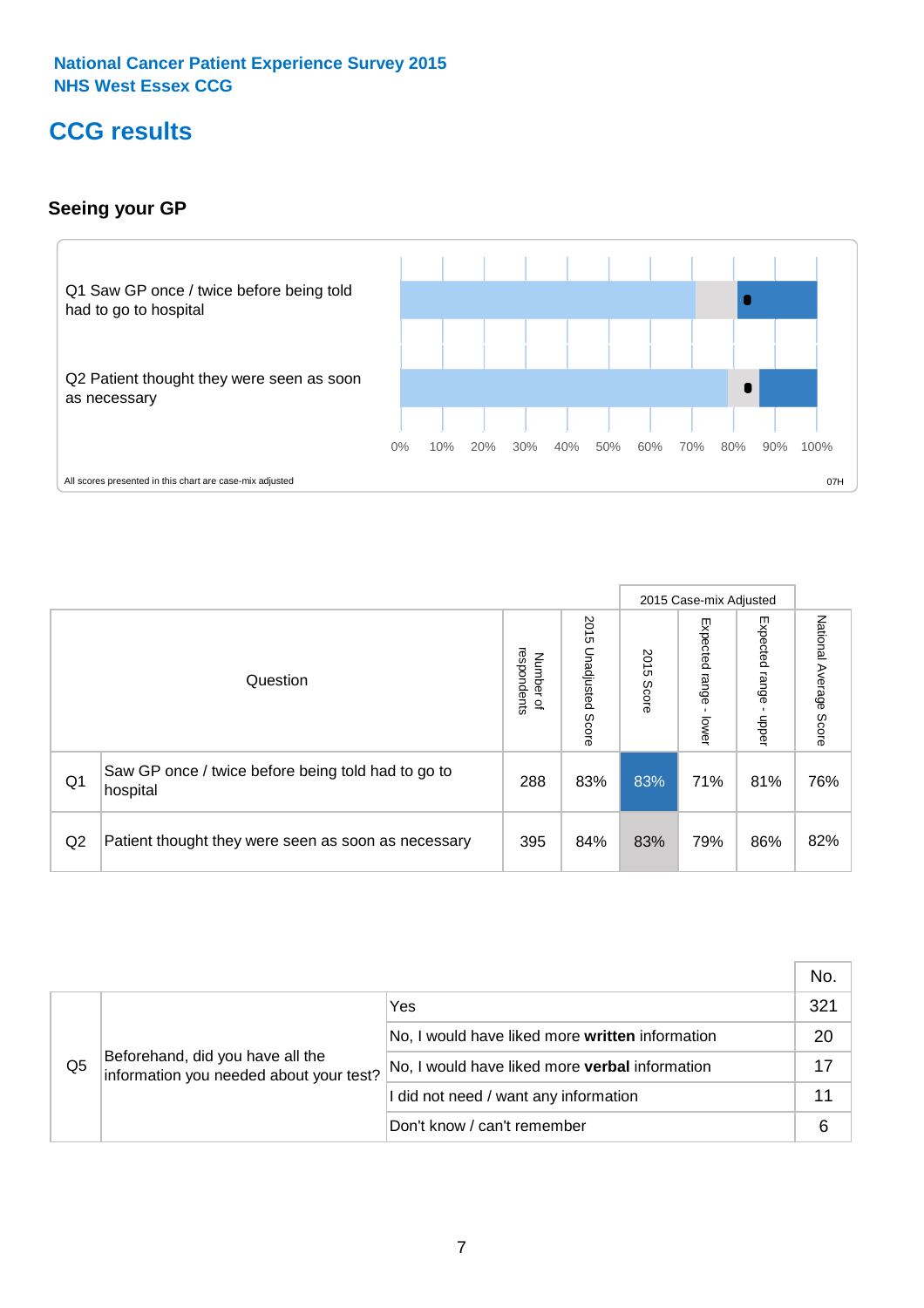# **Diagnostic tests**



|                |                                                                       |                                   |                             |               | 2015 Case-mix Adjusted  |                         |                           |
|----------------|-----------------------------------------------------------------------|-----------------------------------|-----------------------------|---------------|-------------------------|-------------------------|---------------------------|
|                | Question                                                              | respondents<br>Number<br>$\Omega$ | 2015<br>Unadjusted<br>Score | 2015<br>Score | Expected range<br>lower | Expected range<br>nbber | National Average<br>Score |
| Q <sub>6</sub> | The length of time waiting for the test to be done was<br>about right | 355                               | 85%                         | 85%           | 83%                     | 90%                     | 87%                       |
| Q7             | Given complete explanation of test results in<br>understandable way   | 354                               | 73%                         | 73%           | 75%                     | 83%                     | 79%                       |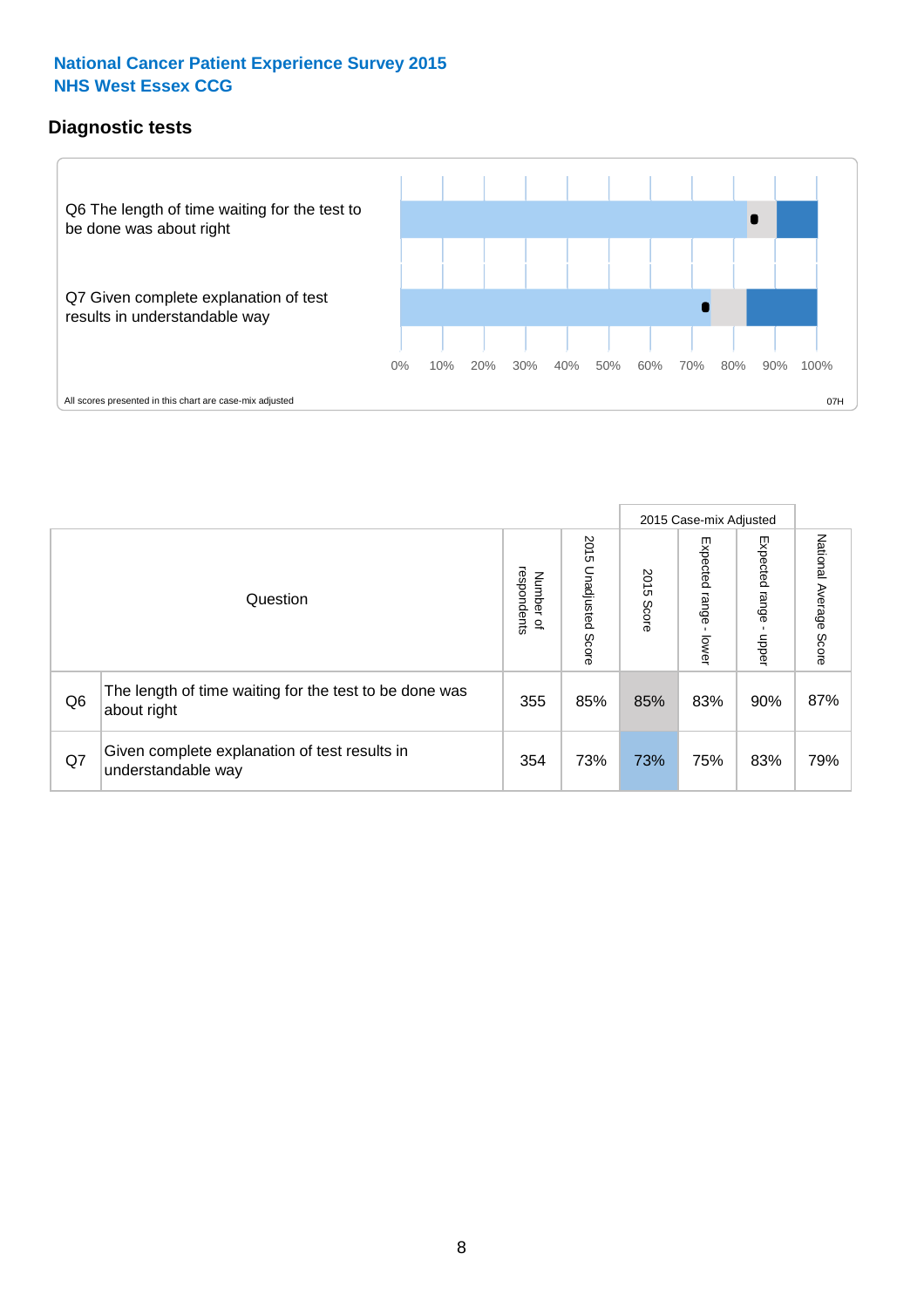### **Finding out what was wrong with you**



|                | Question                                                                                   | respondents<br>Number of | 2015 Unadjusted Score | 2015<br>Score | Expected range<br>lower | Expected range<br>$\mathbf{r}$<br>nbber | National Average Score |
|----------------|--------------------------------------------------------------------------------------------|--------------------------|-----------------------|---------------|-------------------------|-----------------------------------------|------------------------|
| Q8             | Patient told they could bring a family member or friend<br>when first told they had cancer | 331                      | 78%                   | 78%           | 74%                     | 83%                                     | 79%                    |
| Q <sub>9</sub> | Patient felt they were told sensitively that they had cancer                               | 401                      | 80%                   | 80%           | 81%                     | 88%                                     | 84%                    |
| Q10            | Patient completely understood the explanation of what<br>was wrong                         | 403                      | 71%                   | 71%           | 69%                     | 77%                                     | 73%                    |
| Q11            | Patient given easy to understand written information<br>about the type of cancer they had  | 350                      | 70%                   | 70%           | 67%                     | 76%                                     | 72%                    |

2015 Case-mix Adjusted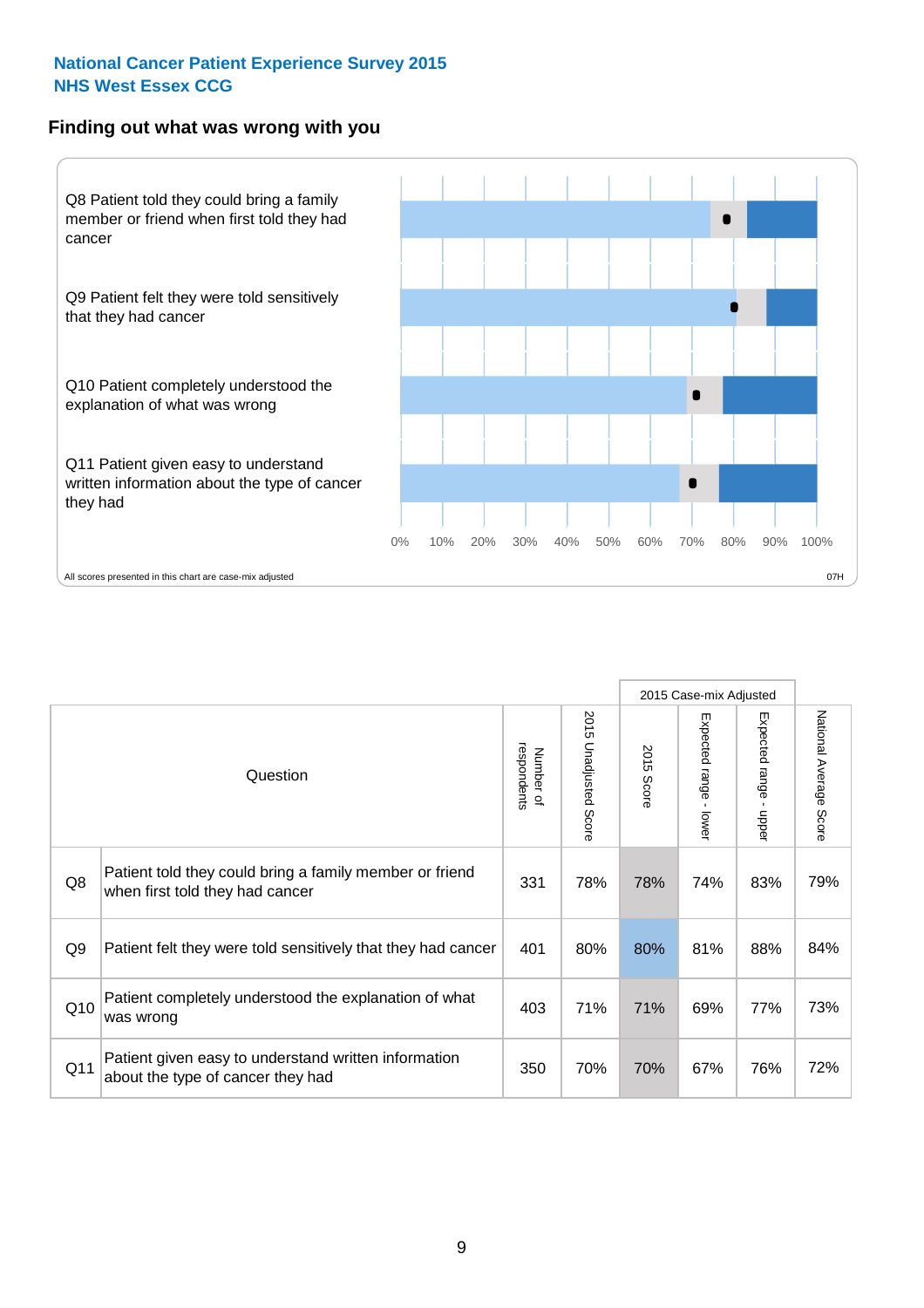# **Finding out what was wrong with you**



|                 |                                                                                         |                          |                          |            | 2015 Case-mix Adjusted                  |                           |                        |
|-----------------|-----------------------------------------------------------------------------------------|--------------------------|--------------------------|------------|-----------------------------------------|---------------------------|------------------------|
| Question        |                                                                                         | respondents<br>Number of | 2015<br>Unadjusted Score | 2015 Score | Expected range<br>$\mathbf{r}$<br>lower | Expected range -<br>nbber | National Average Score |
| Q12             | Patient felt that treatment options were completely<br>explained                        | 343                      | 82%                      | 82%        | 79%                                     | 87%                       | 83%                    |
| Q13             | Possible side effects explained in an understandable way                                | 386                      | 69%                      | 69%        | 68%                                     | 77%                       | 73%                    |
| Q14             | Patient given practical advice and support in dealing with<br>side effects of treatment | 382                      | 64%                      | 64%        | 61%                                     | 71%                       | 66%                    |
| Q <sub>15</sub> | Patient definitely told about side effects that could affect<br>them in the future      | 366                      | 52%                      | 52%        | 49%                                     | 60%                       | 54%                    |
| Q16             | Patient definitely involved in decisions about care and<br>treatment                    | 391                      | 73%                      | 73%        | 73%                                     | 82%                       | 78%                    |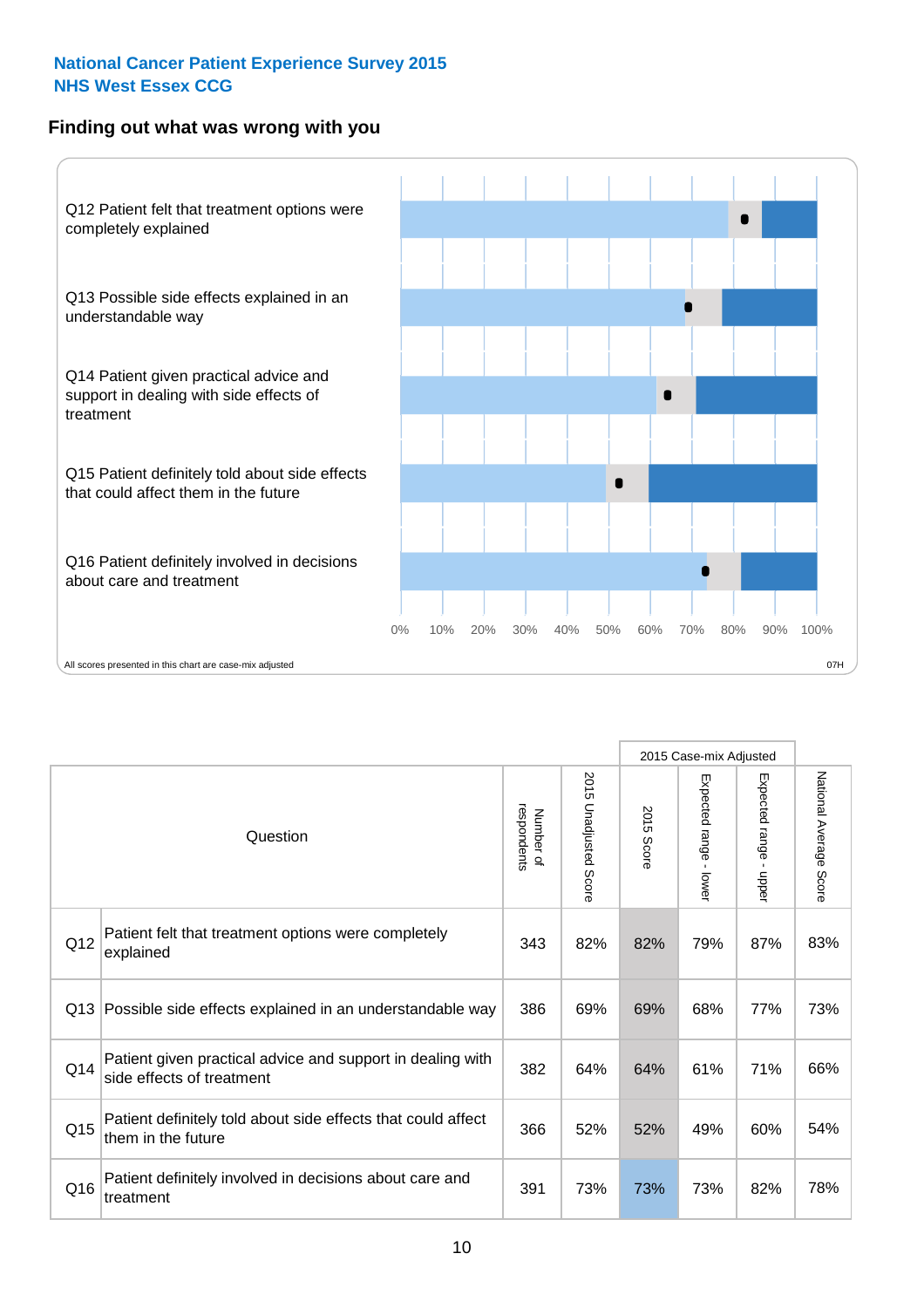# **Clinical Nurse Specialist**



|     |                                                                                     |                          |                       |               | 2015 Case-mix Adjusted  |                         |                                  |
|-----|-------------------------------------------------------------------------------------|--------------------------|-----------------------|---------------|-------------------------|-------------------------|----------------------------------|
|     | Question                                                                            | respondents<br>Number of | 2015 Unadjusted Score | 2015<br>Score | Expected range<br>lower | Expected range<br>nbber | National Average<br><b>Score</b> |
| Q17 | Patient given the name of the CNS who would support<br>them through their treatment | 396                      | 93%                   | 93%           | 87%                     | 93%                     | 90%                              |
| Q18 | Patient found it easy to contact their CNS                                          | 334                      | 81%                   | 81%           | 82%                     | 91%                     | 87%                              |
| Q19 | Get understandable answers to important questions all or<br>most of the time        | 321                      | 85%                   | 84%           | 85%                     | 92%                     | 89%                              |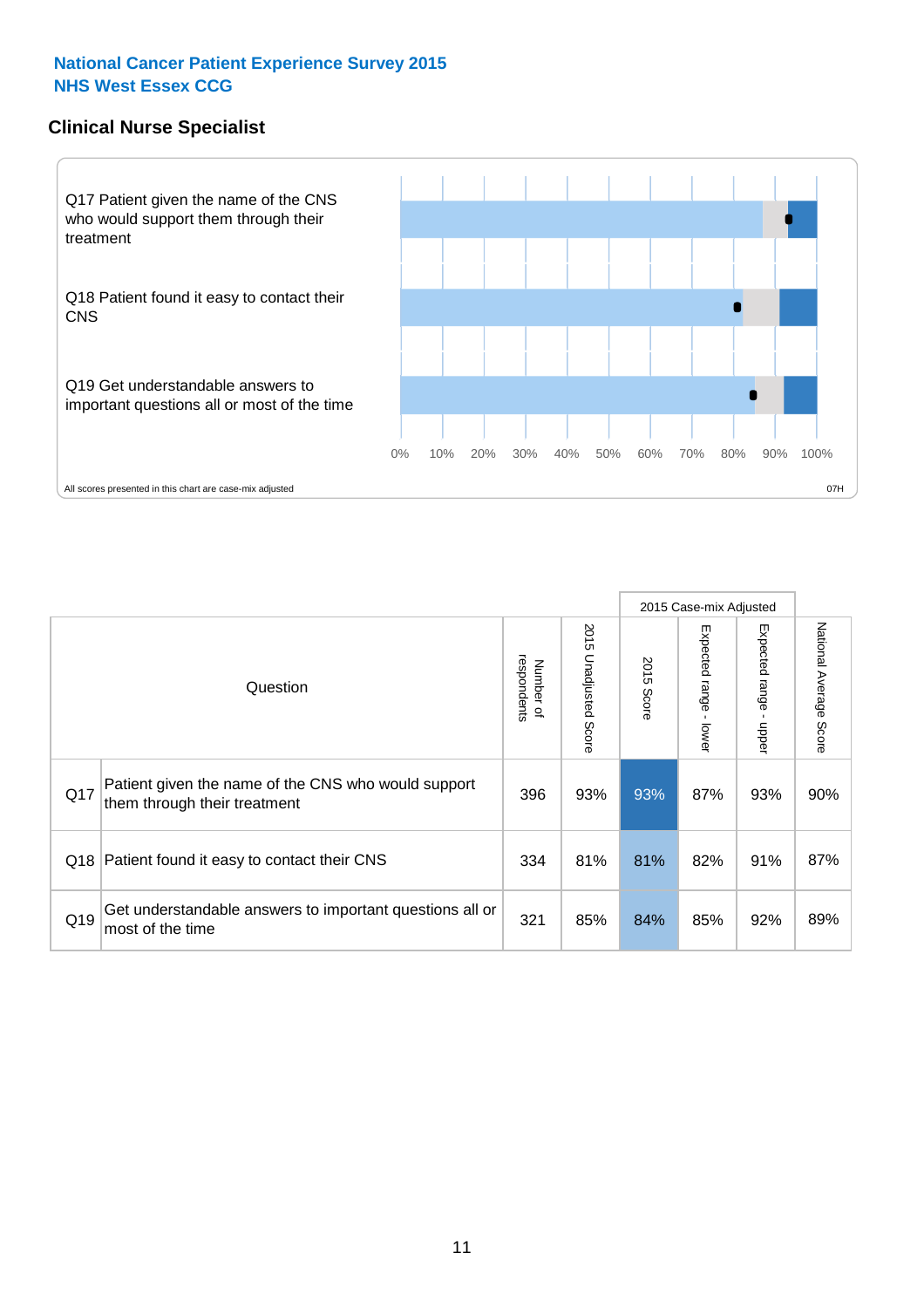# **Support for people with cancer**



|                 |                                                                                            |                          |                                 |               | 2015 Case-mix Adjusted  |                                         |                        |
|-----------------|--------------------------------------------------------------------------------------------|--------------------------|---------------------------------|---------------|-------------------------|-----------------------------------------|------------------------|
|                 | Question                                                                                   | respondents<br>Number of | 2015<br><b>Unadjusted Score</b> | 2015<br>Score | Expected range<br>lower | Expected range<br>$\mathbf{I}$<br>nbber | National Average Score |
| Q <sub>20</sub> | Hospital staff gave information about support groups                                       | 316                      | 78%                             | 78%           | 78%                     | 88%                                     | 83%                    |
| Q <sub>21</sub> | Hospital staff gave information about impact cancer could<br>have on day to day activities | 266                      | 78%                             | 78%           | 76%                     | 85%                                     | 81%                    |
| Q22             | Hospital staff gave information on getting financial help                                  | 211                      | 49%                             | 49%           | 48%                     | 62%                                     | 55%                    |
| Q <sub>23</sub> | Hospital staff told patient they could get free prescriptions                              | 212                      | 77%                             | 77%           | 75%                     | 86%                                     | 80%                    |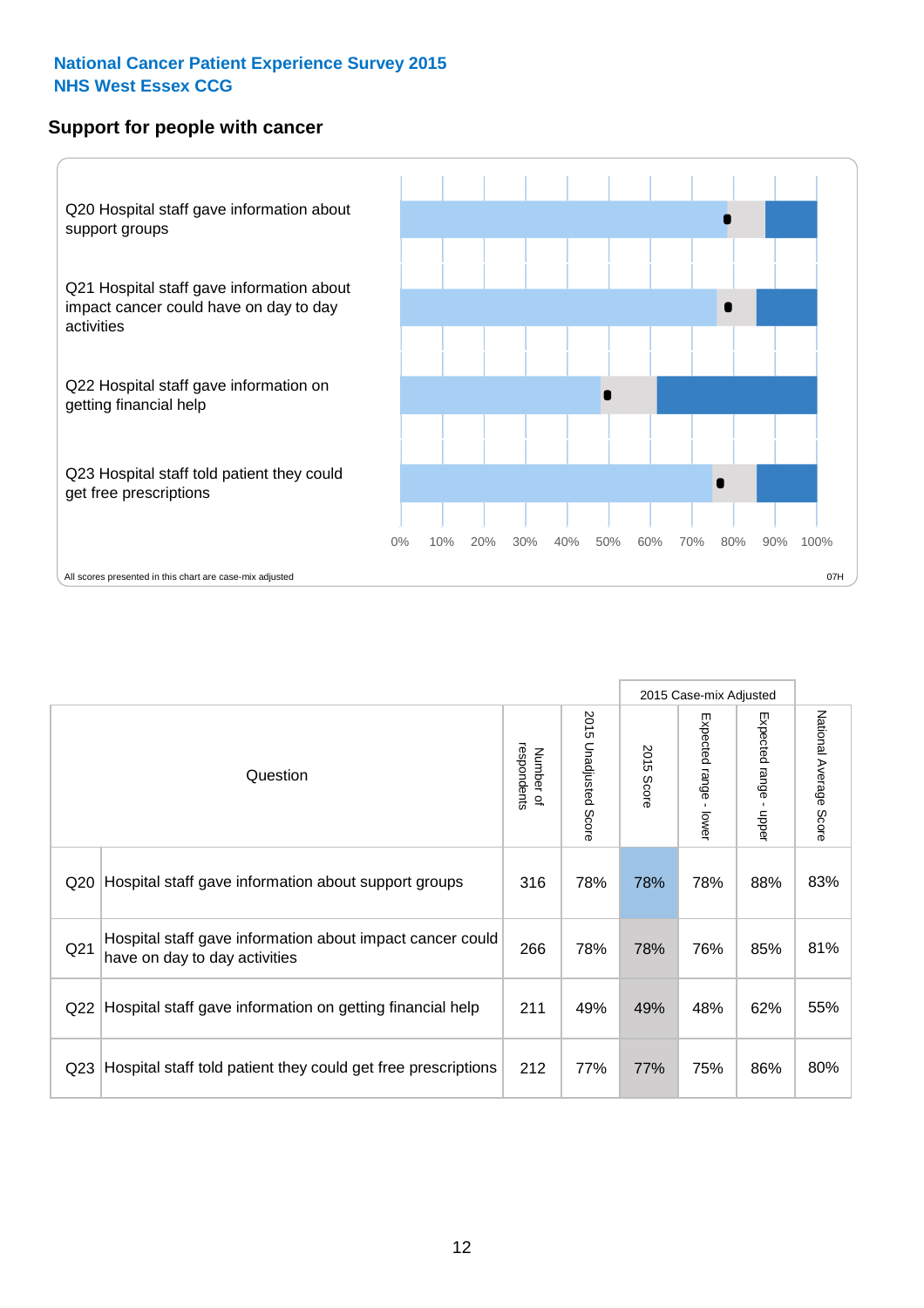# **Operations**



|     |                                                                 |                                         |                             |               | 2015 Case-mix Adjusted     |                           |                              |
|-----|-----------------------------------------------------------------|-----------------------------------------|-----------------------------|---------------|----------------------------|---------------------------|------------------------------|
|     | Question                                                        | respondents<br>Number<br>$\overline{a}$ | 2015<br>Unadjusted<br>Score | 2015<br>Score | Expected<br>range<br>lower | Expected<br>range<br>ddoe | National<br>Average<br>Score |
| Q26 | Staff explained how operation had gone in<br>understandable way | 208                                     | 73%                         | 72%           | 72%                        | 83%                       | 78%                          |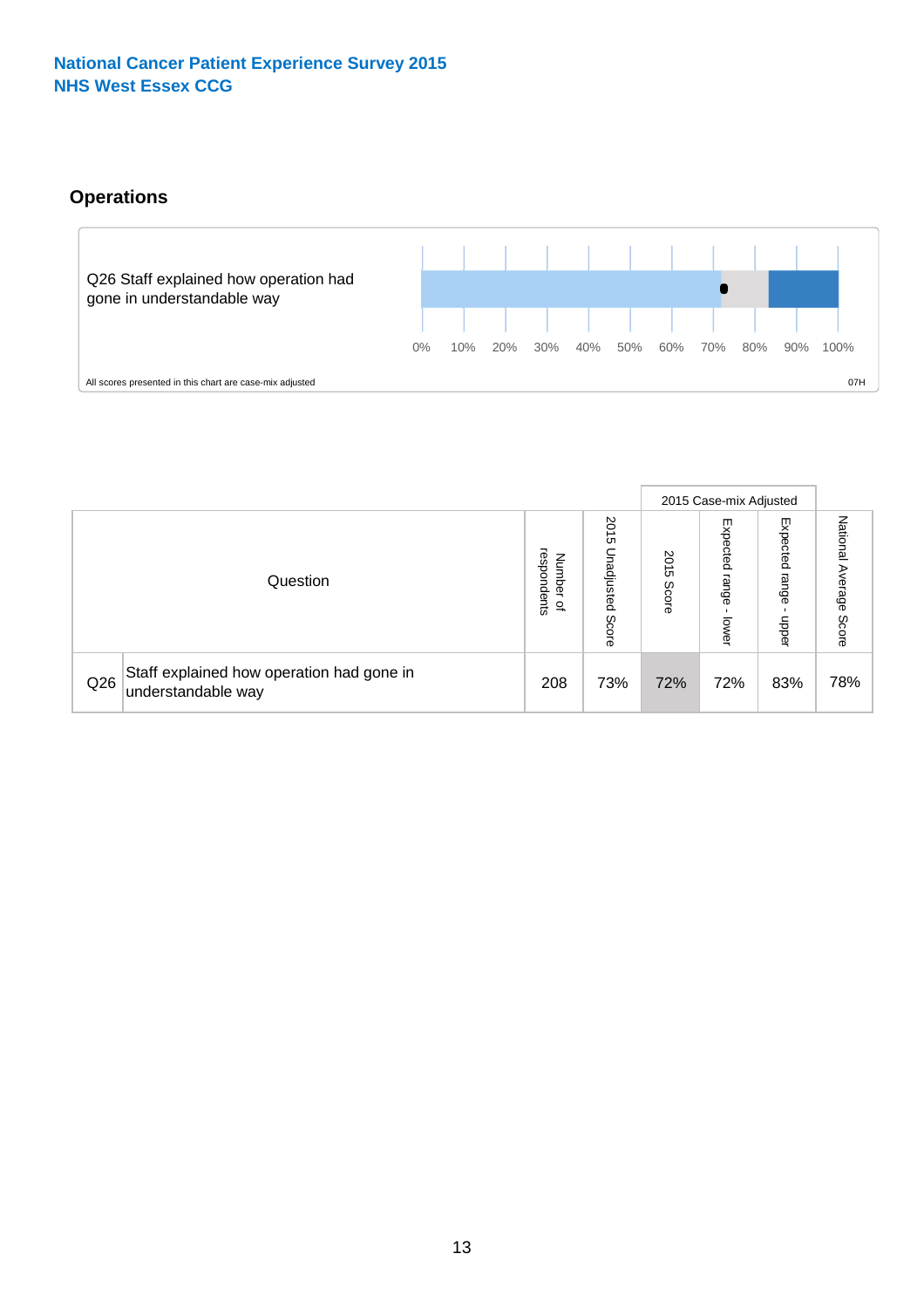# **Hospital care as an inpatient (Part 1 of 3)**



All scores presented in this chart are case-mix adjusted  $07H$ 

|                 |                                                                                           |                          |                                 |                      | 2015 Case-mix Adjusted                    |                                         |                        |
|-----------------|-------------------------------------------------------------------------------------------|--------------------------|---------------------------------|----------------------|-------------------------------------------|-----------------------------------------|------------------------|
|                 | Question                                                                                  | respondents<br>Number of | 2015<br><b>Unadjusted Score</b> | 2015<br><b>Score</b> | Expected range<br>$\blacksquare$<br>lower | Expected range<br>$\mathbf{I}$<br>nbber | National Average Score |
| Q28             | Groups of doctors or nurses did not talk in front of patient<br>as if they were not there | 243                      | 80%                             | 79%                  | 76%                                       | 86%                                     | 81%                    |
| Q29             | Patient had confidence and trust in all doctors treating<br>them                          | 247                      | 80%                             | 80%                  | 79%                                       | 89%                                     | 84%                    |
| Q30             | Patient's family or someone close definitely had<br>opportunity to talk to doctor         | 207                      | 68%                             | 67%                  | 66%                                       | 78%                                     | 72%                    |
| Q <sub>31</sub> | Patient had confidence and trust in all ward nurses                                       | 248                      | 69%                             | 69%                  | 67%                                       | 78%                                     | 72%                    |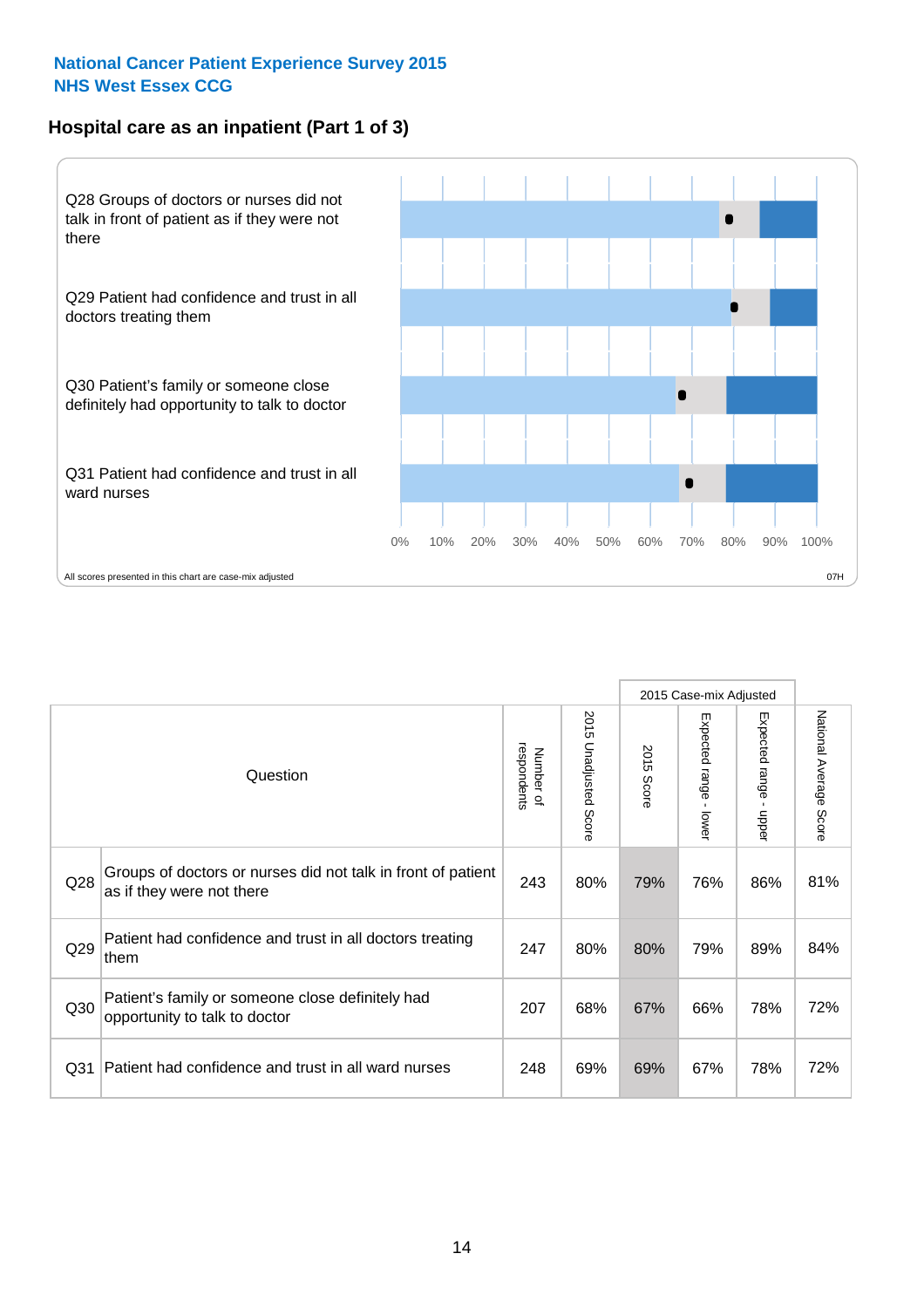# **Hospital care as an inpatient (Part 2 of 3)**



|                 |                                                                         |                          |                       |               | 2015 Case-mix Adjusted |                           |                           |
|-----------------|-------------------------------------------------------------------------|--------------------------|-----------------------|---------------|------------------------|---------------------------|---------------------------|
|                 | Question                                                                | respondents<br>Number of | 2015 Unadjusted Score | 2015<br>Score | Expected range - lower | Expected range<br>- nbber | National Average<br>Score |
| Q <sub>32</sub> | Always / nearly always enough nurses on duty                            | 248                      | 63%                   | 63%           | 60%                    | 72%                       | 66%                       |
| Q33             | All staff asked patient what name they preferred to be<br>called by     | 245                      | 66%                   | 66%           | 57%                    | 76%                       | 67%                       |
| Q <sub>34</sub> | Always given enough privacy when discussing condition<br>or treatment   | 245                      | 83%                   | 83%           | 80%                    | 89%                       | 85%                       |
| Q35             | Patient was able to discuss worries or fears with staff<br>during visit | 188                      | 44%                   | 44%           | 45%                    | 59%                       | 52%                       |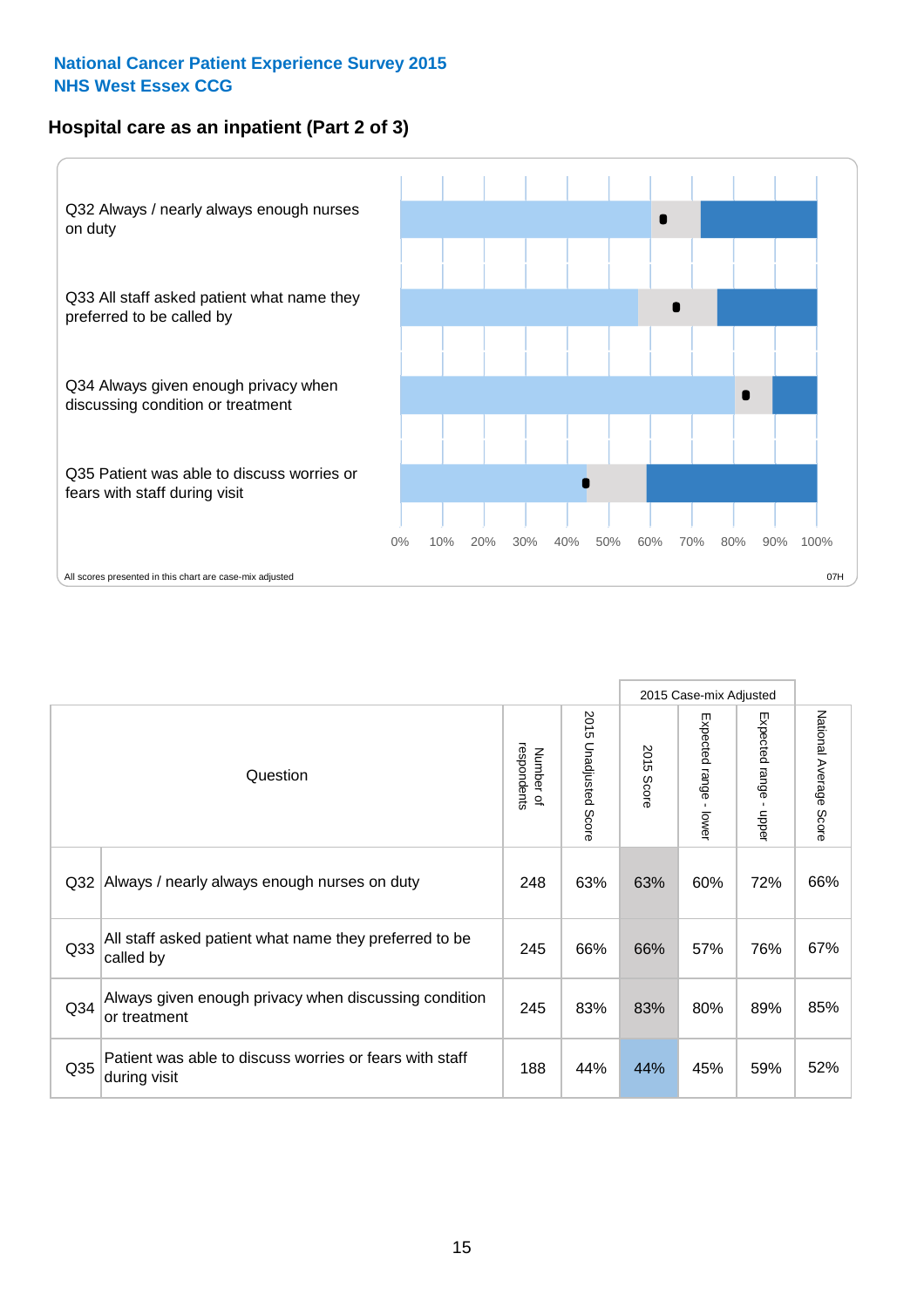# **Hospital care as an inpatient (Part 3 of 3)**



|                 |                                                                                     |                          |                          |               | 2015 Case-mix Adjusted                    |                           |                        |
|-----------------|-------------------------------------------------------------------------------------|--------------------------|--------------------------|---------------|-------------------------------------------|---------------------------|------------------------|
|                 | Question                                                                            | Number of<br>respondents | 2015<br>Unadjusted Score | 2015<br>Score | Expected range<br>$\blacksquare$<br>lower | Expected range -<br>nbber | National Average Score |
| Q36             | Hospital staff definitely did everything to help control pain                       | 204                      | 82%                      | 82%           | 79%                                       | 89%                       | 84%                    |
| Q <sub>37</sub> | Always treated with respect and dignity by staff                                    | 246                      | 85%                      | 85%           | 83%                                       | 92%                       | 87%                    |
| Q38             | Given clear written information about what should / should<br>not do post discharge | 224                      | 86%                      | 86%           | 80%                                       | 89%                       | 84%                    |
| Q39             | Staff told patient who to contact if worried post discharge                         | 234                      | 94%                      | 93%           | 91%                                       | 97%                       | 94%                    |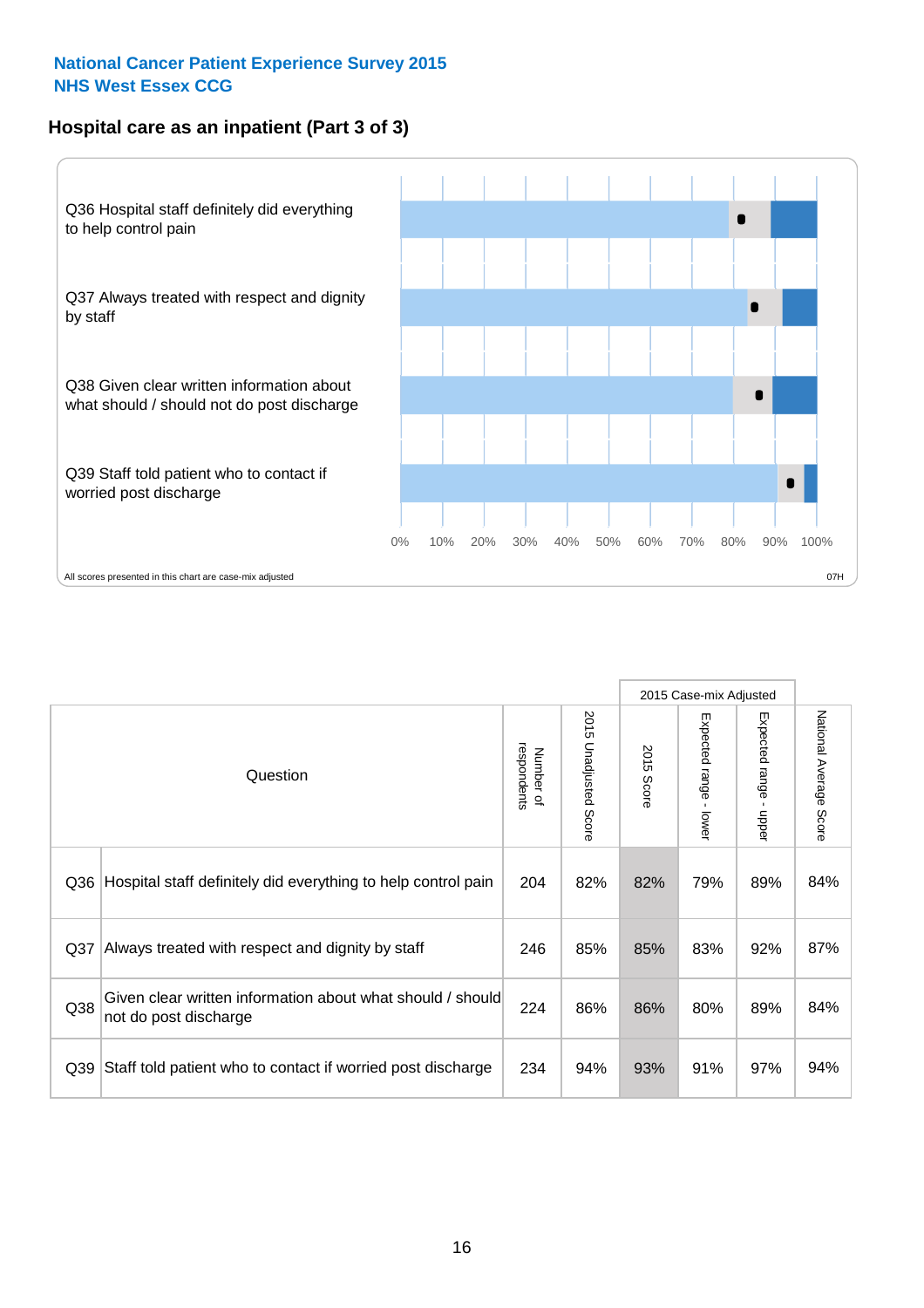# **Hospital care as a day patient / outpatient (Part 1 of 2)**



|     |                                                                                    |                          |                                 | 2015 Case-mix Adjusted |                                         |                                         |                        |
|-----|------------------------------------------------------------------------------------|--------------------------|---------------------------------|------------------------|-----------------------------------------|-----------------------------------------|------------------------|
|     | Question                                                                           | respondents<br>Number of | 2015<br><b>Unadjusted Score</b> | 2015<br><b>Score</b>   | Expected range<br>$\mathbf{r}$<br>lower | Expected range<br>$\mathbf{I}$<br>nbber | National Average Score |
| Q41 | Patient was able to discuss worries or fears with staff<br>during visit            | 304                      | 65%                             | 66%                    | 65%                                     | 75%                                     | 70%                    |
| Q42 | Doctor had the right notes and other documentation with<br>them                    | 358                      | 94%                             | 94%                    | 93%                                     | 98%                                     | 96%                    |
| Q44 | Beforehand patient had all information needed about<br>radiotherapy treatment      | 98                       | 88%                             | 88%                    | 79%                                     | 93%                                     | 86%                    |
| Q45 | Patient given understandable information about whether<br>radiotherapy was working | 89                       | 66%                             | 66%                    | 49%                                     | 70%                                     | 60%                    |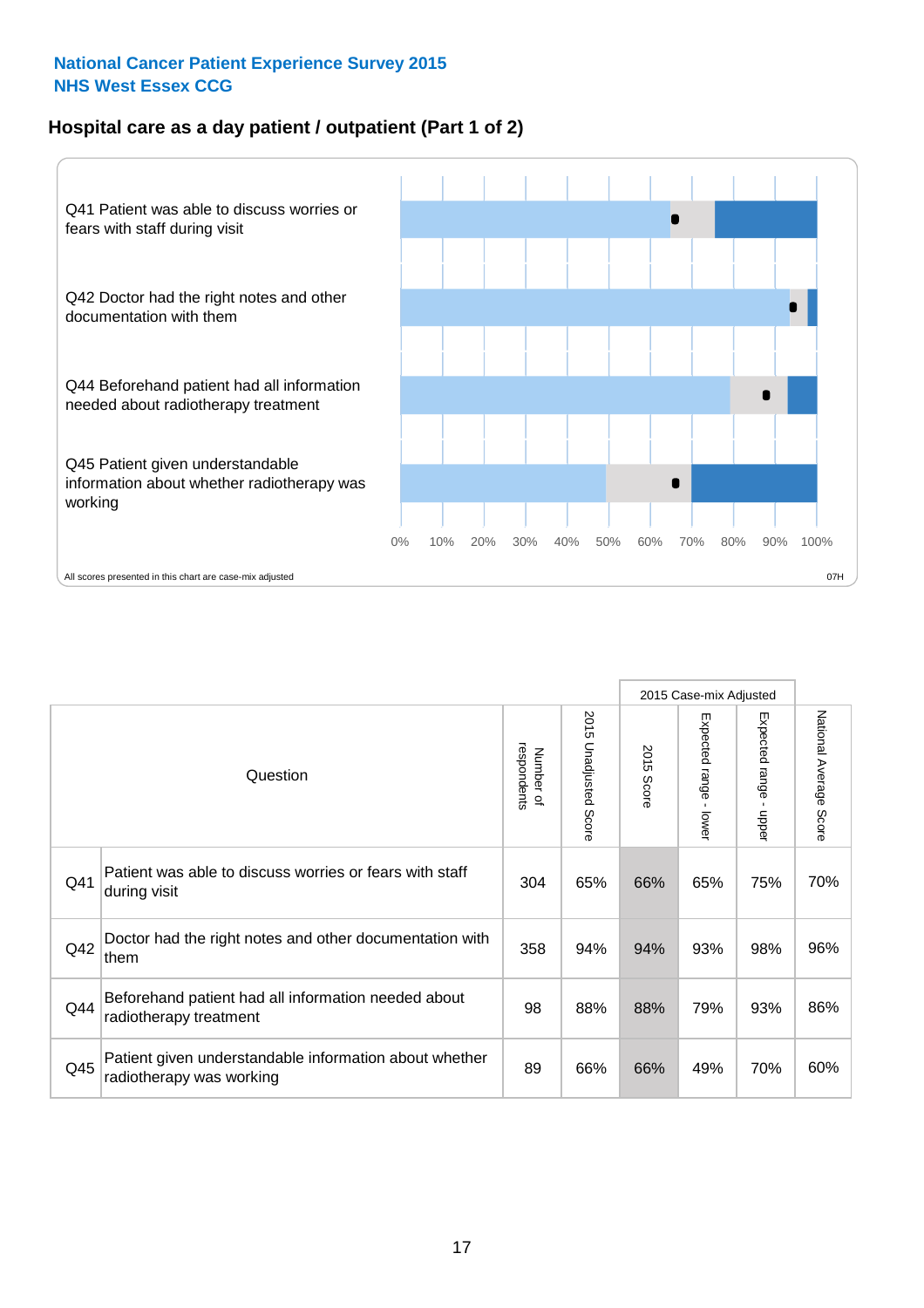# **Hospital care as a day patient / outpatient (Part 2 of 2)**



|     |                                                                                    |                                       |                             | 2015 Case-mix Adjusted |                              |                         |                           |
|-----|------------------------------------------------------------------------------------|---------------------------------------|-----------------------------|------------------------|------------------------------|-------------------------|---------------------------|
|     | Question                                                                           | respondents<br>Number<br>$\mathbf{Q}$ | 2015<br>Unadjusted<br>Score | 2015<br>Score          | Expected<br>I range<br>lower | Expected range<br>nbber | National Average<br>Score |
| Q47 | Beforehand patient had all information needed about<br>chemotherapy treatment      | 221                                   | 81%                         | 81%                    | 79%                          | 89%                     | 84%                       |
| Q48 | Patient given understandable information about whether<br>chemotherapy was working | 200                                   | 67%                         | 66%                    | 61%                          | 74%                     | 68%                       |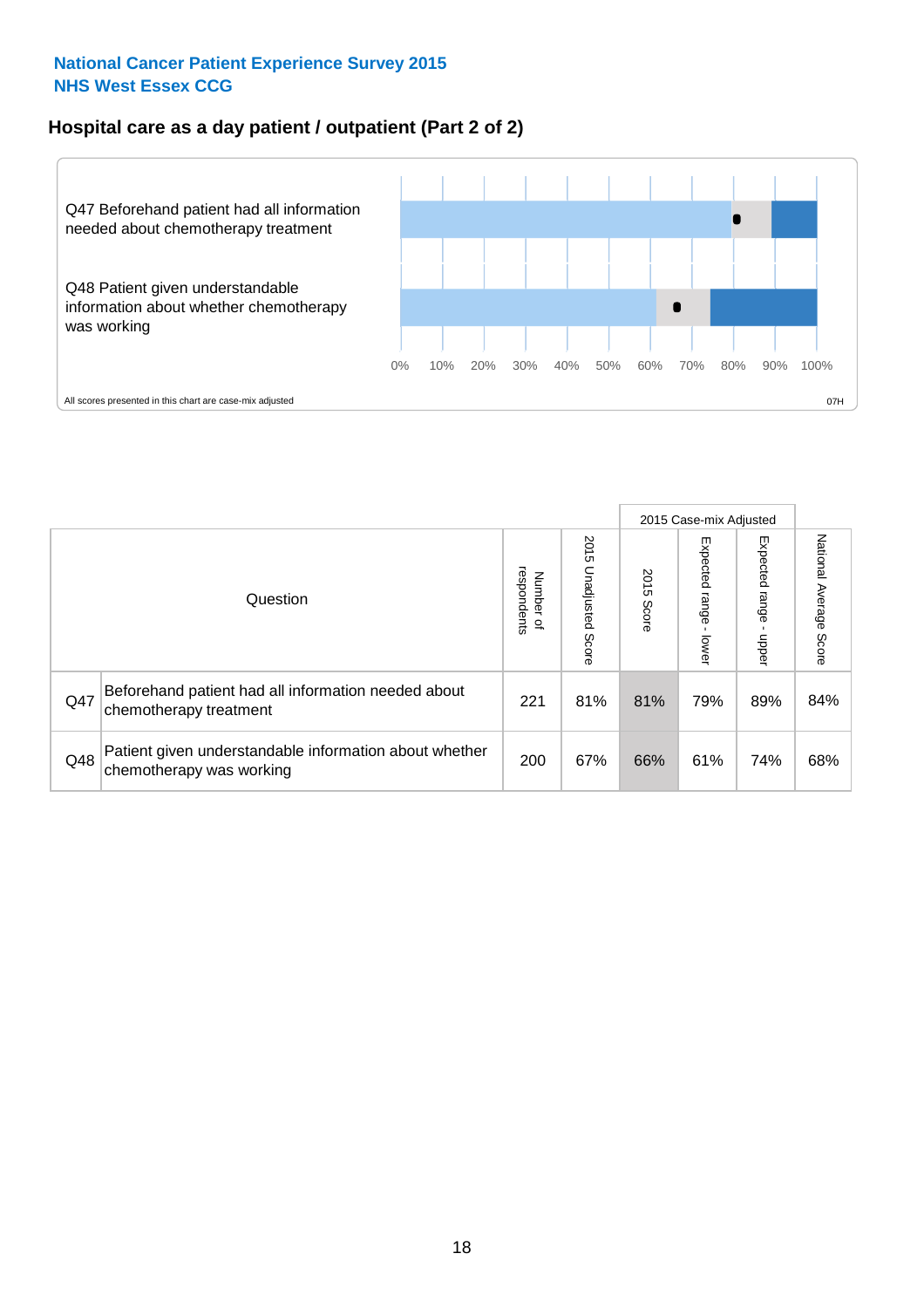#### **Home care and support**



All scores presented in this chart are case-mix adjusted

|     |                                                                                                     |                          |                          |               | 2015 Case-mix Adjusted  |                         |                        |
|-----|-----------------------------------------------------------------------------------------------------|--------------------------|--------------------------|---------------|-------------------------|-------------------------|------------------------|
|     | Question                                                                                            | respondents<br>Number of | 2015<br>Unadjusted Score | 2015<br>Score | Expected range<br>lower | Expected range<br>nbber | National Average Score |
| Q49 | Hospital staff gave family or someone close all the<br>information needed to help with care at home | 321                      | 49%                      | 49%           | 52%                     | 63%                     | 58%                    |
| Q50 | Patient definitely given enough support from health or<br>social services during treatment          | 207                      | 39%                      | 39%           | 46%                     | 62%                     | 54%                    |
| Q51 | Patient definitely given enough support from health or<br>social services after treatment           | 124                      | 27%                      | 27%           | 36%                     | 54%                     | 45%                    |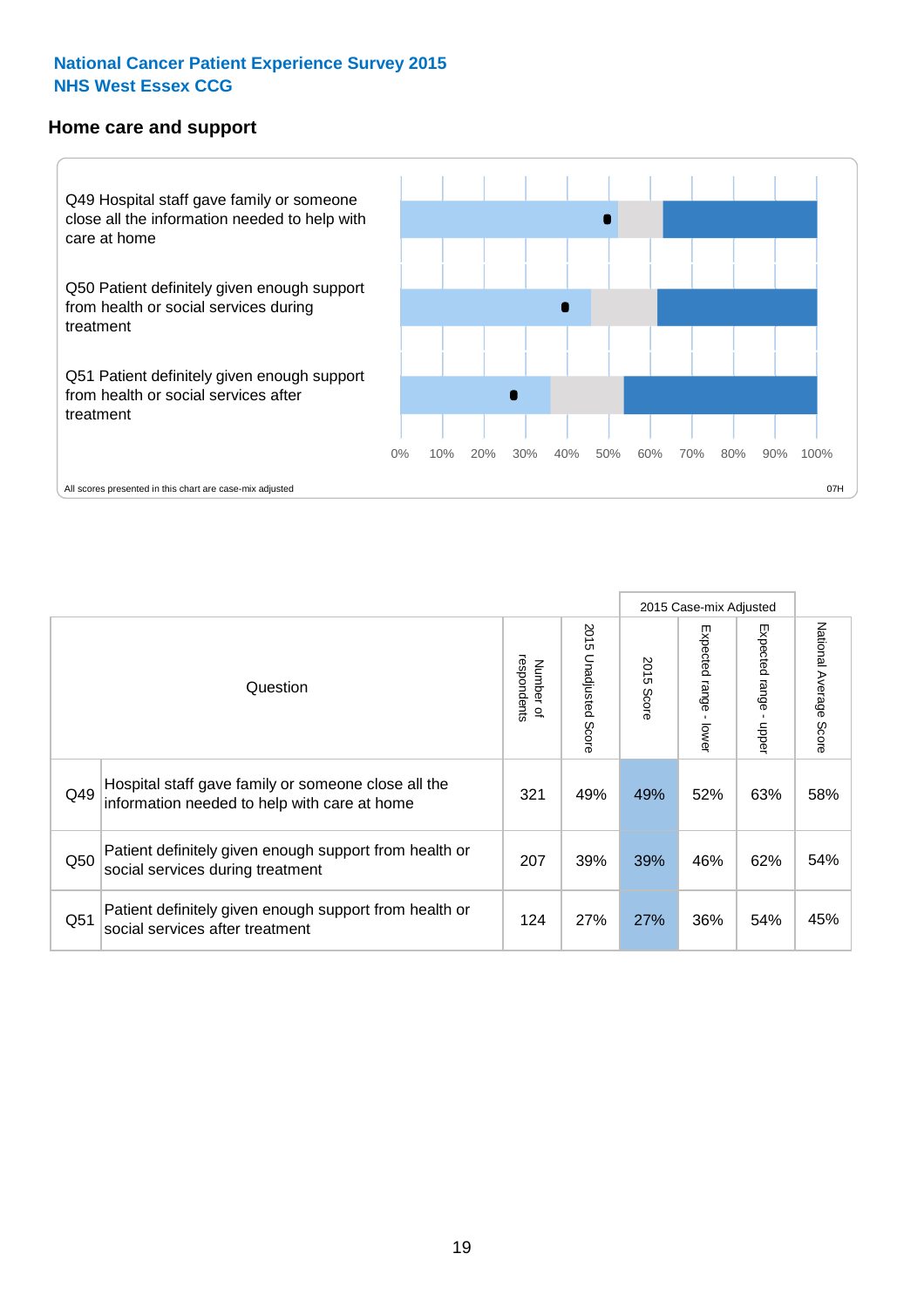# **Care from your general practice**



|     |                                                                           |                                       |                             | 2015 Case-mix Adjusted |                                    |                            |                           |
|-----|---------------------------------------------------------------------------|---------------------------------------|-----------------------------|------------------------|------------------------------------|----------------------------|---------------------------|
|     | Question                                                                  | respondents<br>Number<br>$\mathbf{Q}$ | 2015<br>Unadjusted<br>Score | 2015<br>Score          | Expected<br><b>Irange</b><br>lower | Expected<br>range<br>doper | National Average<br>Score |
| Q52 | GP given enough information about patient's condition<br>and treatment    | 354                                   | 94%                         | 93%                    | 93%                                | 98%                        | 95%                       |
| Q53 | Practice staff definitely did everything they could to<br>support patient | 277                                   | 53%                         | 54%                    | 57%                                | 68%                        | 63%                       |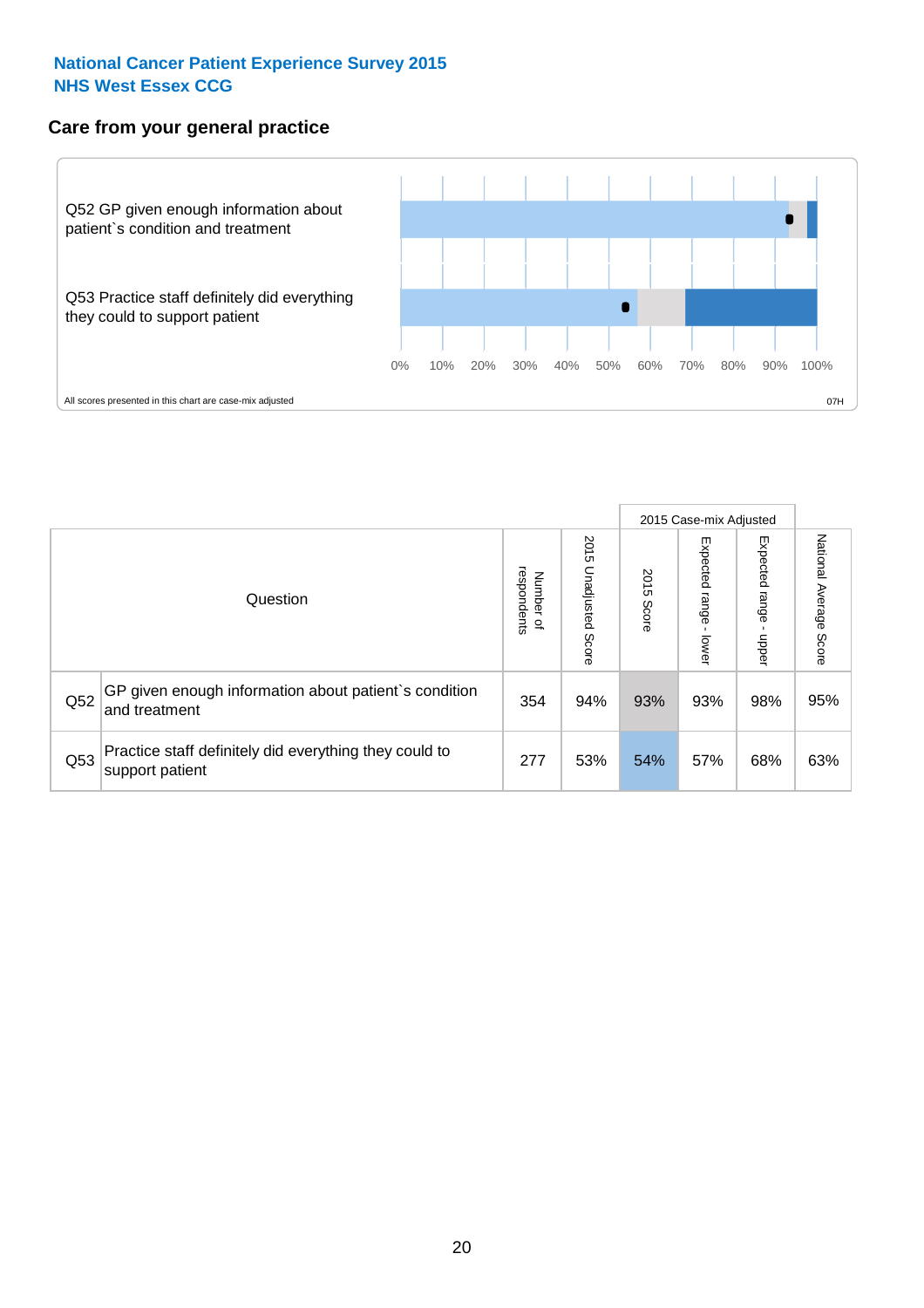# **Your overall NHS care (Part 1 of 2)**



|     |                                                                    |                          |                                 | 2015 Case-mix Adjusted |                                         |                                           |                        |
|-----|--------------------------------------------------------------------|--------------------------|---------------------------------|------------------------|-----------------------------------------|-------------------------------------------|------------------------|
|     | Question                                                           | respondents<br>Number of | 2015<br><b>Unadjusted Score</b> | 2015<br><b>Score</b>   | Expected range<br>$\mathbf{I}$<br>lower | Expected range<br>$\blacksquare$<br>nbber | National Average Score |
| Q54 | Hospital and community staff always worked well together           | 388                      | 55%                             | 55%                    | 55%                                     | 66%                                       | 61%                    |
| Q55 | Patient given a care plan                                          | 296                      | 33%                             | 33%                    | 27%                                     | 39%                                       | 33%                    |
| Q56 | Overall the administration of the care was very good /<br>good     | 403                      | 87%                             | 87%                    | 86%                                     | 92%                                       | 89%                    |
| Q57 | Length of time for attending clinics and appointments was<br>right | 401                      | 60%                             | 60%                    | 59%                                     | 73%                                       | 66%                    |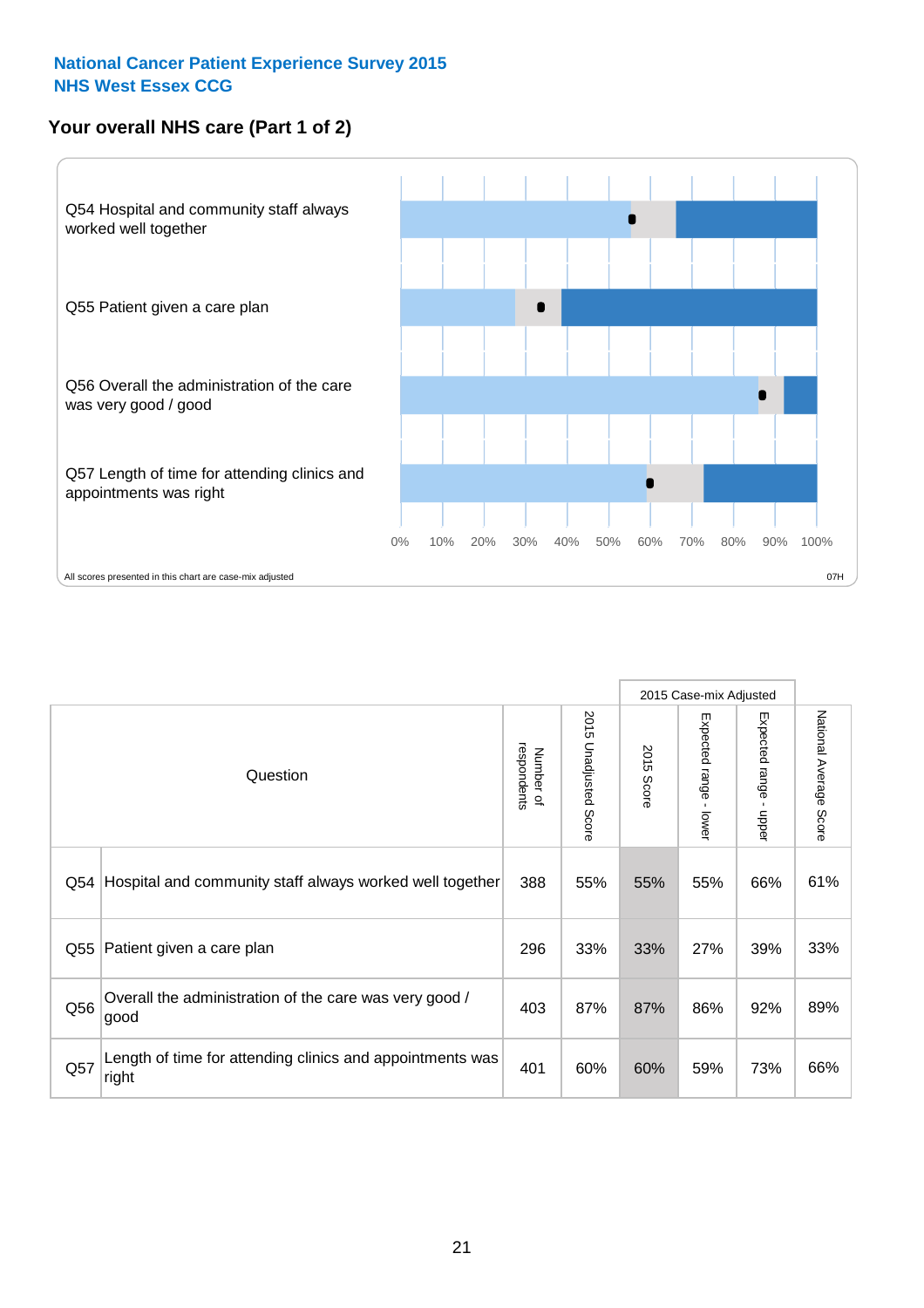# **Your overall NHS care (Part 2 of 2)**



|     |                                                       |                                   |                             |               |                            | 2015 Case-mix Adjusted     |                        |
|-----|-------------------------------------------------------|-----------------------------------|-----------------------------|---------------|----------------------------|----------------------------|------------------------|
|     | Question                                              | respondents<br>Number<br>$\Omega$ | 2015<br>Unadjusted<br>Score | 2015<br>Score | Expected<br>range<br>lower | Expected<br>range<br>nbber | National Average Score |
| Q58 | Taking part in cancer research discussed with patient | 391                               | 28%                         | 28%           | 21%                        | 35%                        | 28%                    |



|     |                                                                        |                                         |                             | 2015 Case-mix Adjusted |                                                      |                                                            |                           |
|-----|------------------------------------------------------------------------|-----------------------------------------|-----------------------------|------------------------|------------------------------------------------------|------------------------------------------------------------|---------------------------|
|     | Question                                                               | respondents<br>Number<br>$\overline{a}$ | 2015<br>Unadjusted<br>Score | 2015<br>Score          | OWer<br>limit<br>range<br>$\overline{a}$<br>expected | Upper<br>limit<br>range<br>$\overline{\sigma}$<br>expected | National Average<br>Score |
| Q59 | Patient's average rating of care scored from very poor to<br>very good | 394                                     | 8.5                         | 8.5                    | 8.6                                                  | 8.8                                                        | 8.7                       |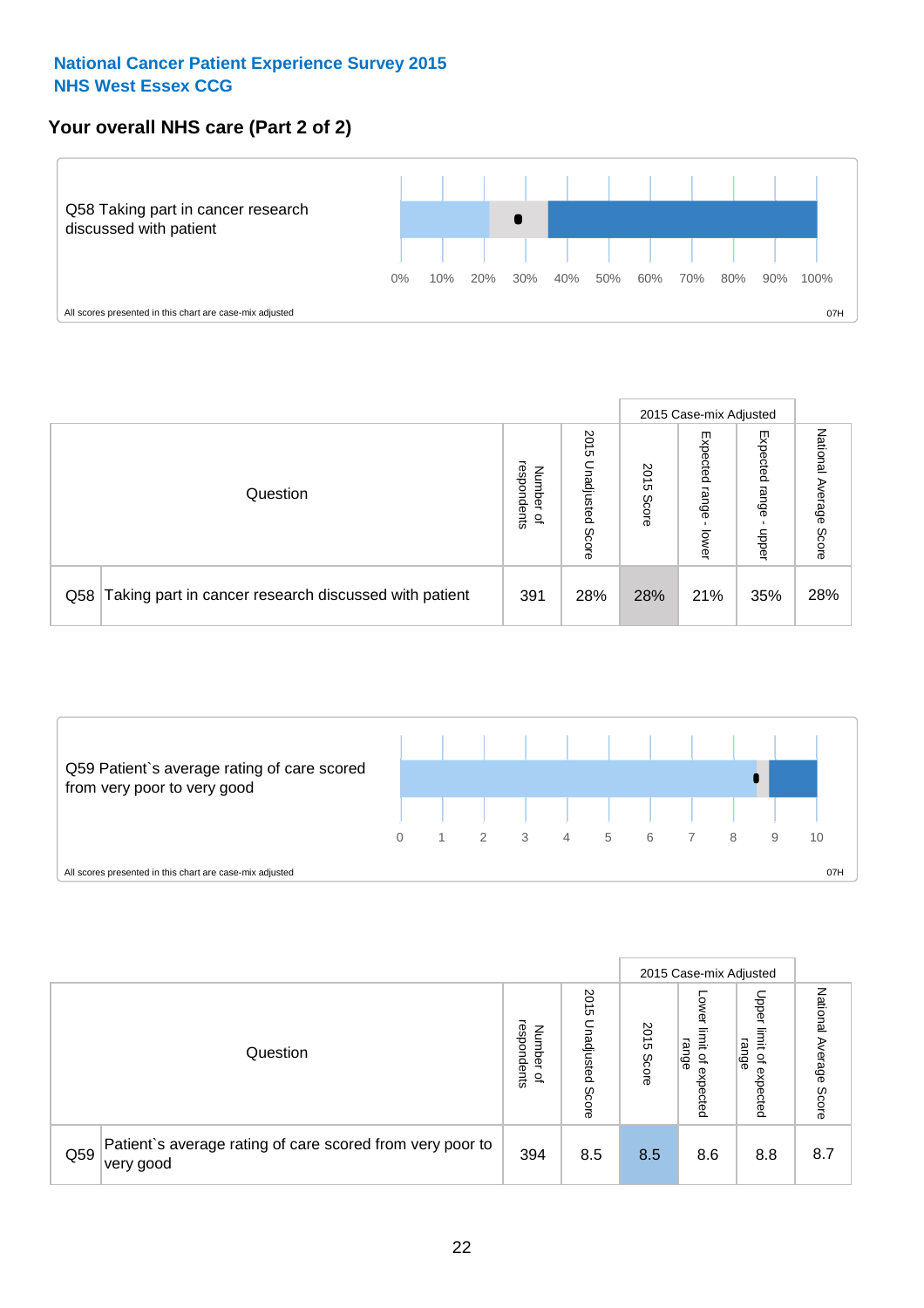# **Comparisons by tumour group for this CCG**

The following tables show the unadjusted CCG and the national percentage scores for each question broken down by tumour group. Where a cell in the table contains an asterisk this indicates that the number of patients in that group was below 21 and too small to display. Where a cell in the table contains "n.a." this indicates that there were no respondents for that tumour group.

# **Seeing your GP**

|                      | Q1. Saw GP once /<br>had to go to hospital | twice before being told | Q2. Patient thought<br>they were seen as<br>soon as necessary |                 |  |
|----------------------|--------------------------------------------|-------------------------|---------------------------------------------------------------|-----------------|--|
| <b>Cancer type</b>   | This CCG <sup>\$</sup>                     | <b>National</b>         | This CCG <sup>\$</sup>                                        | <b>National</b> |  |
| Brain / CNS          | $\star$                                    | 60%                     | $\star$                                                       | 77%             |  |
| <b>Breast</b>        | 98%                                        | 93%                     | 88%                                                           | 88%             |  |
| Colorectal / LGT     | 81%                                        | 72%                     | 79%                                                           | 80%             |  |
| Gynaecological       | 77%                                        | 75%                     | 80%                                                           | 78%             |  |
| Haematological       | 69%                                        | 64%                     | 86%                                                           | 80%             |  |
| <b>Head and Neck</b> | $\star$                                    | 77%                     | $\star$                                                       | 79%             |  |
| Lung                 | $\star$                                    | 69%                     | 82%                                                           | 83%             |  |
| Prostate             | 82%                                        | 79%                     | 85%                                                           | 85%             |  |
| Sarcoma              | $\star$                                    | 64%                     | $\star$                                                       | 69%             |  |
| Skin                 | $\star$                                    | 91%                     | $\star$                                                       | 87%             |  |
| <b>Upper Gastro</b>  | $\star$                                    | 70%                     | $\star$                                                       | 78%             |  |
| Urological           | 93%                                        | 81%                     | 73%                                                           | 84%             |  |
| Other                | 86%                                        | 70%                     | 89%                                                           | 78%             |  |
| <b>All Cancers</b>   | 83%                                        | 76%                     | 84%                                                           | 82%             |  |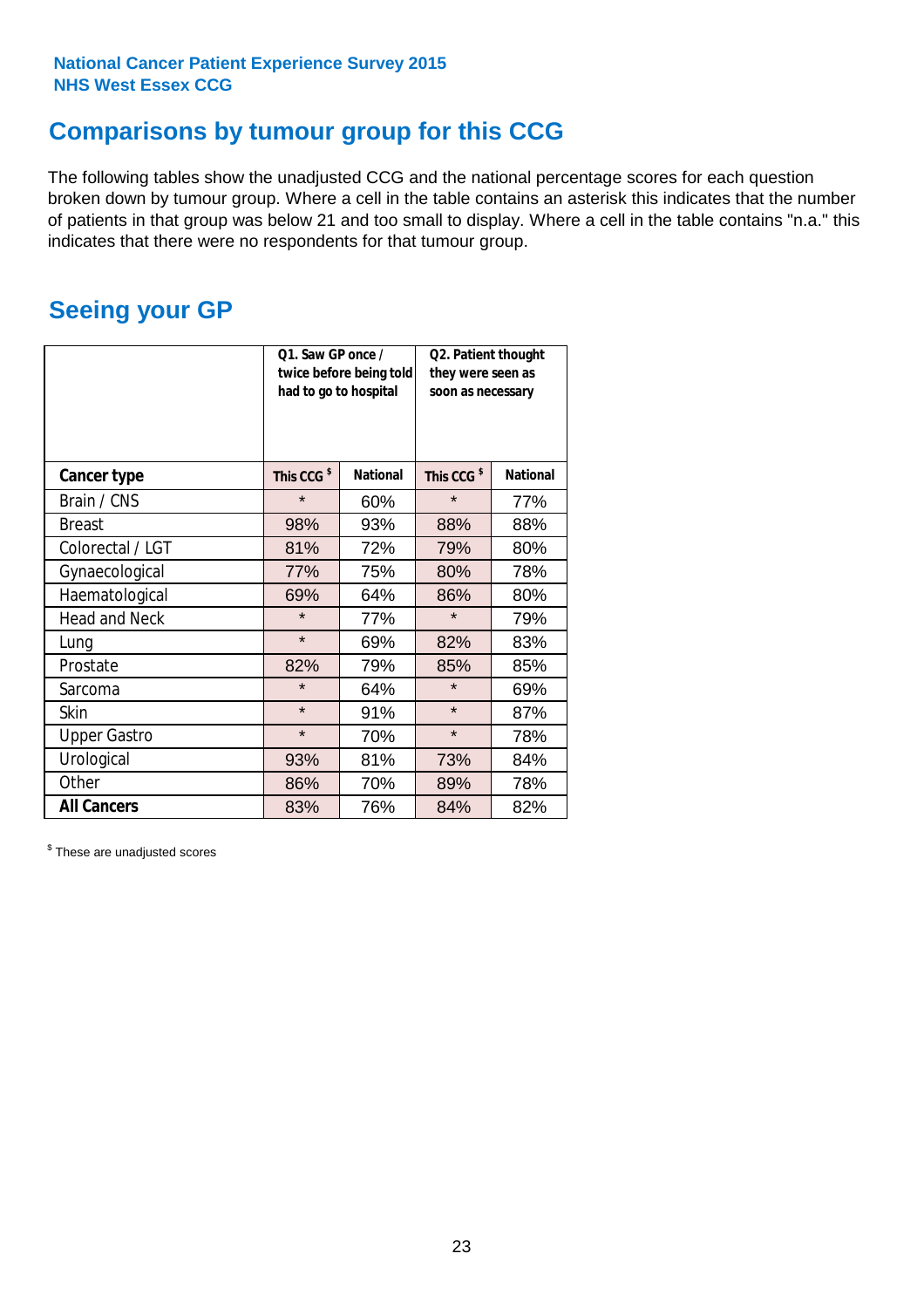# **Diagnostic tests**

|                      | be done was about<br>right | Q6. The length of time<br>waiting for the test to | Q7. Given complete<br>explanation of test<br>results in<br>understandable way |                 |  |
|----------------------|----------------------------|---------------------------------------------------|-------------------------------------------------------------------------------|-----------------|--|
| <b>Cancer type</b>   | This CCG <sup>\$</sup>     | <b>National</b>                                   | This CCG <sup>\$</sup>                                                        | <b>National</b> |  |
| Brain / CNS          | $\star$                    | 87%                                               | $\star$                                                                       | 69%             |  |
| <b>Breast</b>        | 87%                        | 90%                                               | 81%                                                                           | 82%             |  |
| Colorectal / LGT     | 85%                        | 86%                                               | 78%                                                                           | 81%             |  |
| Gynaecological       | 79%                        | 84%                                               | 64%                                                                           | 76%             |  |
| Haematological       | 85%                        | 87%                                               | 76%                                                                           | 76%             |  |
| <b>Head and Neck</b> | $\star$                    | 84%                                               | $\star$                                                                       | 77%             |  |
| Lung                 | 76%                        | 87%                                               | 57%                                                                           | 78%             |  |
| Prostate             | 91%                        | 85%                                               | 69%                                                                           | 79%             |  |
| Sarcoma              | $\star$                    | 81%                                               | $\star$                                                                       | 77%             |  |
| <b>Skin</b>          | $\star$                    | 89%                                               | $\star$                                                                       | 85%             |  |
| <b>Upper Gastro</b>  | $\star$                    | 83%                                               | $\star$                                                                       | 77%             |  |
| Urological           | 88%                        | 85%                                               | 79%                                                                           | 78%             |  |
| Other                | 88%                        | 85%                                               | 63%                                                                           | 76%             |  |
| <b>All Cancers</b>   | 85%                        | 87%                                               | 73%                                                                           | 79%             |  |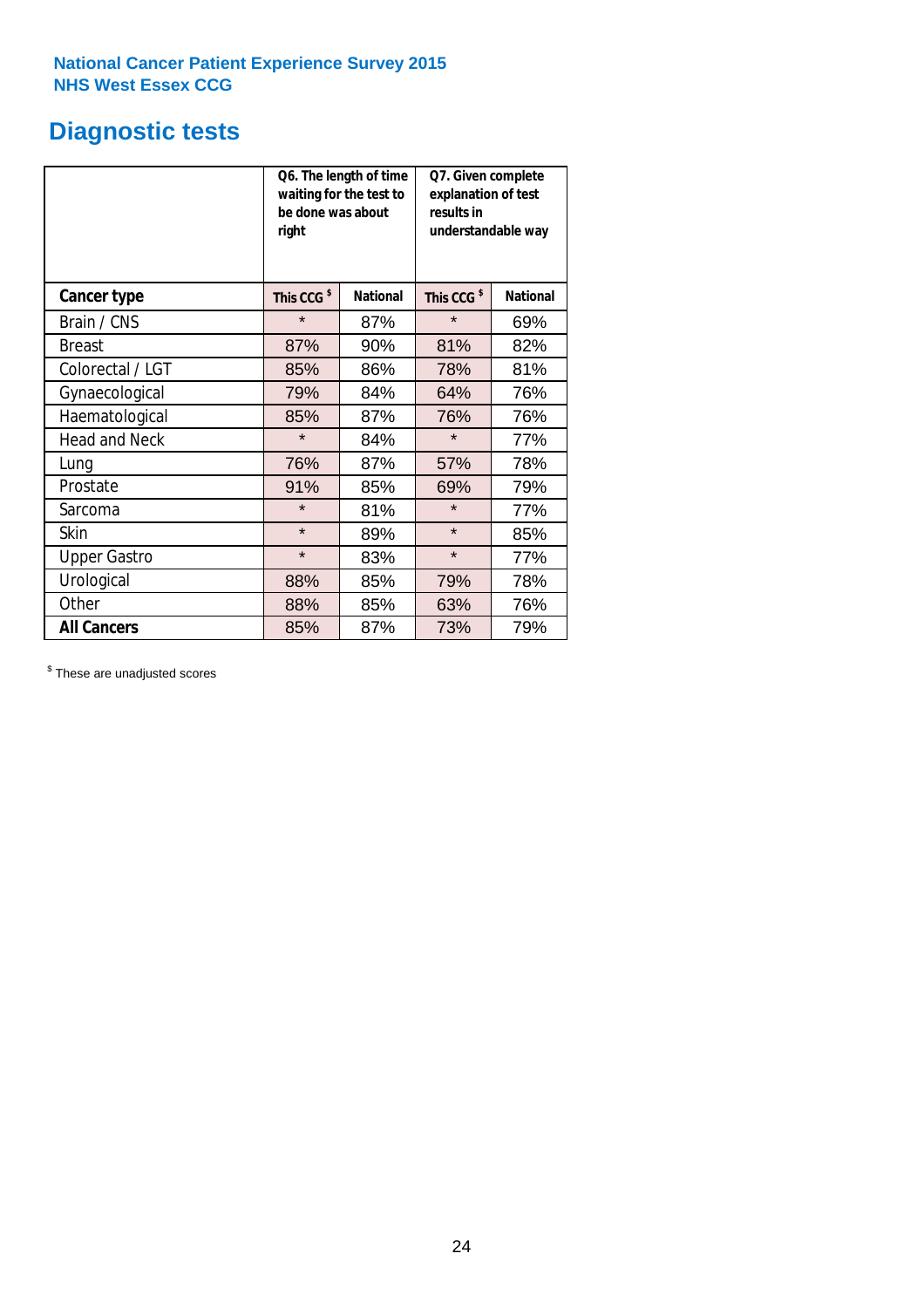# **Finding out what was wrong with you**

|                      | Q8. Patient told they<br>could bring a family<br>member or friend<br>when first told they<br>had cancer |                 | Q9. Patient felt they<br>were told sensitively<br>that they had cancer |                 | Q10. Patient<br>completely understood<br>the explanation of<br>what was wrong |                 | Q11. Patient given<br>easy to understand<br>written information<br>about the type of<br>cancer they had |                 |
|----------------------|---------------------------------------------------------------------------------------------------------|-----------------|------------------------------------------------------------------------|-----------------|-------------------------------------------------------------------------------|-----------------|---------------------------------------------------------------------------------------------------------|-----------------|
| Cancer type          | This CCG <sup>\$</sup>                                                                                  | <b>National</b> | This CCG <sup>\$</sup>                                                 | <b>National</b> | This CCG <sup>\$</sup>                                                        | <b>National</b> | This CCG <sup>\$</sup>                                                                                  | <b>National</b> |
| Brain / CNS          | $\star$                                                                                                 | 85%             | $\star$                                                                | 79%             | $\star$                                                                       | 60%             | $\star$                                                                                                 | 62%             |
| <b>Breast</b>        | 87%                                                                                                     | 83%             | 77%                                                                    | 88%             | 81%                                                                           | 78%             | 79%                                                                                                     | 76%             |
| Colorectal / LGT     | 77%                                                                                                     | 83%             | 74%                                                                    | 85%             | 83%                                                                           | 79%             | 56%                                                                                                     | 71%             |
| Gynaecological       | 69%                                                                                                     | 75%             | 80%                                                                    | 83%             | 57%                                                                           | 73%             | 52%                                                                                                     | 69%             |
| Haematological       | 67%                                                                                                     | 75%             | 82%                                                                    | 83%             | 55%                                                                           | 60%             | 77%                                                                                                     | 74%             |
| <b>Head and Neck</b> | $\star$                                                                                                 | 73%             | $\star$                                                                | 85%             | $\star$                                                                       | 75%             | $\star$                                                                                                 | 61%             |
| Lung                 | $\star$                                                                                                 | 80%             | 76%                                                                    | 83%             | 48%                                                                           | 75%             | $\star$                                                                                                 | 66%             |
| Prostate             | 76%                                                                                                     | 80%             | 78%                                                                    | 84%             | 80%                                                                           | 78%             | 84%                                                                                                     | 80%             |
| Sarcoma              | $\star$                                                                                                 | 77%             | $\star$                                                                | 82%             | $\star$                                                                       | 63%             | $\star$                                                                                                 | 61%             |
| Skin                 | $\star$                                                                                                 | 71%             | $\star$                                                                | 90%             | $\star$                                                                       | 83%             | $\star$                                                                                                 | 84%             |
| <b>Upper Gastro</b>  | $\star$                                                                                                 | 79%             | $\star$                                                                | 79%             | $\star$                                                                       | 72%             | $\star$                                                                                                 | 64%             |
| Urological           | 92%                                                                                                     | 74%             | 88%                                                                    | 82%             | 73%                                                                           | 76%             | 72%                                                                                                     | 71%             |
| Other                | 71%                                                                                                     | 77%             | 80%                                                                    | 82%             | 80%                                                                           | 72%             | 65%                                                                                                     | 61%             |
| <b>All Cancers</b>   | 78%                                                                                                     | 79%             | 80%                                                                    | 84%             | 71%                                                                           | 73%             | 70%                                                                                                     | 72%             |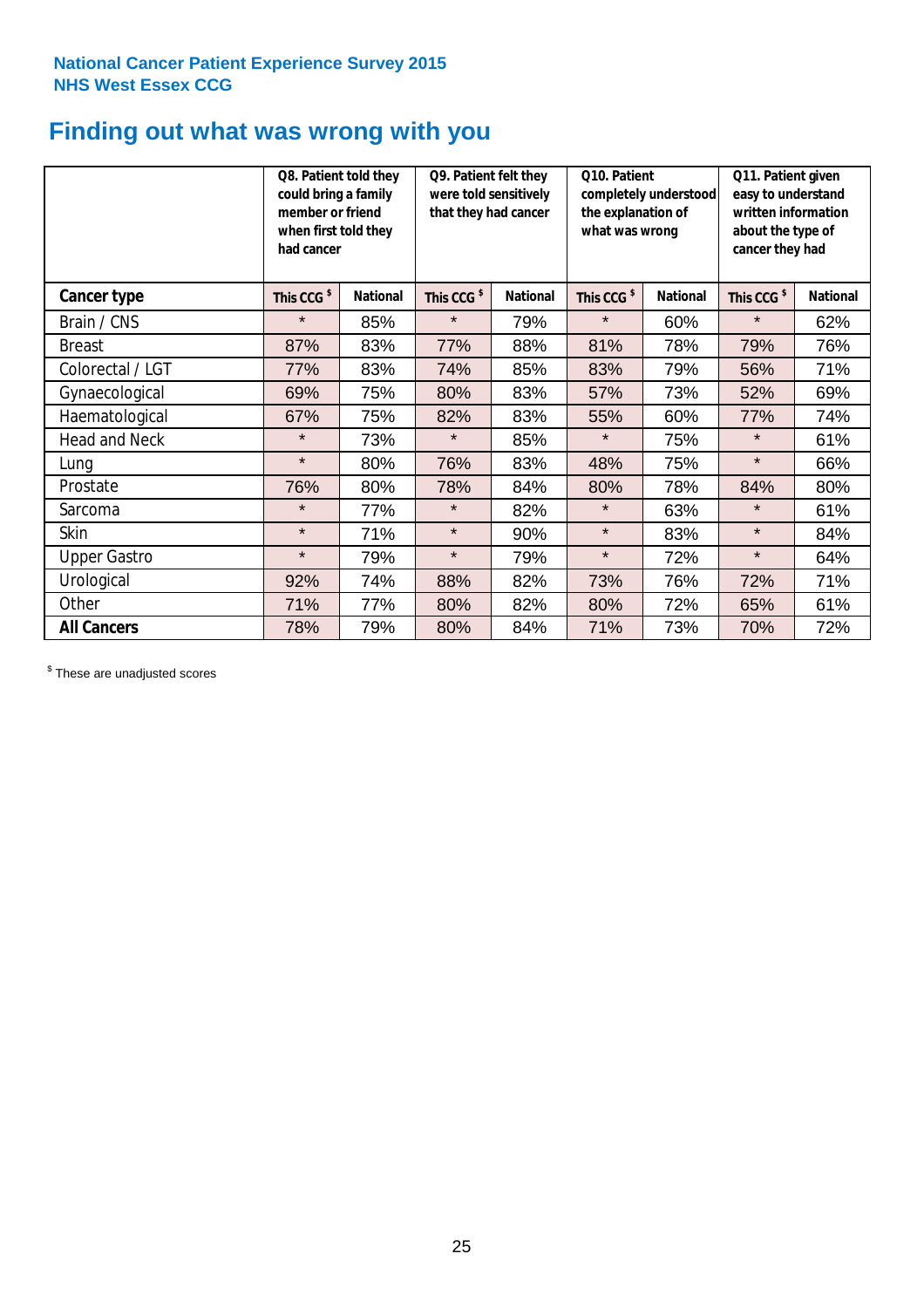# **Deciding the best treatment for you**

|                      | 012. Patient felt that<br>treatment options<br>were completely<br>explained |                 | O13. Possible side<br>understandable way | effects explained in an | Q14. Patient given<br>practical advice and<br>support in dealing with<br>side effects of<br>treatment |                 |  |
|----------------------|-----------------------------------------------------------------------------|-----------------|------------------------------------------|-------------------------|-------------------------------------------------------------------------------------------------------|-----------------|--|
| <b>Cancer type</b>   | This CCG <sup>\$</sup>                                                      | <b>National</b> | This CCG <sup>\$</sup>                   | <b>National</b>         | This CCG <sup>\$</sup>                                                                                | <b>National</b> |  |
| Brain / CNS          | $\star$                                                                     | 80%             | $\star$                                  | 71%                     | $\star$                                                                                               | 62%             |  |
| <b>Breast</b>        | 83%                                                                         | 84%             | 77%                                      | 76%                     | 66%                                                                                                   | 69%             |  |
| Colorectal / LGT     | 83%                                                                         | 85%             | 66%                                      | 75%                     | 58%                                                                                                   | 68%             |  |
| Gynaecological       | 88%                                                                         | 84%             | 67%                                      | 76%                     | 50%                                                                                                   | 68%             |  |
| Haematological       | 80%                                                                         | 81%             | 67%                                      | 69%                     | 66%                                                                                                   | 65%             |  |
| <b>Head and Neck</b> | $\star$                                                                     | 85%             | $\star$                                  | 72%                     | $\star$                                                                                               | 67%             |  |
| Lung                 | $\star$                                                                     | 84%             | $\star$                                  | 74%                     | $\star$                                                                                               | 69%             |  |
| Prostate             | 84%                                                                         | 80%             | 66%                                      | 71%                     | 68%                                                                                                   | 61%             |  |
| Sarcoma              | $\star$                                                                     | 82%             | $\star$                                  | 75%                     | $\star$                                                                                               | 66%             |  |
| Skin                 | $\star$                                                                     | 88%             | $\star$                                  | 75%                     | $\star$                                                                                               | 74%             |  |
| <b>Upper Gastro</b>  | $\star$                                                                     | 83%             | $\star$                                  | 72%                     | $\star$                                                                                               | 66%             |  |
| Urological           | 77%                                                                         | 80%             | 84%                                      | 69%                     | 72%                                                                                                   | 61%             |  |
| Other                | 83%                                                                         | 80%             | 60%                                      | 72%                     | 53%                                                                                                   | 64%             |  |
| <b>All Cancers</b>   | 82%                                                                         | 83%             | 69%                                      | 73%                     | 64%                                                                                                   | 66%             |  |

|                      | in the future          | Q15. Patient definitely<br>told about side effects<br>that could affect them | Q16. Patient definitely<br>involved in decisions<br>about care and<br>treatment |                 |  |
|----------------------|------------------------|------------------------------------------------------------------------------|---------------------------------------------------------------------------------|-----------------|--|
| <b>Cancer type</b>   | This CCG <sup>\$</sup> | <b>National</b>                                                              | This CCG <sup>\$</sup>                                                          | <b>National</b> |  |
| Brain / CNS          | $\star$                | 56%                                                                          | $\star$                                                                         | 74%             |  |
| <b>Breast</b>        | 51%                    | 55%                                                                          | 75%                                                                             | 79%             |  |
| Colorectal / LGT     | 56%                    | 56%                                                                          | 71%                                                                             | 79%             |  |
| Gynaecological       | 41%<br>54%             |                                                                              | 79%                                                                             | 76%             |  |
| Haematological       | 47%<br>50%             |                                                                              | 69%                                                                             | 77%             |  |
| <b>Head and Neck</b> | $\star$                | 58%                                                                          | $\star$                                                                         | 76%             |  |
| Lung                 | $\star$                | 54%                                                                          | $\star$                                                                         | 78%             |  |
| Prostate             | 63%                    | 63%                                                                          | 80%                                                                             | 79%             |  |
| Sarcoma              | $\star$                | 54%                                                                          | $\star$                                                                         | 77%             |  |
| <b>Skin</b>          | $\star$                | 66%                                                                          | $\star$                                                                         | 86%             |  |
| <b>Upper Gastro</b>  | $\star$                | 53%                                                                          | $\star$                                                                         | 77%             |  |
| Urological           | 55%                    | 52%                                                                          | 67%                                                                             | 75%             |  |
| Other                | 51%                    | 51%                                                                          | 66%                                                                             | 75%             |  |
| <b>All Cancers</b>   | 52%                    | 54%                                                                          | 73%                                                                             | 78%             |  |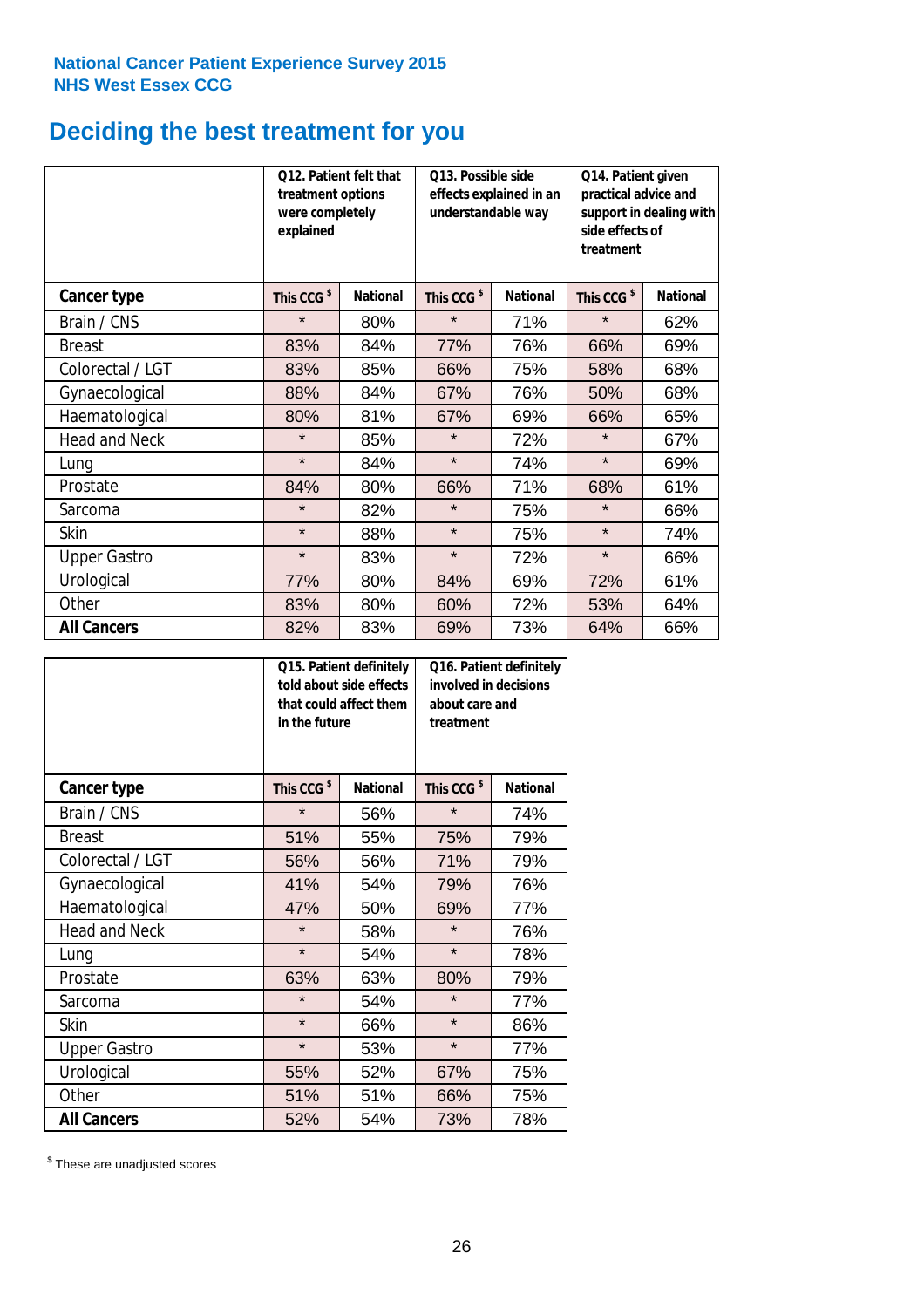# **Clinical Nurse Specialist**

|                      | would support them<br>through their<br>treatment | Q17. Patient given the<br>name of the CNS who | Q18. Patient found it<br>easy to contact their<br><b>CNS</b> |                 | <b>Q19. Get</b><br>understandable<br>answers to important<br>questions all or most<br>of the time |                 |
|----------------------|--------------------------------------------------|-----------------------------------------------|--------------------------------------------------------------|-----------------|---------------------------------------------------------------------------------------------------|-----------------|
| <b>Cancer type</b>   | This CCG <sup>\$</sup>                           | <b>National</b>                               | This CCG <sup>\$</sup>                                       | <b>National</b> | This CCG <sup>\$</sup>                                                                            | <b>National</b> |
| Brain / CNS          | $\star$                                          | 95%                                           | $\star$                                                      | 84%             | $\star$                                                                                           | 85%             |
| <b>Breast</b>        | 97%                                              | 94%                                           | 81%                                                          | 85%             | 82%                                                                                               | 88%             |
| Colorectal / LGT     | 98%                                              | 91%                                           | 85%                                                          | 88%             | 79%                                                                                               | 90%             |
| Gynaecological       | 93%                                              | 93%                                           | 73%                                                          | 86%             | $\star$                                                                                           | 87%             |
| Haematological       | 96%                                              | 89%                                           | 89%                                                          | 89%             | 87%                                                                                               | 90%             |
| <b>Head and Neck</b> | $\star$                                          | 88%                                           | $\star$                                                      | 86%             | $\star$                                                                                           | 88%             |
| Lung                 | 100%                                             | 93%                                           | $\star$                                                      | 89%             | $\star$                                                                                           | 89%             |
| Prostate             | 87%                                              | 89%                                           | 63%                                                          | 83%             | 81%                                                                                               | 88%             |
| Sarcoma              | $\star$                                          | 87%                                           | $\star$                                                      | 86%             | $\star$                                                                                           | 88%             |
| Skin                 | $\star$                                          | 88%                                           | $\star$                                                      | 90%             | $\star$                                                                                           | 92%             |
| <b>Upper Gastro</b>  | $\star$                                          | 92%                                           | $\star$                                                      | 87%             | $\star$                                                                                           | 88%             |
| Urological           | 74%                                              | 80%                                           | 73%                                                          | 85%             | 91%                                                                                               | 88%             |
| Other                | 91%                                              | 86%                                           | 83%                                                          | 86%             | 90%                                                                                               | 87%             |
| <b>All Cancers</b>   | 93%                                              | 90%                                           | 81%                                                          | 87%             | 85%                                                                                               | 88%             |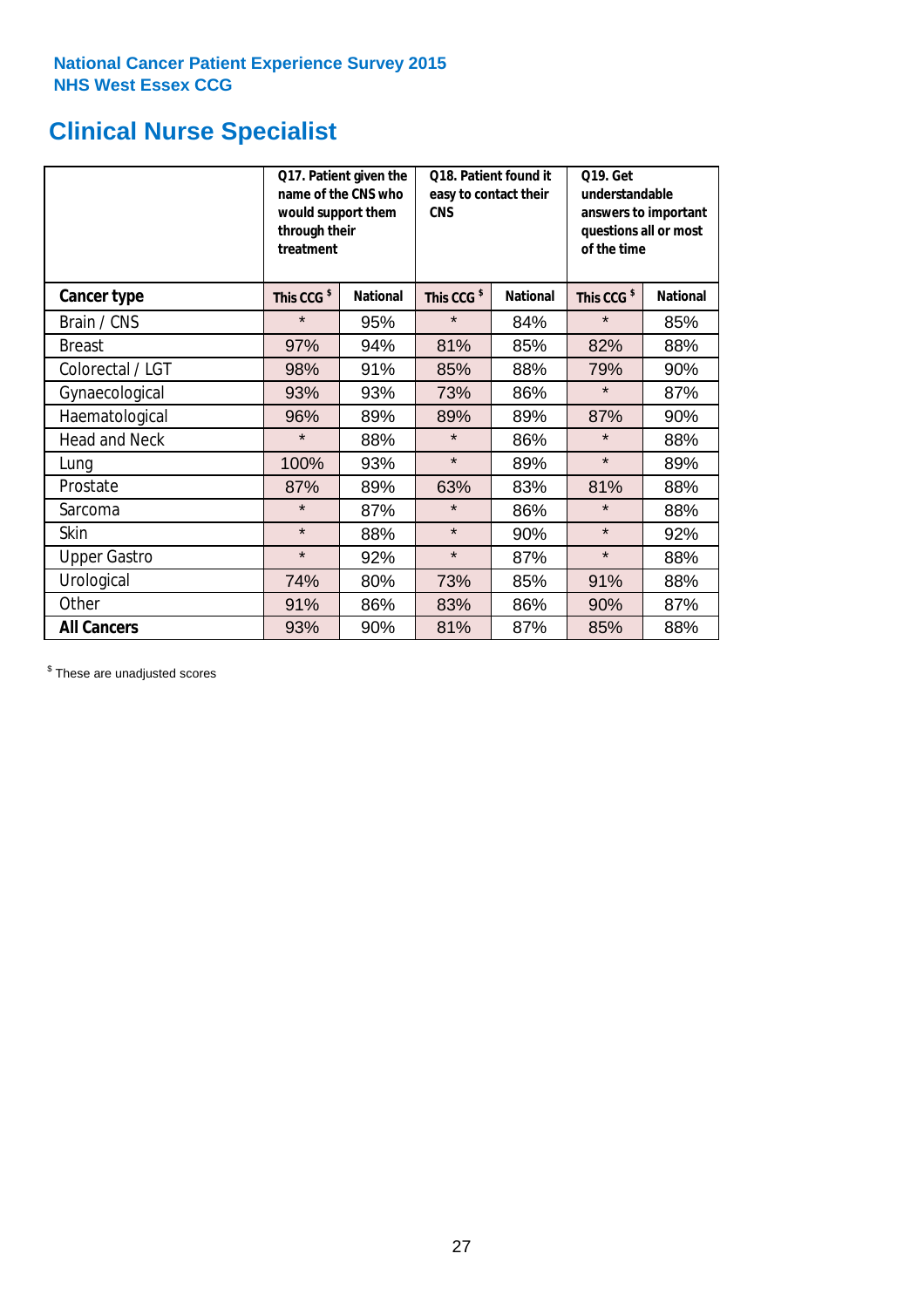# **Support for people with cancer**

|                      | gave information       | Q20. Hospital staff<br>Q21. Hospital staff<br>gave information<br>about support groups<br>about impact cancer<br>could have on day to<br>day activities |                        |                 | Q22. Hospital staff<br>gave information on<br>getting financial help |                 | Q23. Hospital staff told<br>patient they could get<br>free prescriptions |                 |
|----------------------|------------------------|---------------------------------------------------------------------------------------------------------------------------------------------------------|------------------------|-----------------|----------------------------------------------------------------------|-----------------|--------------------------------------------------------------------------|-----------------|
| Cancer type          | This CCG <sup>\$</sup> | <b>National</b>                                                                                                                                         | This CCG <sup>\$</sup> | <b>National</b> | This CCG <sup>\$</sup>                                               | <b>National</b> | This CCG <sup>\$</sup>                                                   | <b>National</b> |
| Brain / CNS          | $\star$                | 85%                                                                                                                                                     | $\star$                | 80%             | $\star$                                                              | 72%             | $\star$                                                                  | 79%             |
| <b>Breast</b>        | 85%                    | 88%                                                                                                                                                     | 79%                    | 85%             | 60%                                                                  | 60%             | 75%                                                                      | 80%             |
| Colorectal / LGT     | 62%                    | 82%                                                                                                                                                     | 72%                    | 82%             | $\star$                                                              | 52%             | $\star$                                                                  | 83%             |
| Gynaecological       | 72%                    | 83%                                                                                                                                                     | $\star$                | 81%             | $\star$                                                              | 58%             | $\star$                                                                  | 76%             |
| Haematological       | 74%                    | 82%                                                                                                                                                     | 81%                    | 82%             | 38%                                                                  | 56%             | 77%                                                                      | 86%             |
| <b>Head and Neck</b> | $\star$                | 83%                                                                                                                                                     | $\star$                | 80%             | $\star$                                                              | 55%             | $\star$                                                                  | 80%             |
| Lung                 | $\star$                | 82%                                                                                                                                                     | $\star$                | 80%             | $\star$                                                              | 68%             | $\star$                                                                  | 85%             |
| Prostate             | 81%                    | 85%                                                                                                                                                     | 78%                    | 81%             | $\star$                                                              | 41%             | $\star$                                                                  | 76%             |
| Sarcoma              | $\star$                | 82%                                                                                                                                                     | $\star$                | 80%             | $\star$                                                              | 57%             | $\star$                                                                  | 75%             |
| Skin                 | $\star$                | 85%                                                                                                                                                     | $\star$                | 85%             | $\star$                                                              | 51%             | $\star$                                                                  | 65%             |
| <b>Upper Gastro</b>  | $\star$                | 82%                                                                                                                                                     | $\star$                | 78%             | $\star$                                                              | 57%             | $\star$                                                                  | 83%             |
| Urological           | $\star$                | 71%                                                                                                                                                     | $\star$                | 70%             | $\star$                                                              | 33%             | $\star$                                                                  | 69%             |
| Other                | 88%                    | 80%                                                                                                                                                     | 81%                    | 77%             | 41%                                                                  | 53%             | 84%                                                                      | 79%             |
| <b>All Cancers</b>   | 78%                    | 83%                                                                                                                                                     | 78%                    | 81%             | 49%                                                                  | 55%             | 77%                                                                      | 80%             |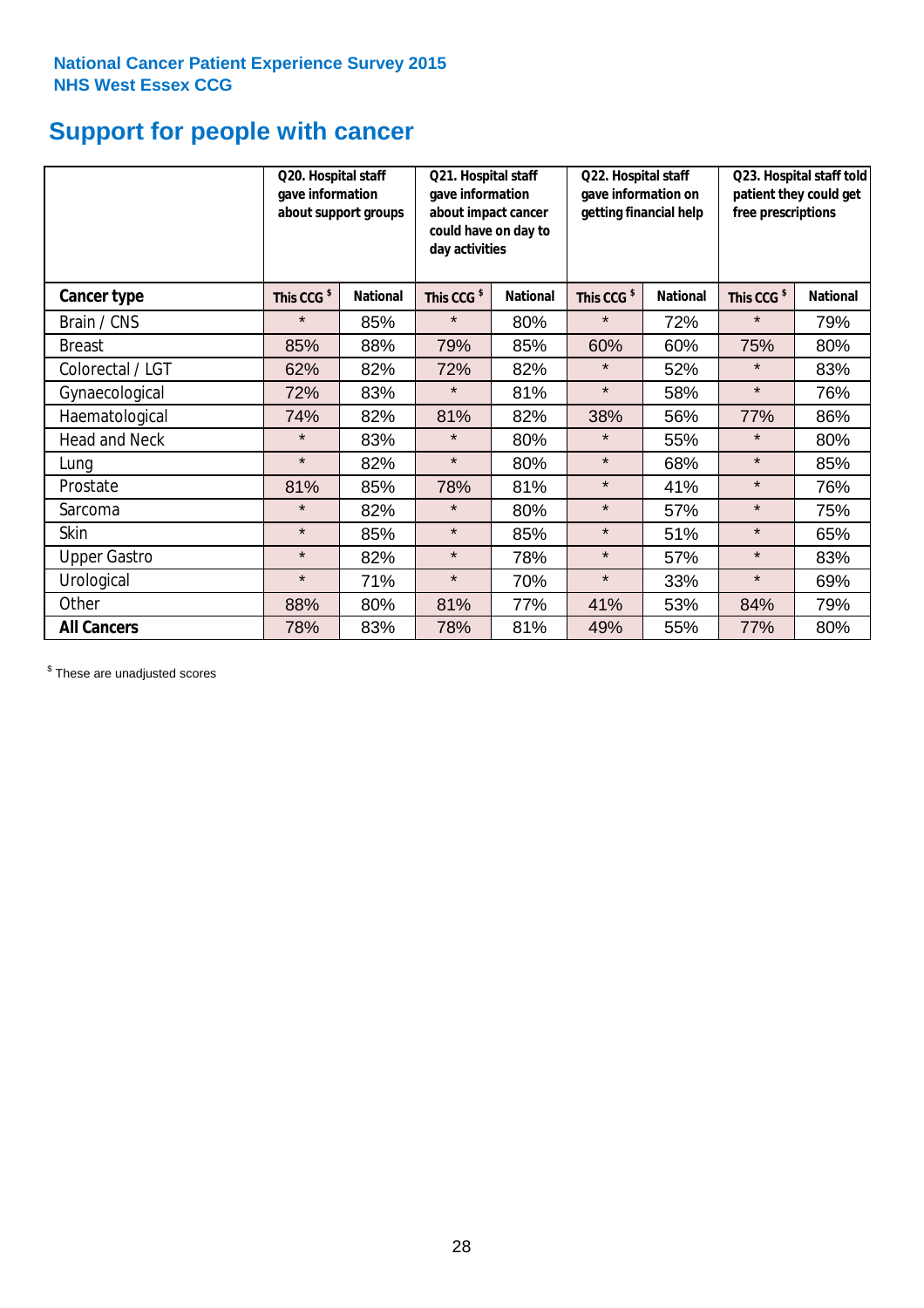# **Operations**

|                      | Q26. Staff explained<br>how operation had<br>gone in<br>understandable way |                 |  |  |
|----------------------|----------------------------------------------------------------------------|-----------------|--|--|
| <b>Cancer type</b>   | This CCG <sup>\$</sup>                                                     | <b>National</b> |  |  |
| Brain / CNS          | $\star$                                                                    | 75%             |  |  |
| <b>Breast</b>        | 70%                                                                        | 77%             |  |  |
| Colorectal / LGT     | 77%                                                                        | 81%             |  |  |
| Gynaecological       | 71%                                                                        | 79%             |  |  |
| Haematological       | $\star$<br>75%                                                             |                 |  |  |
| <b>Head and Neck</b> | $\star$                                                                    | 77%             |  |  |
| Lung                 | $\star$                                                                    | 76%             |  |  |
| Prostate             | $\star$                                                                    | 76%             |  |  |
| Sarcoma              | $\star$                                                                    | 80%             |  |  |
| Skin                 | $\star$                                                                    | 84%             |  |  |
| <b>Upper Gastro</b>  | $\star$                                                                    | 81%             |  |  |
| Urological           | $\star$                                                                    | 74%             |  |  |
| Other                | $\star$<br>78%                                                             |                 |  |  |
| <b>All Cancers</b>   | 73%                                                                        | 78%             |  |  |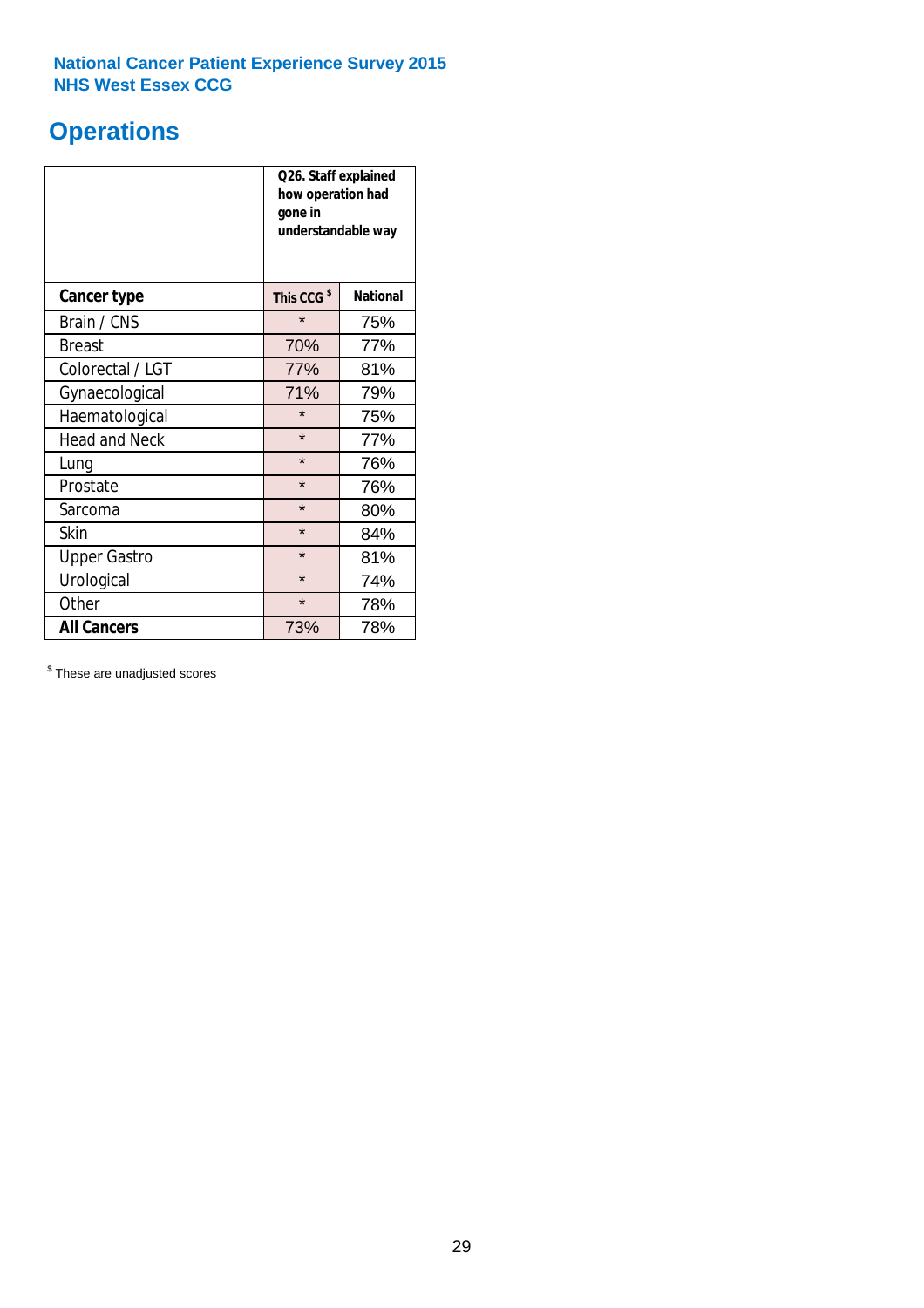# **Hospital care as an inpatient (Part 1 of 2)**

|                      | or nurses did not talk<br>they were not there | Q28. Groups of doctors<br>in front of patient as if | Q29. Patient had<br>confidence and trust in<br>all doctors treating<br>them |                 | Q30. Patient's family<br>or someone close<br>definitely had<br>opportunity to talk to<br>doctor |                 | Q31. Patient had<br>confidence and trust in I<br>all ward nurses |                 |
|----------------------|-----------------------------------------------|-----------------------------------------------------|-----------------------------------------------------------------------------|-----------------|-------------------------------------------------------------------------------------------------|-----------------|------------------------------------------------------------------|-----------------|
| Cancer type          | This CCG <sup>\$</sup>                        | <b>National</b>                                     | This CCG <sup>\$</sup>                                                      | <b>National</b> | This CCG <sup>\$</sup>                                                                          | <b>National</b> | This CCG <sup>\$</sup>                                           | <b>National</b> |
| Brain / CNS          | $\star$                                       | 68%                                                 | $\star$                                                                     | 78%             | $\star$                                                                                         | 65%             | $\star$                                                          | 67%             |
| <b>Breast</b>        | 86%                                           | 89%                                                 | 82%                                                                         | 86%             | 70%                                                                                             | 73%             | 77%                                                              | 74%             |
| Colorectal / LGT     | 73%                                           | 75%                                                 | 80%                                                                         | 85%             | 67%                                                                                             | 72%             | 53%                                                              | 68%             |
| Gynaecological       | 74%                                           | 84%                                                 | 87%                                                                         | 86%             | $\star$                                                                                         | 71%             | 61%                                                              | 69%             |
| Haematological       | 68%                                           | 80%                                                 | 69%                                                                         | 81%             | 60%                                                                                             | 75%             | 73%                                                              | 73%             |
| <b>Head and Neck</b> | $\star$                                       | 79%                                                 | $\star$                                                                     | 85%             | $\star$                                                                                         | 73%             | $\star$                                                          | 72%             |
| Lung                 | $\star$                                       | 75%                                                 | $\star$                                                                     | 82%             | $\star$                                                                                         | 71%             | $\star$                                                          | 73%             |
| Prostate             | $\star$                                       | 84%                                                 | 86%                                                                         | 87%             | $\star$                                                                                         | 72%             | 77%                                                              | 75%             |
| Sarcoma              | $\star$                                       | 82%                                                 | $\star$                                                                     | 85%             | $\star$                                                                                         | 75%             | $\star$                                                          | 70%             |
| Skin                 | $\star$                                       | 85%                                                 | $\star$                                                                     | 90%             | $\star$                                                                                         | 79%             | $\star$                                                          | 84%             |
| <b>Upper Gastro</b>  | $\star$                                       | 75%                                                 | $\star$                                                                     | 83%             | $\star$                                                                                         | 72%             | $\star$                                                          | 70%             |
| Urological           | 86%                                           | 80%                                                 | 77%                                                                         | 84%             | $\star$                                                                                         | 67%             | 68%                                                              | 75%             |
| Other                | 81%                                           | 79%                                                 | 67%                                                                         | 79%             | $\star$                                                                                         | 70%             | 52%                                                              | 69%             |
| <b>All Cancers</b>   | 80%                                           | 81%                                                 | 80%                                                                         | 84%             | 68%                                                                                             | 72%             | 69%                                                              | 72%             |

|                      | on duty                | Q32. Always / nearly<br>always enough nurses |                        | Q33. All staff asked<br>patient what name<br>they preferred to be | Q34. Always given<br>enough privacy when<br>discussing condition or<br>treatment |                 | Q35. Patient was able<br>to discuss worries or<br>fears with staff during<br>visit |                 |
|----------------------|------------------------|----------------------------------------------|------------------------|-------------------------------------------------------------------|----------------------------------------------------------------------------------|-----------------|------------------------------------------------------------------------------------|-----------------|
| <b>Cancer type</b>   | This CCG <sup>\$</sup> | <b>National</b>                              | This CCG <sup>\$</sup> | <b>National</b>                                                   | This CCG <sup>\$</sup>                                                           | <b>National</b> | This CCG <sup>\$</sup>                                                             | <b>National</b> |
| Brain / CNS          | $\star$                | 64%                                          | $\star$                | 69%                                                               | $\star$                                                                          | 80%             | $\star$                                                                            | 44%             |
| <b>Breast</b>        | 68%                    | 69%                                          | 68%                    | 60%                                                               | 89%                                                                              | 86%             | 45%                                                                                | 53%             |
| Colorectal / LGT     | 50%                    | 61%                                          | 60%                    | 70%                                                               | 77%                                                                              | 84%             | 52%                                                                                | 54%             |
| Gynaecological       | 70%                    | 65%                                          | 70%                    | 63%                                                               | 73%                                                                              | 82%             | 29%                                                                                | 50%             |
| Haematological       | 57%                    | 63%                                          | 59%                    | 67%                                                               | 83%                                                                              | 86%             | 46%                                                                                | 55%             |
| <b>Head and Neck</b> | $\star$                | 67%                                          | $\star$                | 66%                                                               | $\star$                                                                          | 85%             | $\star$                                                                            | 50%             |
| Lung                 | $\star$                | 68%                                          | $\star$                | 71%                                                               | $\star$                                                                          | 84%             | $\star$                                                                            | 49%             |
| Prostate             | 77%                    | 71%                                          | 77%                    | 67%                                                               | 95%                                                                              | 87%             | $\star$                                                                            | 52%             |
| Sarcoma              | $\star$                | 68%                                          | $\star$                | 71%                                                               | $\star$                                                                          | 87%             | $\star$                                                                            | 52%             |
| Skin                 | $\star$                | 81%                                          | $\star$                | 67%                                                               | $\star$                                                                          | 89%             | $\star$                                                                            | 61%             |
| <b>Upper Gastro</b>  | $\star$                | 62%                                          | $\star$                | 75%                                                               | $\star$                                                                          | 83%             | $\star$                                                                            | 53%             |
| Urological           | 73%                    | 68%                                          | 59%                    | 71%                                                               | 82%                                                                              | 84%             | $\star$                                                                            | 46%             |
| Other                | 57%                    | 62%                                          | 57%                    | 66%                                                               | 67%                                                                              | 82%             | $\star$                                                                            | 48%             |
| <b>All Cancers</b>   | 63%                    | 66%                                          | 66%                    | 67%                                                               | 83%                                                                              | 85%             | 44%                                                                                | 52%             |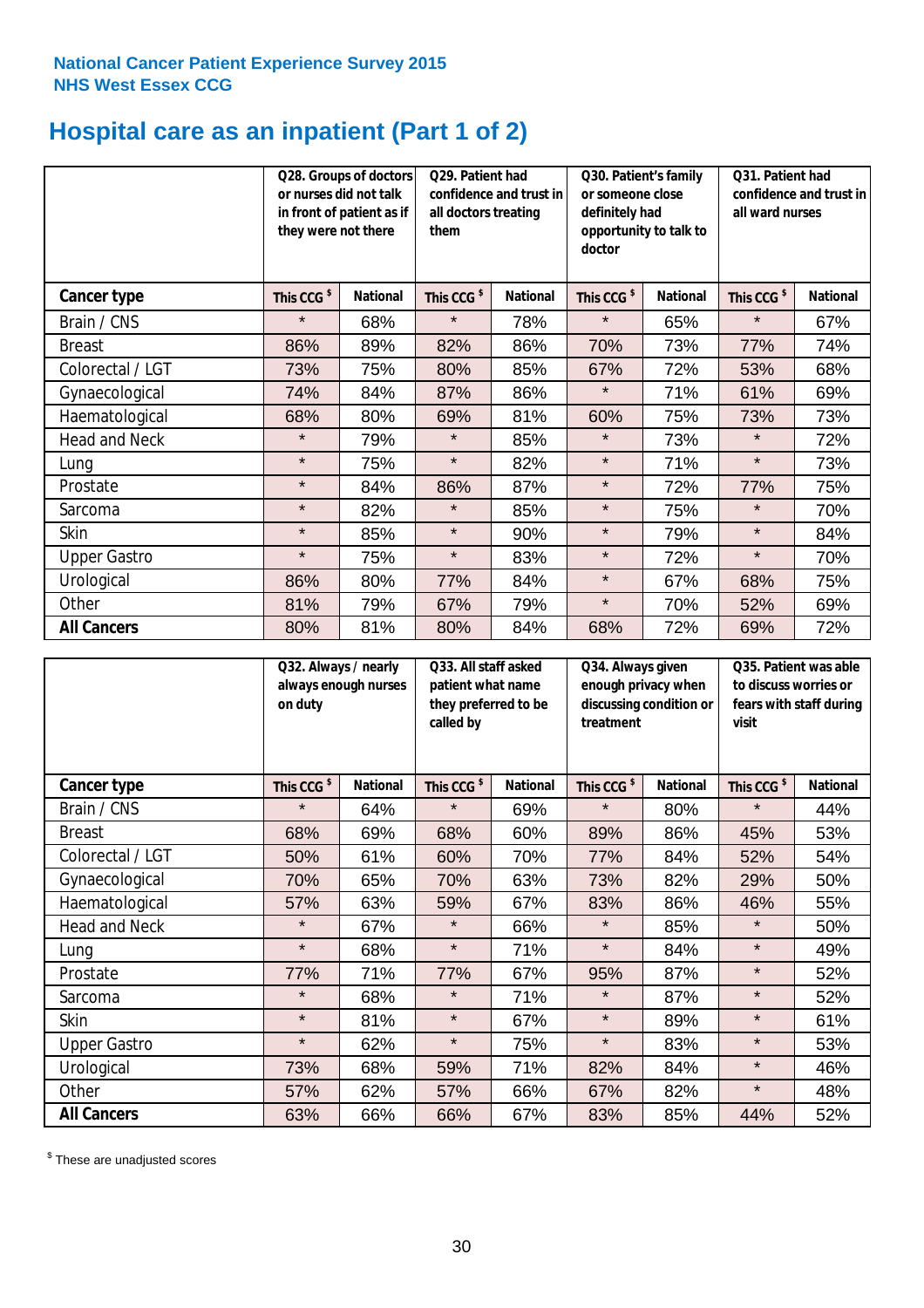# **Hospital care as an inpatient (Part 2 of 2)**

|                      | Q36. Hospital staff<br>definitely did<br>everything to help<br>control pain |                 | Q37. Always treated<br>with respect and<br>dignity by staff |                 | Q38. Given clear<br>written information<br>about what should /<br>should not do post<br>discharge |                 | Q39. Staff told patient<br>who to contact if<br>worried post discharge |                 |  |
|----------------------|-----------------------------------------------------------------------------|-----------------|-------------------------------------------------------------|-----------------|---------------------------------------------------------------------------------------------------|-----------------|------------------------------------------------------------------------|-----------------|--|
| Cancer type          | This CCG <sup>\$</sup>                                                      | <b>National</b> | This CCG <sup>\$</sup>                                      | <b>National</b> | This CCG <sup>\$</sup>                                                                            | <b>National</b> | This CCG <sup>\$</sup>                                                 | <b>National</b> |  |
| Brain / CNS          | $\star$                                                                     | 82%             | $\star$                                                     | 84%             | $\star$                                                                                           | 79%             | $\star$                                                                | 91%             |  |
| <b>Breast</b>        | 95%                                                                         | 86%             | 84%                                                         | 88%             | 91%                                                                                               | 90%             | 95%                                                                    | 95%             |  |
| Colorectal / LGT     | 83%                                                                         | 84%             | 87%                                                         | 86%             | 89%                                                                                               | 83%             | 97%                                                                    | 94%             |  |
| Gynaecological       | 81%                                                                         | 83%             | 91%                                                         | 85%             | 91%                                                                                               | 86%             | $\star$                                                                | 93%             |  |
| Haematological       | $\star$                                                                     | 84%             | 83%                                                         | 89%             | 79%                                                                                               | 79%             | 93%                                                                    | 95%             |  |
| <b>Head and Neck</b> | $\star$                                                                     | 84%             | $\star$                                                     | 88%             | $\star$                                                                                           | 86%             | $\star$                                                                | 92%             |  |
| Lung                 | $\star$                                                                     | 83%             | $\star$                                                     | 87%             | $\star$                                                                                           | 81%             | $\star$                                                                | 92%             |  |
| Prostate             | $\star$                                                                     | 85%             | 86%                                                         | 91%             | 81%                                                                                               | 87%             | 91%                                                                    | 94%             |  |
| Sarcoma              | $\star$                                                                     | 86%             | $\star$                                                     | 91%             | $\star$                                                                                           | 83%             | $\star$                                                                | 94%             |  |
| Skin                 | $\star$                                                                     | 88%             | $\star$                                                     | 93%             | $\star$                                                                                           | 91%             | $\star$                                                                | 97%             |  |
| <b>Upper Gastro</b>  | $\star$                                                                     | 83%             | $\star$                                                     | 86%             | $\star$                                                                                           | 79%             | $\star$                                                                | 93%             |  |
| Urological           | $\star$                                                                     | 80%             | 91%                                                         | 88%             | 86%                                                                                               | 83%             | 95%                                                                    | 90%             |  |
| Other                | $\star$                                                                     | 82%             | 71%                                                         | 85%             | $\star$                                                                                           | 80%             | $\star$                                                                | 92%             |  |
| <b>All Cancers</b>   | 82%                                                                         | 84%             | 85%                                                         | 87%             | 86%                                                                                               | 84%             | 94%                                                                    | 94%             |  |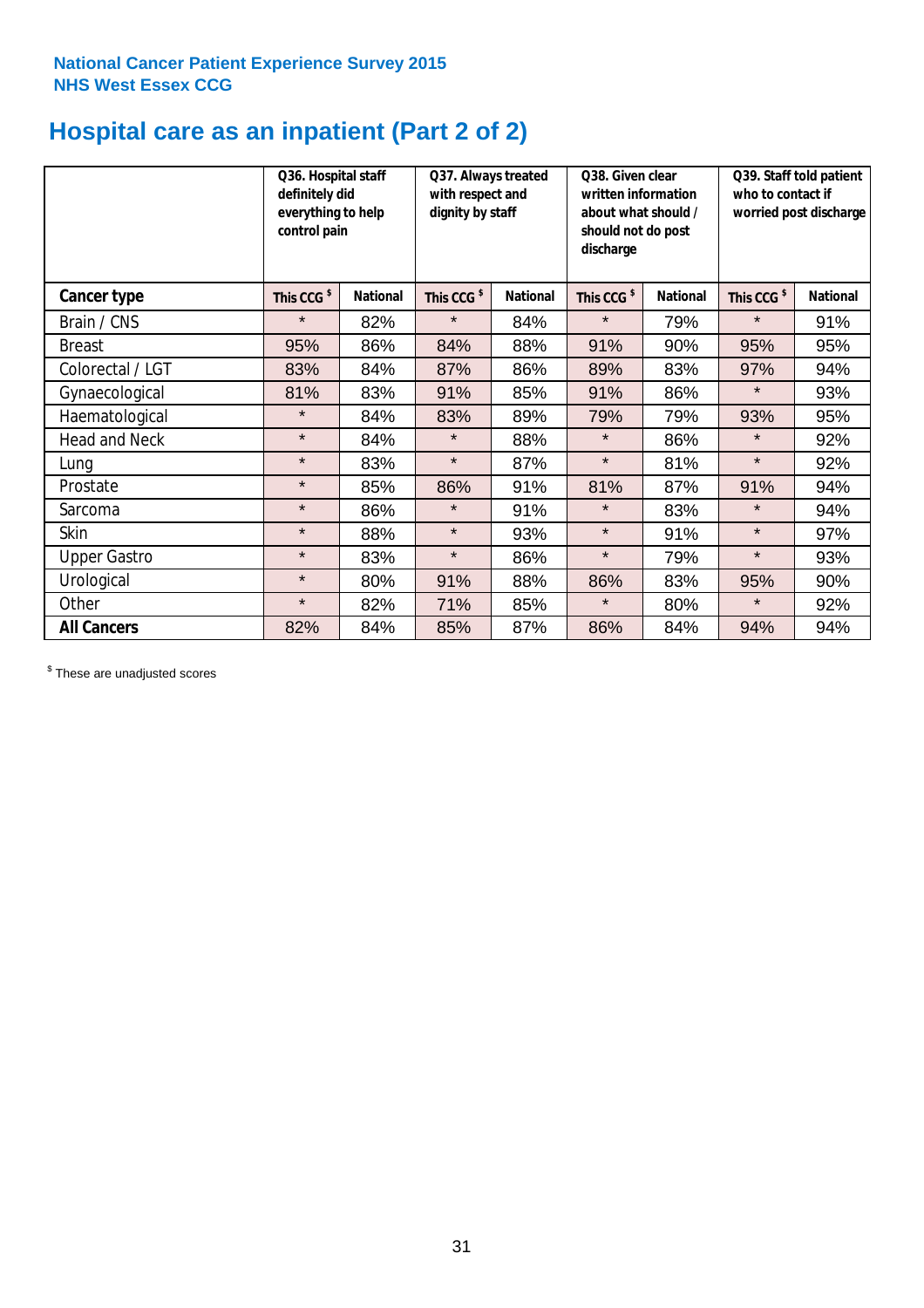# **Hospital care as a day patient / outpatient**

|                      | to discuss worries or<br>visit | Q41. Patient was able<br>fears with staff during | Q42. Doctor had the<br>right notes and other<br>documentation with<br>them |                 | Q44. Beforehand<br>patient had all<br>information needed<br>about radiotherapy<br>treatment |                 | Q45. Patient given<br>understandable<br>information about<br>whether radiotherapy<br>was working |                 |
|----------------------|--------------------------------|--------------------------------------------------|----------------------------------------------------------------------------|-----------------|---------------------------------------------------------------------------------------------|-----------------|--------------------------------------------------------------------------------------------------|-----------------|
| <b>Cancer type</b>   | This CCG <sup>\$</sup>         | <b>National</b>                                  | This CCG <sup>\$</sup>                                                     | <b>National</b> | This CCG <sup>\$</sup>                                                                      | <b>National</b> | This CCG <sup>\$</sup>                                                                           | <b>National</b> |
| Brain / CNS          | $\star$                        | 65%                                              | $\star$                                                                    | 94%             | $\star$                                                                                     | 85%             | $\star$                                                                                          | 52%             |
| <b>Breast</b>        | 61%                            | 70%                                              | 90%                                                                        | 95%             | 88%                                                                                         | 87%             | 62%                                                                                              | 60%             |
| Colorectal / LGT     | 58%                            | 73%                                              | 97%                                                                        | 95%             | $\star$                                                                                     | 85%             | $\star$                                                                                          | 55%             |
| Gynaecological       | 65%                            | 70%                                              | 100%                                                                       | 96%             | $\star$                                                                                     | 85%             | $\star$                                                                                          | 64%             |
| Haematological       | 70%                            | 74%                                              | 92%                                                                        | 97%             | $\star$                                                                                     | 82%             | $\star$                                                                                          | 64%             |
| <b>Head and Neck</b> | $\star$                        | 69%                                              | $\star$                                                                    | 95%             | $\star$                                                                                     | 86%             | $\star$                                                                                          | 60%             |
| Lung                 | $\star$                        | 69%                                              | $\star$                                                                    | 96%             | $\star$                                                                                     | 86%             | $\star$                                                                                          | 59%             |
| Prostate             | 57%                            | 69%                                              | 97%                                                                        | 95%             | $\star$                                                                                     | 88%             | $\star$                                                                                          | 61%             |
| Sarcoma              | $\star$                        | 68%                                              | $\star$                                                                    | 97%             | n.a.                                                                                        | 88%             | n.a.                                                                                             | 63%             |
| Skin                 | $\star$                        | 73%                                              | $\star$                                                                    | 96%             | $\star$                                                                                     | 81%             | n.a.                                                                                             | 63%             |
| <b>Upper Gastro</b>  | $\star$                        | 68%                                              | $\star$                                                                    | 95%             | $\star$                                                                                     | 85%             | $\star$                                                                                          | 57%             |
| Urological           | $\star$                        | 65%                                              | 89%                                                                        | 95%             | $\star$                                                                                     | 81%             | $\star$                                                                                          | 53%             |
| Other                | 70%                            | 67%                                              | 100%                                                                       | 95%             | $\star$                                                                                     | 83%             | $\star$                                                                                          | 59%             |
| <b>All Cancers</b>   | 65%                            | 70%                                              | 94%                                                                        | 96%             | 88%                                                                                         | 86%             | 66%                                                                                              | 60%             |

|                      | O47. Beforehand<br>patient had all<br>information needed<br>about chemotherapy<br>treatment |                 | Q48. Patient given<br>understandable<br>information about<br>whether<br>chemotherapy was<br>working |                 |  |
|----------------------|---------------------------------------------------------------------------------------------|-----------------|-----------------------------------------------------------------------------------------------------|-----------------|--|
| <b>Cancer type</b>   | This CCG <sup>\$</sup>                                                                      | <b>National</b> | This CCG <sup>\$</sup>                                                                              | <b>National</b> |  |
| Brain / CNS          | $\star$                                                                                     | 82%             | $\star$                                                                                             | 57%             |  |
| <b>Breast</b>        | 91%                                                                                         | 83%             | 70%                                                                                                 | 62%             |  |
| Colorectal / LGT     | 72%                                                                                         | 86%             | 65%                                                                                                 | 65%             |  |
| Gynaecological       | $\star$                                                                                     | 86%             | $\star$                                                                                             | 68%             |  |
| Haematological       | 84%<br>85%                                                                                  |                 | 77%                                                                                                 | 75%             |  |
| <b>Head and Neck</b> | $\star$                                                                                     | 80%             | $\star$                                                                                             | 52%             |  |
| Lung                 | $\star$                                                                                     | 85%             | $\star$                                                                                             | 68%             |  |
| Prostate             | $\star$                                                                                     | 83%             | $\star$                                                                                             | 69%             |  |
| Sarcoma              | n.a.                                                                                        | 82%             | n.a.                                                                                                | 70%             |  |
| Skin                 | $\star$                                                                                     | 92%             | $\star$                                                                                             | 80%             |  |
| <b>Upper Gastro</b>  | $\star$                                                                                     | 83%             | $\star$                                                                                             | 64%             |  |
| Urological           | $\star$                                                                                     | 83%             | $\star$                                                                                             | 66%             |  |
| Other                | 55%                                                                                         | 85%             | 58%                                                                                                 | 70%             |  |
| <b>All Cancers</b>   | 81%                                                                                         | 84%             | 67%                                                                                                 | 68%             |  |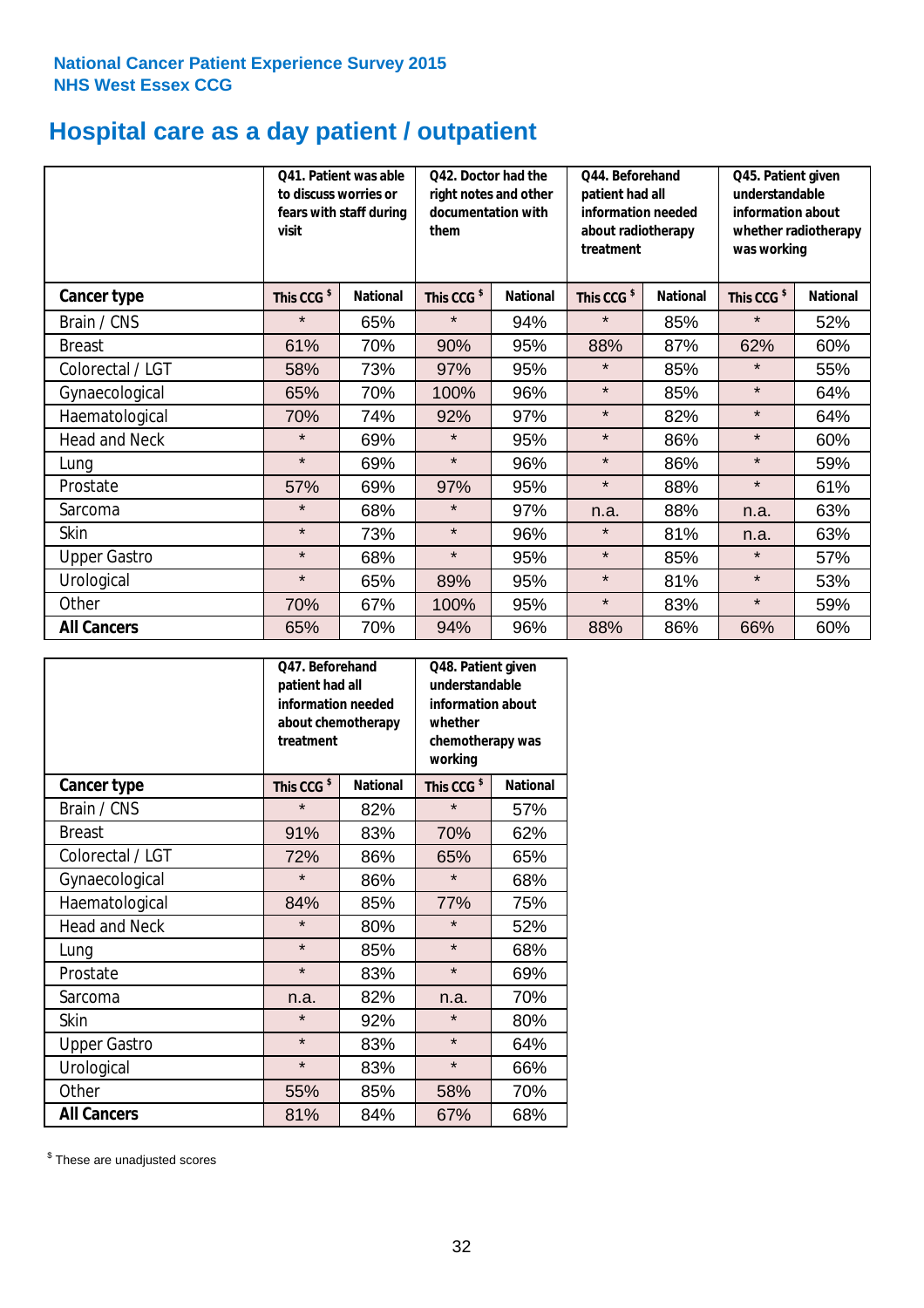# **Home care and support**

|                      | Q49. Hospital staff<br>gave family or | someone close all the<br>information needed to<br>help with care at home | Q50. Patient definitely<br>given enough support<br>from health or social<br>services during<br>treatment |                 | Q51. Patient definitely<br>given enough support<br>from health or social<br>services after<br>treatment |                 |
|----------------------|---------------------------------------|--------------------------------------------------------------------------|----------------------------------------------------------------------------------------------------------|-----------------|---------------------------------------------------------------------------------------------------------|-----------------|
| <b>Cancer type</b>   | This CCG <sup>\$</sup>                | <b>National</b>                                                          | This CCG <sup>\$</sup>                                                                                   | <b>National</b> | This CCG <sup>\$</sup>                                                                                  | <b>National</b> |
| Brain / CNS          | $\star$                               | 56%                                                                      | $\star$                                                                                                  | 44%             | n.a.                                                                                                    | 44%             |
| <b>Breast</b>        | 55%                                   | 57%                                                                      | 41%                                                                                                      | 54%             | 33%                                                                                                     | 40%             |
| Colorectal / LGT     | 42%                                   | 60%                                                                      | 59%                                                                                                      | 62%             | $\star$                                                                                                 | 52%             |
| Gynaecological       | 56%                                   | 56%                                                                      | $\star$                                                                                                  | 52%             | $\star$                                                                                                 | 42%             |
| Haematological       | 51%                                   | 60%                                                                      | 32%                                                                                                      | 52%             | 14%                                                                                                     | 43%             |
| <b>Head and Neck</b> | $\star$                               | 59%                                                                      | $\star$                                                                                                  | 53%             | $\star$                                                                                                 | 50%             |
| Lung                 | $\star$                               | 57%                                                                      | $\star$                                                                                                  | 52%             | $\star$                                                                                                 | 42%             |
| Prostate             | 41%                                   | 55%                                                                      | $\star$                                                                                                  | 47%             | $\star$                                                                                                 | 43%             |
| Sarcoma              | $\star$                               | 59%                                                                      | $\star$                                                                                                  | 58%             | $\star$                                                                                                 | 53%             |
| Skin                 | $\star$                               | 67%                                                                      | $\star$                                                                                                  | 58%             | $\star$                                                                                                 | 61%             |
| <b>Upper Gastro</b>  | $\star$                               | 59%                                                                      | $\star$                                                                                                  | 54%             | $\star$                                                                                                 | 45%             |
| Urological           | 45%                                   | 55%                                                                      | $\star$                                                                                                  | 47%             | $\star$                                                                                                 | 44%             |
| Other                | 32%                                   | 54%                                                                      | 36%                                                                                                      | 55%             | $\star$                                                                                                 | 48%             |
| <b>All Cancers</b>   | 49%                                   | 58%                                                                      | 39%                                                                                                      | 54%             | 27%                                                                                                     | 45%             |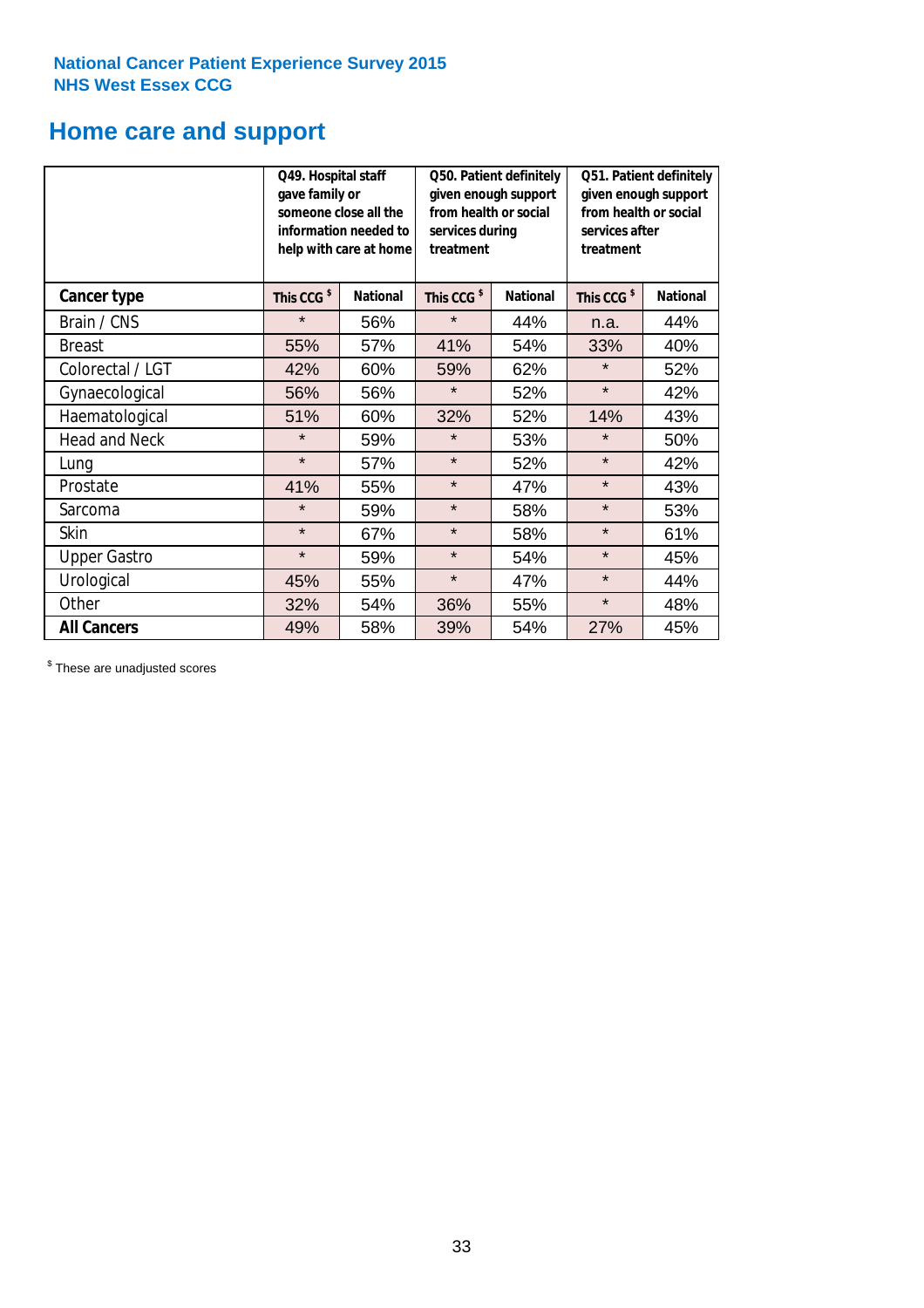# **Care from your general practice**

|                      | information about<br>treatment | Q52. GP given enough<br>patient's condition and | Q53. Practice staff<br>definitely did<br>everything they could<br>to support patient |                 |  |
|----------------------|--------------------------------|-------------------------------------------------|--------------------------------------------------------------------------------------|-----------------|--|
| <b>Cancer type</b>   | This CCG <sup>\$</sup>         | <b>National</b>                                 | This CCG <sup>\$</sup>                                                               | <b>National</b> |  |
| Brain / CNS          | $\star$                        | 94%                                             | $\star$                                                                              | 59%             |  |
| <b>Breast</b>        | 96%                            | 96%                                             | 58%                                                                                  | 63%             |  |
| Colorectal / LGT     | 93%                            | 95%                                             | 63%                                                                                  | 63%             |  |
| Gynaecological       | 96%                            | 95%                                             | 41%                                                                                  | 59%             |  |
| Haematological       | 89%                            | 96%                                             | 52%                                                                                  | 61%             |  |
| <b>Head and Neck</b> | $\star$                        | 93%                                             | $\star$                                                                              | 60%             |  |
| Lung                 | $\star$                        | 95%                                             | $\star$                                                                              | 62%             |  |
| Prostate             | 88%                            | 95%                                             | 52%                                                                                  | 67%             |  |
| Sarcoma              | $\star$                        | 97%                                             | $\star$                                                                              | 65%             |  |
| <b>Skin</b>          | $\star$                        | 97%                                             | $\star$                                                                              | 71%             |  |
| <b>Upper Gastro</b>  | $\star$                        | 94%                                             | $\star$                                                                              | 62%             |  |
| Urological           | 100%                           | 95%                                             | $\star$                                                                              | 64%             |  |
| Other                | 93%                            | 95%                                             | 58%                                                                                  | 61%             |  |
| <b>All Cancers</b>   | 94%                            | 95%                                             | 53%                                                                                  | 63%             |  |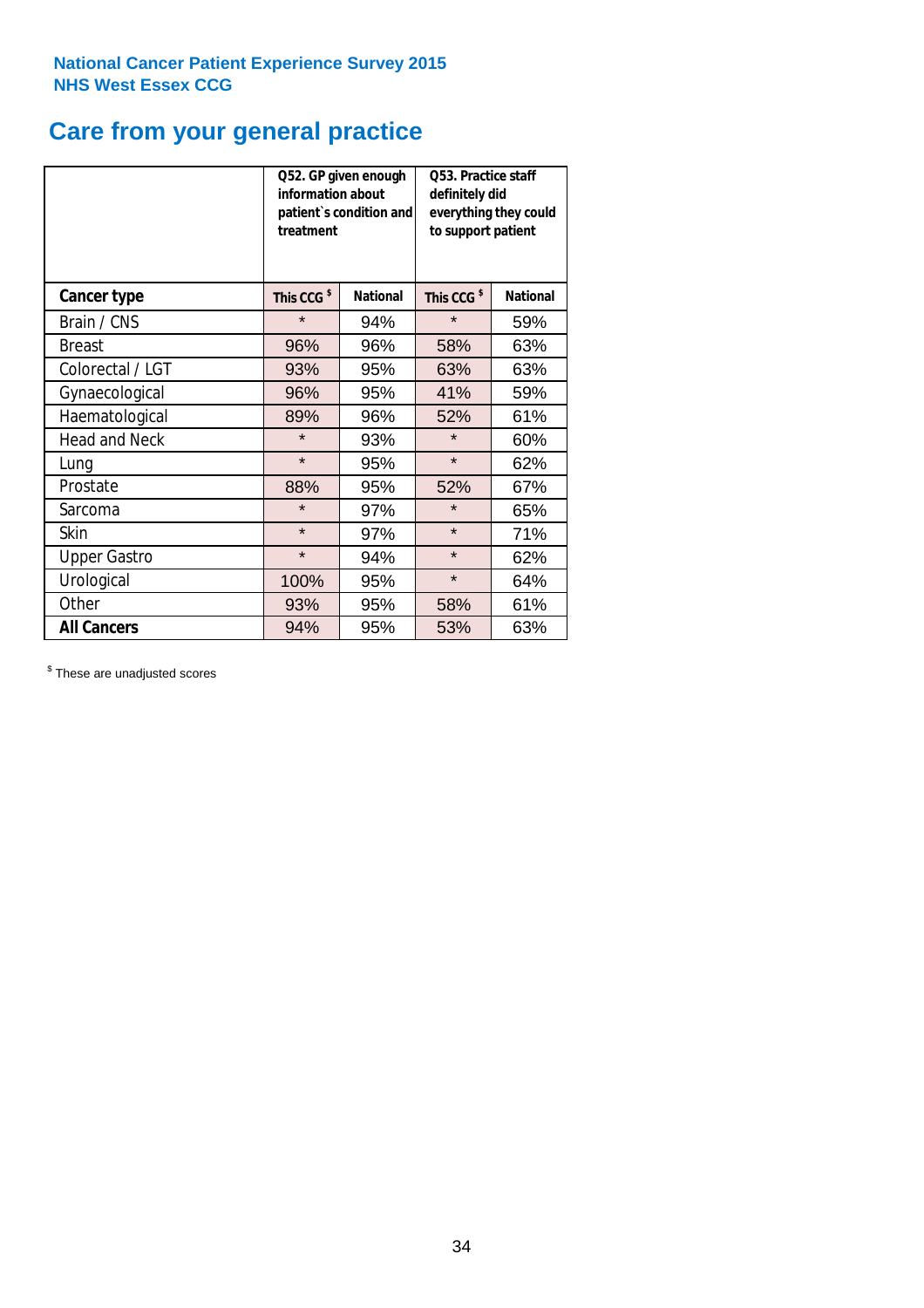# **Your overall NHS care**

|                      | Q54. Hospital and<br>community staff<br>always worked well<br>together |                 | care plan              | Q55. Patient given a<br>qood |                        | Q56. Overall the<br>administration of the<br>care was very good / |                        | Q57. Length of time for<br>attending clinics and<br>appointments was<br>right |  |
|----------------------|------------------------------------------------------------------------|-----------------|------------------------|------------------------------|------------------------|-------------------------------------------------------------------|------------------------|-------------------------------------------------------------------------------|--|
| <b>Cancer type</b>   | This CCG <sup>\$</sup>                                                 | <b>National</b> | This CCG <sup>\$</sup> | <b>National</b>              | This CCG <sup>\$</sup> | <b>National</b>                                                   | This CCG <sup>\$</sup> | <b>National</b>                                                               |  |
| Brain / CNS          | $\star$                                                                | 45%             | $\star$                | 29%                          | $\star$                | 84%                                                               | $\star$                | 60%                                                                           |  |
| <b>Breast</b>        | 58%                                                                    | 60%             | 36%                    | 35%                          | 91%                    | 90%                                                               | 59%                    | 64%                                                                           |  |
| Colorectal / LGT     | 45%                                                                    | 60%             | 21%                    | 36%                          | 93%                    | 88%                                                               | 60%                    | 68%                                                                           |  |
| Gynaecological       | 48%                                                                    | 58%             | $\star$                | 29%                          | 73%                    | 89%                                                               | 59%                    | 66%                                                                           |  |
| Haematological       | 58%                                                                    | 63%             | 43%                    | 33%                          | 92%                    | 92%                                                               | 57%                    | 62%                                                                           |  |
| <b>Head and Neck</b> | $\star$                                                                | 58%             | $\star$                | 34%                          | $\star$                | 89%                                                               | $\star$                | 65%                                                                           |  |
| Lung                 | $\star$                                                                | 63%             | $\star$                | 32%                          | 76%                    | 89%                                                               | 57%                    | 70%                                                                           |  |
| Prostate             | 58%                                                                    | 63%             | 32%                    | 36%                          | 79%                    | 87%                                                               | 51%                    | 71%                                                                           |  |
| Sarcoma              | $\star$                                                                | 60%             | $\star$                | 31%                          | $\star$                | 90%                                                               | $\star$                | 63%                                                                           |  |
| Skin                 | $\star$                                                                | 69%             | $\star$                | 39%                          | $\star$                | 89%                                                               | $\star$                | 73%                                                                           |  |
| <b>Upper Gastro</b>  | $\star$                                                                | 58%             | $\star$                | 36%                          | $\star$                | 88%                                                               | $\star$                | 66%                                                                           |  |
| Urological           | 61%                                                                    | 62%             | 33%                    | 26%                          | 72%                    | 84%                                                               | 66%                    | 73%                                                                           |  |
| Other                | 56%                                                                    | 56%             | 34%                    | 29%                          | 91%                    | 87%                                                               | 63%                    | 61%                                                                           |  |
| <b>All Cancers</b>   | 55%                                                                    | 61%             | 33%                    | 33%                          | 87%                    | 89%                                                               | 60%                    | 66%                                                                           |  |

|                      | Q58. Taking part in<br>cancer research | discussed with patient | Q59. Patient's average<br>rating of care scored<br>good | from very poor to very |  |
|----------------------|----------------------------------------|------------------------|---------------------------------------------------------|------------------------|--|
| <b>Cancer type</b>   | This CCG <sup>\$</sup>                 | <b>National</b>        | This CCG <sup>\$</sup>                                  | <b>National</b>        |  |
| Brain / CNS          | $\star$                                | 32%                    | $\star$                                                 | 8.5                    |  |
| <b>Breast</b>        | 18%                                    | 28%                    | 8.8                                                     | 8.8                    |  |
| Colorectal / LGT     | 34%                                    | 22%                    | 8.9                                                     | 8.7                    |  |
| Gynaecological       | 27%<br>36%                             |                        | 8.3                                                     | 8.7                    |  |
| Haematological       | 23%                                    | 36%                    | 8.8                                                     | 8.8                    |  |
| <b>Head and Neck</b> | $\star$                                | 21%                    | $\star$                                                 | 8.6                    |  |
| Lung                 | $\star$                                | 34%                    | $\star$                                                 | 8.6                    |  |
| Prostate             | 32%                                    | 35%                    | 8.2                                                     | 8.6                    |  |
| Sarcoma              | $\star$                                | 29%                    | $\star$                                                 | 8.7                    |  |
| Skin                 | $\star$                                | 17%                    | $\star$                                                 | 8.9                    |  |
| <b>Upper Gastro</b>  | $\star$                                | 30%                    | $\star$                                                 | 8.6                    |  |
| Urological           | 16%                                    | 14%                    | 8.3                                                     | 8.5                    |  |
| Other                | 45%                                    | 31%                    | 8.4                                                     | 8.6                    |  |
| <b>All Cancers</b>   | 28%                                    | 28%                    | 8.5                                                     | 8.7                    |  |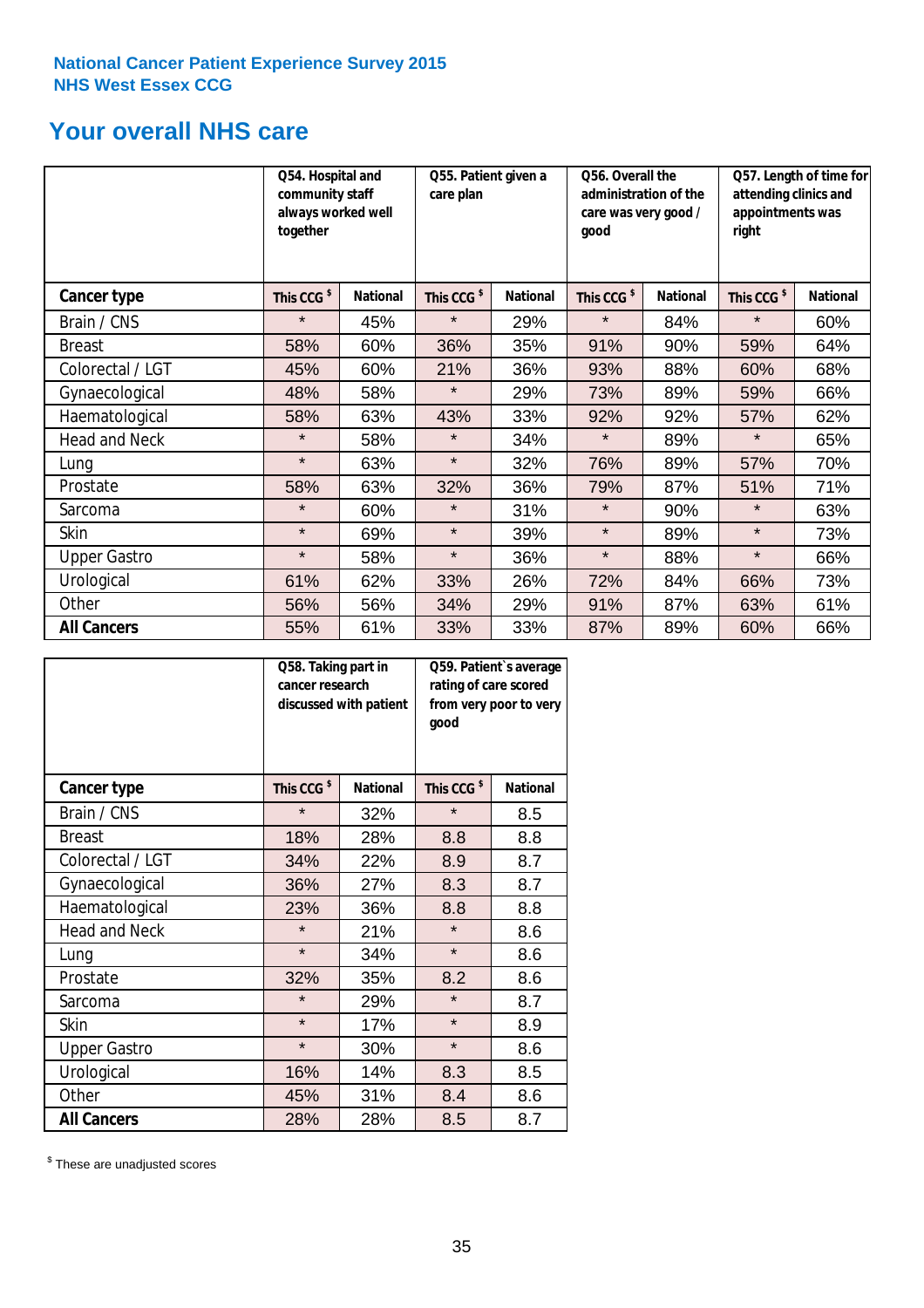# **Annex**

# **Methodology**

The sample for the survey included all adult (aged 16 and over) NHS patients, with a confirmed primary diagnosis of cancer, discharged from an NHS Trust after an inpatient episode or day case attendance for cancer related treatment in the months of April, May and June 2015.

The patients included in the sample had relevant cancer ICD10 codes (C00-99 excluding C44 and C84, and D05) in the first diagnosis field of their patient records, applied to their patient files by the relevant NHS Trust, and were alive at the point at which fieldwork commenced. Deceased checks were undertaken on up to three occasions during fieldwork, to ensure that questionnaires were not sent to patients who had died since their treatment.

Trust samples were checked rigorously for duplicates and patient lists were also de-duplicated nationally to ensure that patients did not receive multiple copies of questionnaires.

The fieldwork for the survey was undertaken between October 2015 and March 2016.

For the first time, the survey used a mixed mode methodology. Questionnaires were sent by post with two reminders where necesssary, but also included an option to complete online. A Freephone helpline was available for respondents to ask questions about the survey, to enable them to complete their questionnaires over the phone, and to provide access to a translation and interpreting facility for those whose first language was not English.

The Health Research Authority supported the survey by granting Section 251 approval.

# **Further information**

Further information on survey methodology, as well as all of the national and local reports and data, is available at www.ncpes.co.uk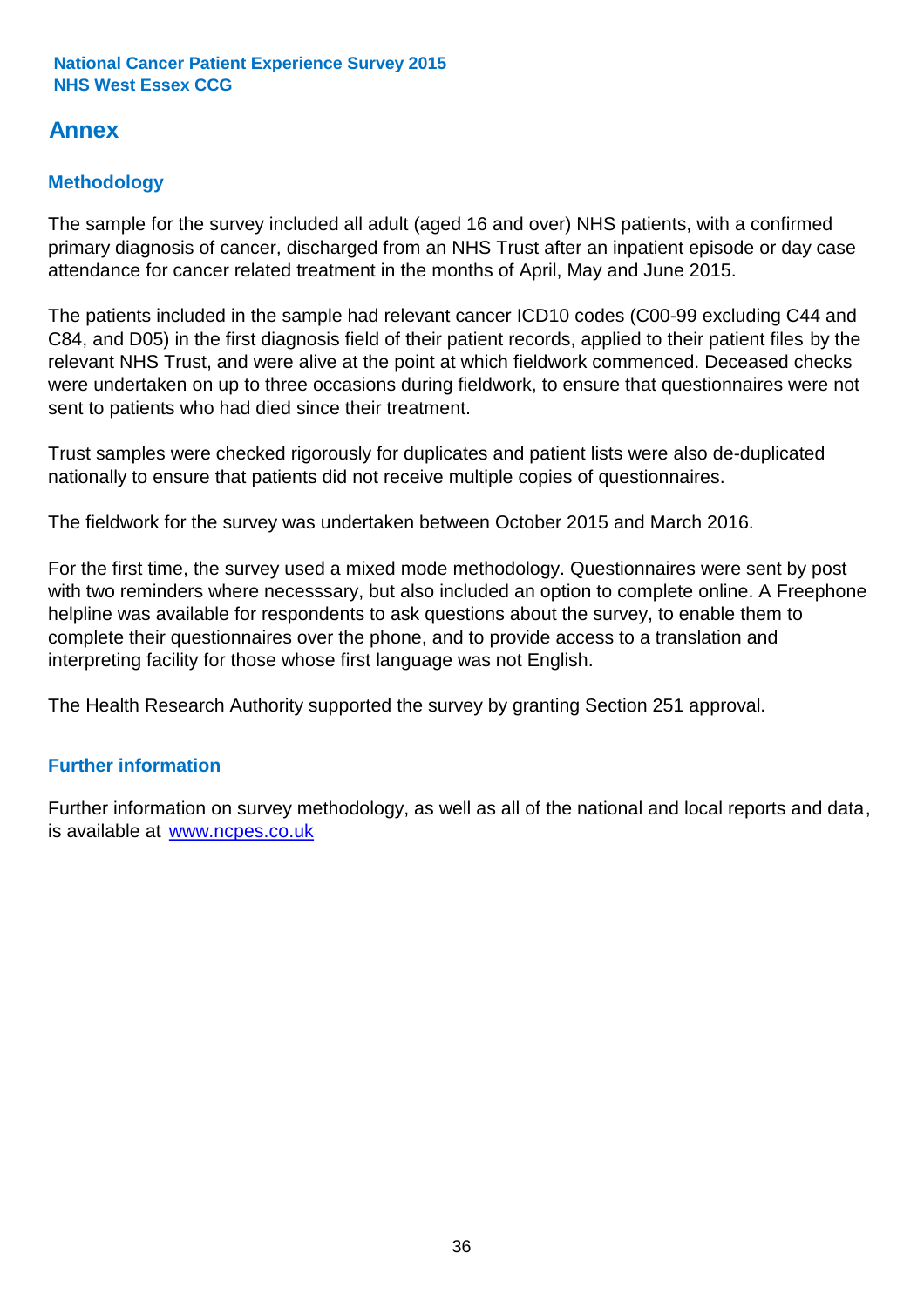# **Redevelopment of the 2015 survey**

A number of significant changes have been made to the National Cancer Patient Experience Survey in 2015:

- the length of the questionnaire has been reduced
- response options have been reviewed and changed to make them consistent throughout the survey
- some of the questions and / or answer options have been changed so that they are now in line with questions in other patient surveys (e.g. the Care Quality Commission national patient surveys), to improve comparability between them
- the topic areas within the questionnaire have been redesigned to capture the whole patient journey.

There are 50 questions in the questionnaire that relate directly to patient experience. Of these, 14 remain unchanged from previous years; and a further 21 have been slightly amended. We draw caution in directly comparing data from the 2015 survey to the findings of the previous CPES surveys, even for identical questions. Changes in the structure of the survey instrument (questionnaire) and also the administration of the survey (calendar period and length of time from sampling to field work start and completion) may influence nationwide averages, although these features will not greatly impact on relative comparisons (e.g. between patient groups or hospitals).

The other 15 questions are either new or substantially changed from previous years.

It is expected that there will be few, if any changes, to the questionnaire going forward so we will be able to compare the results year on year. Where changes are necessary they are expected to be for methodological reasons or to improve question reliability.

Another significant change in 2015 is that an online version of the questionnaire has been developed. The online version was developed to make the questionnaire more accessible for respondents. This may have an impact on the demographic characteristics of the respondents. This may be an improvement if previously underrepresented groups have responded. However, changes to the demographics of respondents may have implications on the overall results - and again, leads us to draw caution in directly comparing results with previous years.

# **Official Statistics**

The 2015 survey data has been published for the first time as Official Statistics. The 2015 survey data has been produced and published in line with the Code of Practice for Official Statistics.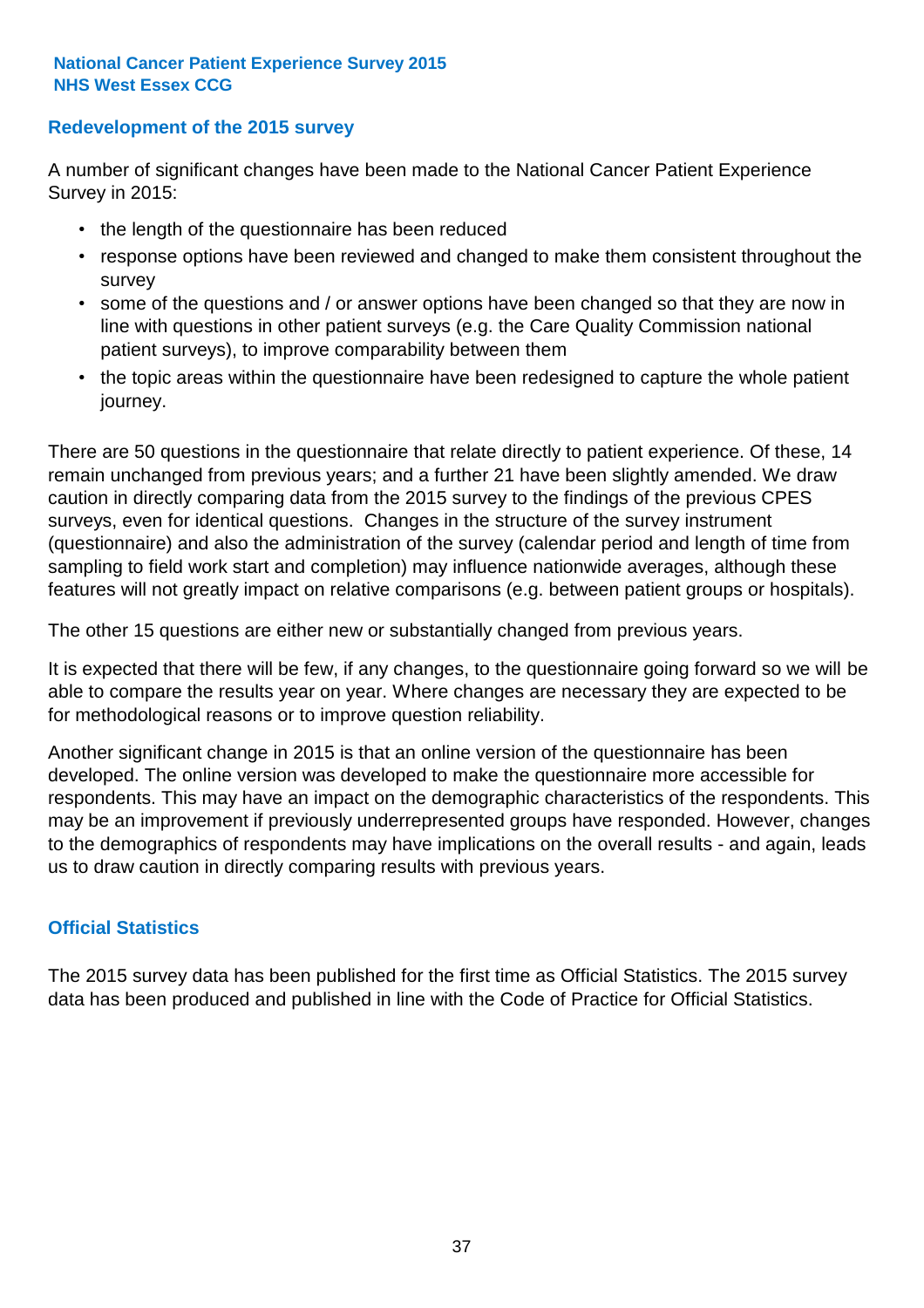# **Scoring methodologies**

49 of the 50 questions relating directly to patient experience have been summarised as the score of the percentage of patients who reported a positive experience. For example:

- question 6 asks: "Overall, how did you feel about the length of time you had to wait for your test to be done?". Responses have been recorded as positive only for those patients who selected the first option ("It was about right")
- question 11 asks: "When you were told you had cancer, were you given written information about the type of cancer you had?". Responses have been recorded as positive only for those patients who selected the first option ("Yes, and it was easy to understand").

Where options do not provide any information on positive/negative patient experience (e.g. "Don't know / can't remember"), they are excluded from the score.

The other question (question 59) asks respondents to rate their overall care on a scale of 0 to 10. Scores have been given as an average on this scale.

A copy of the 2015 questionnaire, marked up with all of these scoring conventions, is available at www.ncpes.co.uk

Further details on the scoring methodology can be found in the technical document for the survey, available at <u>www.ncpes.co.uk</u>

### **Case-mix adjustment**

For the first time in 2015, case-mix adjusted findings are being presented alongside unadjusted results for CCGs. Case-mix adjustment allows us to account for the impact that differing patient populations might have on results. By using the case-mix adjusted estimates we can obtain a greater understanding of how a CCG is performing given their patient population.

The factors taken into account in this case-mix adjustment are gender, age, ethnic group, deprivation, and tumour group.

For further details on case-mix adjustment, please refer to the technical document for the survey, available at www.ncpes.co.uk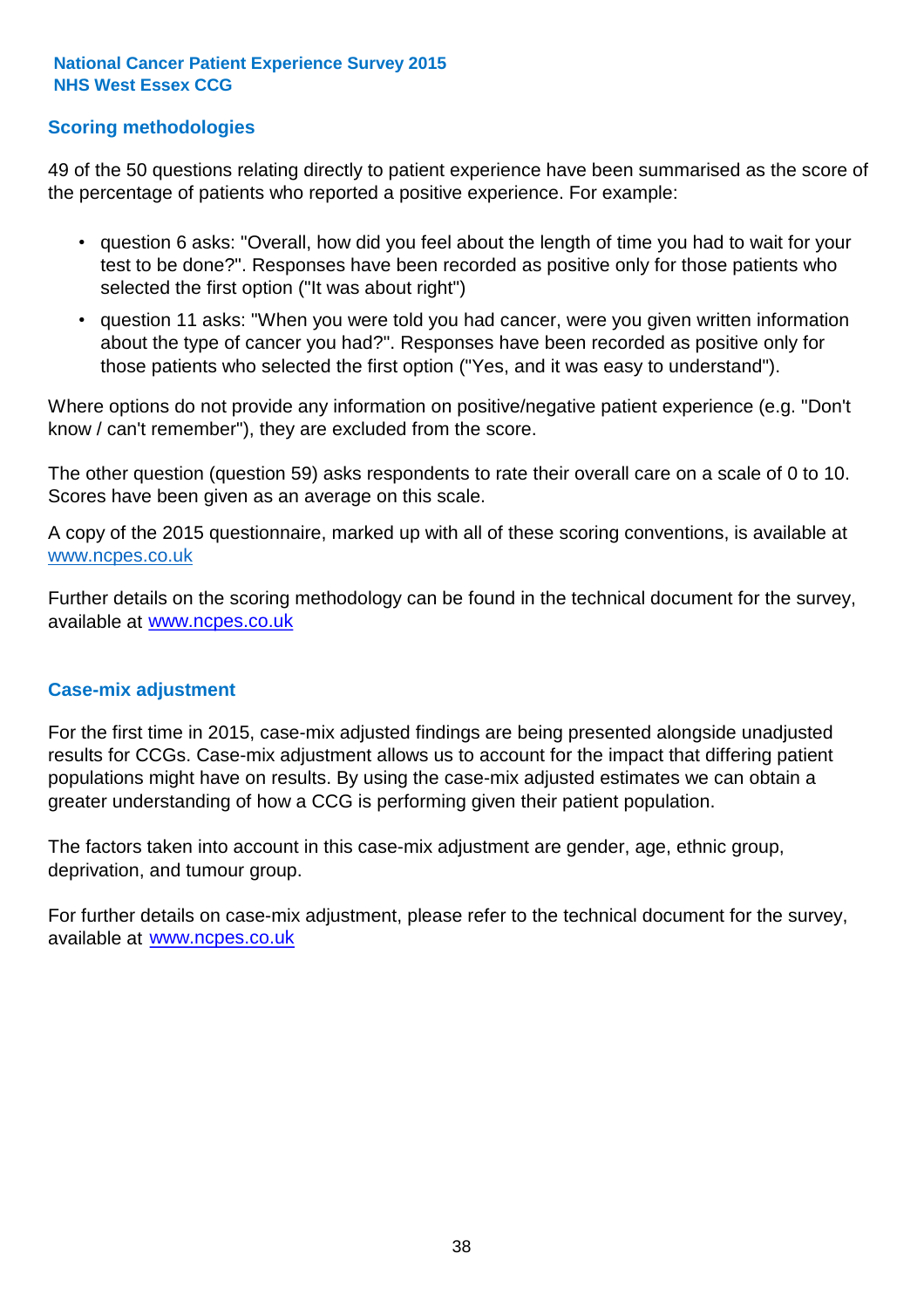# **Response Rates**

|                 | <b>Sample</b><br><b>Size</b> | <b>Excluded</b> | Adjusted<br><b>Sample</b> | <b>Not</b><br><b>Returned Refused</b> | <b>Blank</b> | Completed | Response<br>Rate |
|-----------------|------------------------------|-----------------|---------------------------|---------------------------------------|--------------|-----------|------------------|
| <b>National</b> | 116,991                      | 8.719           | 108,272                   | 33,168                                | 3.918        | 71,186    | 66%              |
| 07H             | 699                          | 60              | 639                       | 198                                   | 32           | 409       | 64%              |

### **Respondents by tumour group**

The tables below show the numbers of patients from each tumour group and the age and gender distribution of these patients.

| <b>Tumour Group</b>  | Number of<br>respondents* |  |  |
|----------------------|---------------------------|--|--|
| Brain / CNS          | 5                         |  |  |
| <b>Breast</b>        | 79                        |  |  |
| Gynaecological       | 30                        |  |  |
| Colorectal / LGT     | 46                        |  |  |
| Lung                 | 27                        |  |  |
| <b>Skin</b>          | $\overline{7}$            |  |  |
| Haematological       | 76                        |  |  |
| <b>Upper Gastro</b>  | 22                        |  |  |
| Other                | 28                        |  |  |
| Urological           | 33                        |  |  |
| Prostate             | 41                        |  |  |
| Sarcoma              | $\overline{2}$            |  |  |
| <b>Head and Neck</b> | 13                        |  |  |

*\* These figures may not match the numerator for all questions in the 'Comparisons by tumour group' section of this report, because not all questions were answered by all respondents.*

# **Respondents by age and gender**

The questionnaire asked respondents to give their year of birth. This information has been amalgamated into 8 age bands. The age and gender distribution for the CCG was as follows:

|             | 16-24 | 25-34 | 35-44 | 45-54 | 55-64 | 65-74 | 75-84 | $85+$ | <b>Total</b> |
|-------------|-------|-------|-------|-------|-------|-------|-------|-------|--------------|
| <b>Male</b> |       |       | ა     |       | 38    | 65    | 53    |       | 176          |
| Female      |       |       |       | 31    | 66    | 72    | 48    |       | 233          |
| Total       |       |       | 11    | 39    | 104   | 137   | 101   | 14    | 409          |